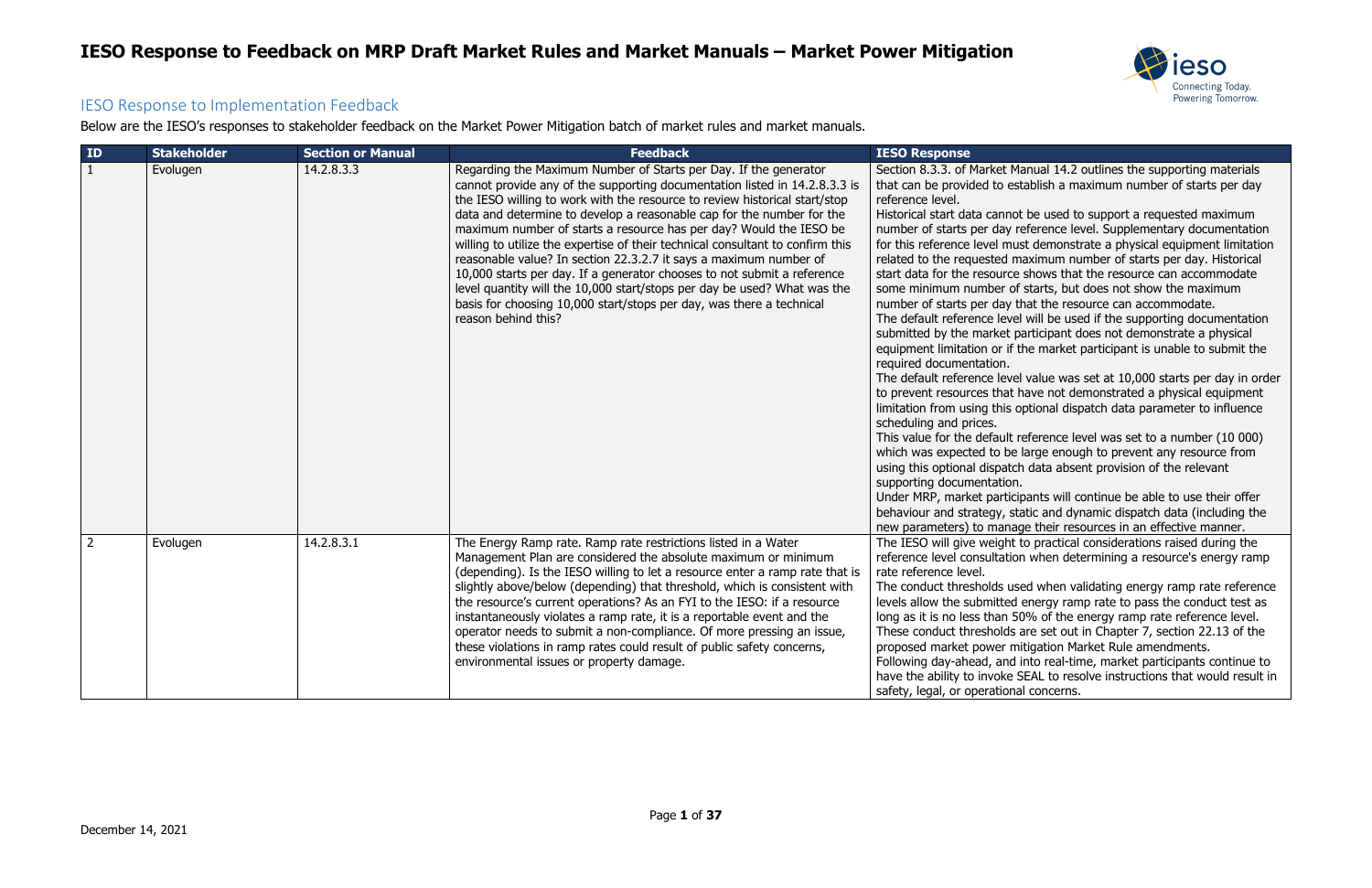

m-head based capabilities for each generation unit he energy and operating reserve reference ntities are IESO-determined estimates for the erating reserve a market participant would have ons to competition. Reference quantities are used physical withholding. Reference quantities will

derates so as to not penalize a market participant ntities when it could not have offered such<br>et.

use of reference quantities, please refer to section e market power mitigation Market Rule of Market Manual 14.1 and section 9.2 of Market

he forebay refill opportunity cost relies on an estimate of the value of foregone operating pportunity cost already relies on very conservative nflow data due to the fact that the IESO does not ata. These assumptions will tend to increase the upwards.

ation framework will not impact a market quest manual constraints to protect the safety of or to comply with applicable law. As noted in cussions, the risk of a resource being called for sts today and is not a feature that is unique to the

| ID | <b>Stakeholder</b> | <b>Section or Manual</b> | <b>Feedback</b>                                                                                                                                                                                                                                                                                                                                                                                                                                                                                                                                                                                                                                                                                                                                                                                                                                                                                                                                                                                                                           | <b>IESO Response</b>                                                                                                                                                                                                                                                                                                                                                              |
|----|--------------------|--------------------------|-------------------------------------------------------------------------------------------------------------------------------------------------------------------------------------------------------------------------------------------------------------------------------------------------------------------------------------------------------------------------------------------------------------------------------------------------------------------------------------------------------------------------------------------------------------------------------------------------------------------------------------------------------------------------------------------------------------------------------------------------------------------------------------------------------------------------------------------------------------------------------------------------------------------------------------------------------------------------------------------------------------------------------------------|-----------------------------------------------------------------------------------------------------------------------------------------------------------------------------------------------------------------------------------------------------------------------------------------------------------------------------------------------------------------------------------|
| 3  | Evolugen           | 14.2.9.2.1               | For Energy Reference Quantities/ 9.2.2 Operating Reserve. What does the<br>IESO intend to use the minimum head-based capabilities for each<br>generation unit for? We are having a difficulty in find where and for what<br>reason this data is to be used. Also, what is meant by "This amount is<br>reduced to account for outages and de-rates on that resource." Some<br>units may have additional de-rates beyond head based restrictions, such<br>as mechanical de-rates.                                                                                                                                                                                                                                                                                                                                                                                                                                                                                                                                                           | The sum of the minimum-<br>of the resource will set the<br>quantity. Reference quanti<br>quantity of energy or oper<br>offered without restrictions<br>when the IESO assesses p<br>account for outages and d<br>for withholding MW quanti<br>quantities into the market.<br>For more details on the us<br>22.15 of Chapter 7 in the r<br>amendments, section 5 of<br>Manual 14.2. |
| 4  | Evolugen           | 14.2.6.4.5               | Forebay Refill Opportunity Cost. We understand the intention of this<br>optional parameter in calculating the opportunity cost. However, while it<br>can be based on the provided methodology to arrive at some value, it will<br>not always capture the true value of that water. For example, this<br>calculation may produce 3 days or some small number, but on an<br>operational side during periods of low inflows, we need to be so careful<br>with our water that the 1 extra hour of water is really going to be needed<br>2 week, two months or some period down the road for compliance<br>minimum flows. How can one put a value on that? Once again, this all<br>comes back to the concept that if the IESO is going to change the<br>offer/bid price (potentially mitigate down the offer price) where a resource<br>could be called for marginal generation the operator may choose the force<br>out/force de-rate the unit making the resource not available even for an<br>ORA, ultimately impacting system reliability. | The current design for the<br>historical data to create an<br>reserve revenues. This opp<br>assumptions regarding infl<br>have access to inflow data<br>opportunity cost values up<br>The market power mitigati<br>participant's ability to requ<br>equipment or personnel or<br>previous stakeholder discu<br>marginal generation exists<br>renewed market.                      |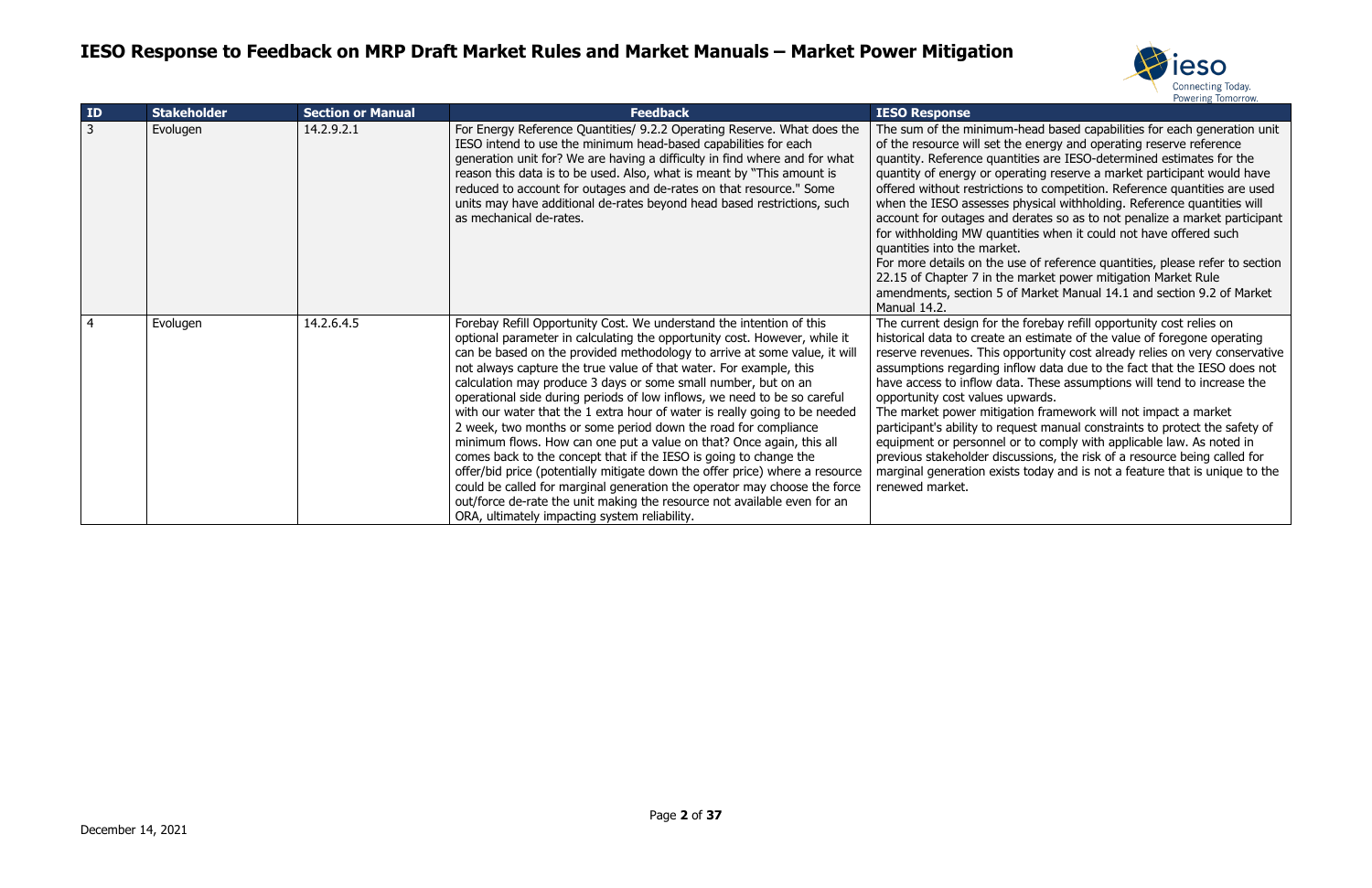

portunity cost election of Option 1 and Option 2 a market participant to request that the IESO uses thodology that is aligned with how the market nines opportunity cost. Option 1 bases forecasts on and Option 2 forecasts opportunity costs based on e immediate horizon.

response to stakeholder feedback and both options IESO, reasonable ways to determine opportunity

ncipled reason why the reference level of a red on the highest of the two options.

n the comment is one the IESO cannot consider as the ISO does into inflows, therefore no reference level unt for it.

confer any obligation on a market participant res they submit. Market participants are free to offer o the market and only if all of the relevant tests are lied to a resource. The resource must have market conduct test and also fail the impact test. The is not account for these design features of market

| 5 | Evolugen | 14.2.6.4.4.2 | Market Participant Election of Approach to Determine Base LMPs.<br>If both proposed options are acceptable to the IESO, then both options<br>should be put in place and run simultaneously, and the maximum of either<br>options should be automatically applied as the base LMP on a continuous<br>basis. In doing so, all hydro units would be treated equally when the IESO<br>needs to choose between two hydro units to dispatch. Allowing hydro<br>units to choose which option to commit to for an entire year could lead to<br>inefficient use of available hydro capacity for the IESO. For example, if the<br>more flexible hydro is allowed to price itself at \$1,000 above the least<br>flexible hydro, it would result in the IESO dispatching the least flexible<br>hydro first, exhausting it and forcing it out, and losing its operating<br>reserves available to respond to a real emergency. Under our proposed<br>dual-model, automatic selection approach (i.e. both options being run<br>simultaneously and automatically selected by the IESO), a hydro unit with<br>1 hour of marginal run left before being forced out would not be allowed<br>to price itself as high as a neighbouring hydro unit with unlimited hours of<br>run time left, simply because the first unit chose a different method 3<br>months ago. In this context, all operators would voluntarily compete using<br>the same price caps, would not need to manually decide which 'option' to<br>use, and would not need to adjust offer behaviour depending on which<br>'option' is currently in place. This creates a leveled playing field for both<br>operators and the IESO. As such, the IESO would remove the uncertainty<br>of a hydro unit potentially exercising market power due to a decision made<br>months ago, which cannot be changed more than once a year. In turn, the<br>only differentiating and decision factor for hydro operators would be the<br>location of the unit (as determined by LMP/congestion) and its storage<br>horizon: this setup would be easier for the IESO to monitor. If a unit were<br>given the possibility to choose and lock in to a single option, their<br>operators would be forced to analyse and pick the option that they believe<br>will give them the most flexibility for a year (i.e. the option resulting in a<br>higher ref price), and the hydro units that make the wrong but<br>unchangeable decision will be forced to price itself below others,<br>potentially resulting in the IESO inefficiently using its hydro fleet. Our<br>proposed dual-model, automatic system also has the advantage of<br>reflecting operating conditions better, as base LMPs would be<br>automatically determined on a daily and continuous basis. In contrast, the<br>IESO's proposal requires an operator to commit to one single option for an<br>entire year. Below is an example for your consideration:<br>- Hydro A and Hydro B are identical hydro units owned by different<br>companies, and located in the same region. They each picked different<br>reference price options.<br>- Hydro A has 1 hour of marginal run until forced out, with a ref price of<br>\$50 (P95 method).<br>- Hydro B has 24 hours of marginal run, with a ref price of \$1000 (28D<br>method). | The storage horizon op<br>provides the ability for<br>an opportunity cost me<br>participant itself determ<br>seasonal pricing trends<br>pricing trends of a more<br>Option 1 was added in<br>are, in the view of the I<br>costs.<br>There is no clear or prin<br>resource should be base<br>The scenario outlined in<br>the IESO does not have<br>methodology can accou<br>Reference levels do not<br>related to the offer pric<br>whatever they see fit to<br>failed is mitigation appl<br>power, it must fail the<br>example described does<br>power mitigation. |
|---|----------|--------------|-------------------------------------------------------------------------------------------------------------------------------------------------------------------------------------------------------------------------------------------------------------------------------------------------------------------------------------------------------------------------------------------------------------------------------------------------------------------------------------------------------------------------------------------------------------------------------------------------------------------------------------------------------------------------------------------------------------------------------------------------------------------------------------------------------------------------------------------------------------------------------------------------------------------------------------------------------------------------------------------------------------------------------------------------------------------------------------------------------------------------------------------------------------------------------------------------------------------------------------------------------------------------------------------------------------------------------------------------------------------------------------------------------------------------------------------------------------------------------------------------------------------------------------------------------------------------------------------------------------------------------------------------------------------------------------------------------------------------------------------------------------------------------------------------------------------------------------------------------------------------------------------------------------------------------------------------------------------------------------------------------------------------------------------------------------------------------------------------------------------------------------------------------------------------------------------------------------------------------------------------------------------------------------------------------------------------------------------------------------------------------------------------------------------------------------------------------------------------------------------------------------------------------------------------------------------------------------------------------------------------------------------------------------------------------------------------------------------------------------------------------------------------------------------------------------------------------------------------------------------------------------------------------------------------------------------------------------------------------------------------------------------------------------------------------------------------------------------------------------------------------------------------------------------------------------------------------------------------------------------------------------------------------------------------------------------------------|--------------------------------------------------------------------------------------------------------------------------------------------------------------------------------------------------------------------------------------------------------------------------------------------------------------------------------------------------------------------------------------------------------------------------------------------------------------------------------------------------------------------------------------------------------------------|
|   |          |              | - Hydro A will price itself at its max of \$50, and cannot go higher even if it<br>wants to signal that it's not flexible.                                                                                                                                                                                                                                                                                                                                                                                                                                                                                                                                                                                                                                                                                                                                                                                                                                                                                                                                                                                                                                                                                                                                                                                                                                                                                                                                                                                                                                                                                                                                                                                                                                                                                                                                                                                                                                                                                                                                                                                                                                                                                                                                                                                                                                                                                                                                                                                                                                                                                                                                                                                                                                                                                                                                                                                                                                                                                                                                                                                                                                                                                                                                                                                                    |                                                                                                                                                                                                                                                                                                                                                                                                                                                                                                                                                                    |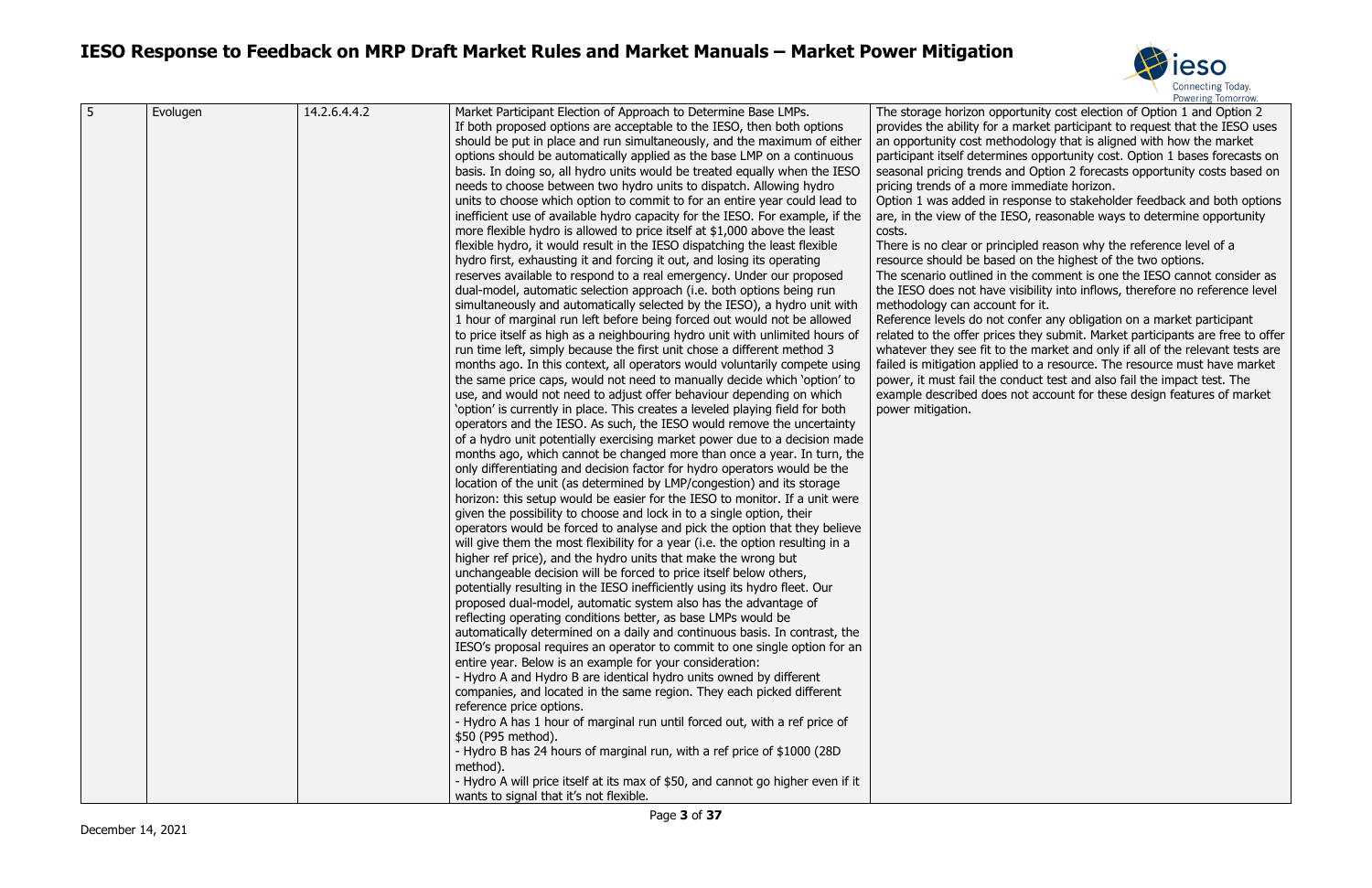

lanual 14.2 sets out how a market participant may erence level in the absence of the supporting the market manual. The IESO continues to work s where supporting documentation is unavailable or

request that the IESO review its resources' rence quantities at any time if the market reference level or reference quantity does not short-run marginal costs or operational esource (Chapter 7, sections 22.5.4 and 22.7.1.3). ction 3.3 sets out the steps that market o initiate the process of having a resource's ined or updated.

change a resource's reference levels or reference ave been registered, is limited and is restricted by i section 22.5.1 (reference levels) and 22.7.1

to how the above noted provisions could give rise s, but will continue to invite input from market prk to insure that the market rules are applied in a fory manner.

| ID             | <b>Stakeholder</b>     | <b>Section or Manual</b> | <b>Feedback</b>                                                                                                                                                                                                                                                                                                                                                                                                                                                                                                                                                                                                                                                                                                                                                                                                                                                                                           | <b>IESO Response</b>                                                                                                                                                                                                                                                                                                                                                                                                                                        |
|----------------|------------------------|--------------------------|-----------------------------------------------------------------------------------------------------------------------------------------------------------------------------------------------------------------------------------------------------------------------------------------------------------------------------------------------------------------------------------------------------------------------------------------------------------------------------------------------------------------------------------------------------------------------------------------------------------------------------------------------------------------------------------------------------------------------------------------------------------------------------------------------------------------------------------------------------------------------------------------------------------|-------------------------------------------------------------------------------------------------------------------------------------------------------------------------------------------------------------------------------------------------------------------------------------------------------------------------------------------------------------------------------------------------------------------------------------------------------------|
|                |                        |                          | - Hydro B can price itself at \$1000, but wants to get called because they<br>have flexibility, so they price themselves at \$75 because they consider that<br>a good price, and cannot know that Hydro A has a \$50 cap.<br>- Under the IESO proposal, Hydro A will get called first, run one hour, and<br>then get forced out. IESO will lose OR from Hydro A for the rest of the<br>day, and Hydro B will not get called.<br>- Under our dual-model, automatic system, Hydro A and Hydro B would<br>price themselves at the same price cap. The Hydro that wants to be<br>dispatched more will price themselves lower than their price cap, and the<br>other that does not want to will price themselves at the cap. Neither<br>Hydros need to consider which option is currently locked in place, and the<br>IESO need not consider whether dispatching the lower priced Hydro would<br>force it out. |                                                                                                                                                                                                                                                                                                                                                                                                                                                             |
| 6              | H <sub>2</sub> O Power | 22.1                     | 22.1.3 stipulates that "a Market Participant shall provide to IESO all<br>information and supporting documentation that IESO may require to<br>determine a resource's reference level." The experience to date suggest<br>that IESO is, in many instances, seeking information on technical<br>parameters that either (a) simply don't exist due to equipment vintage and<br>history or (b) while the parameter may have been available and valid for<br>the original operating mode of the equipment, changes to operating mode<br>(e.g., from base load to peaking) would cause said parameter to change.<br>There is no consideration given for a Market Participant's experience based<br>knowledge of his facilities and equipment.                                                                                                                                                                  | Section 3.2 of Market M<br>support a requested ref<br>documentation listed in<br>with market participants<br>outdated.                                                                                                                                                                                                                                                                                                                                      |
| $\overline{7}$ | H <sub>2</sub> O Power | 22.5; 22.6               | The underlying theme in this section suggest that IESO has broad powers<br>to change or amend reference levels or quantities while a Market<br>Participant's opportunities to do so are limited. There is a fundamental<br>issue of fairness in question.                                                                                                                                                                                                                                                                                                                                                                                                                                                                                                                                                                                                                                                 | Market participants can<br>reference levels or refer<br>participant believes the<br>accurately describe the<br>characteristics of that re<br>Market Manual 14.2, Se<br>participants may take to<br>reference levels determi<br>The IESO's authority to<br>quantities, once they ha<br>the conditions set out in<br>(reference quantities).<br>The IESO is unclear as t<br>to a question of fairness<br>participants and will wo<br>fair and non-discriminat |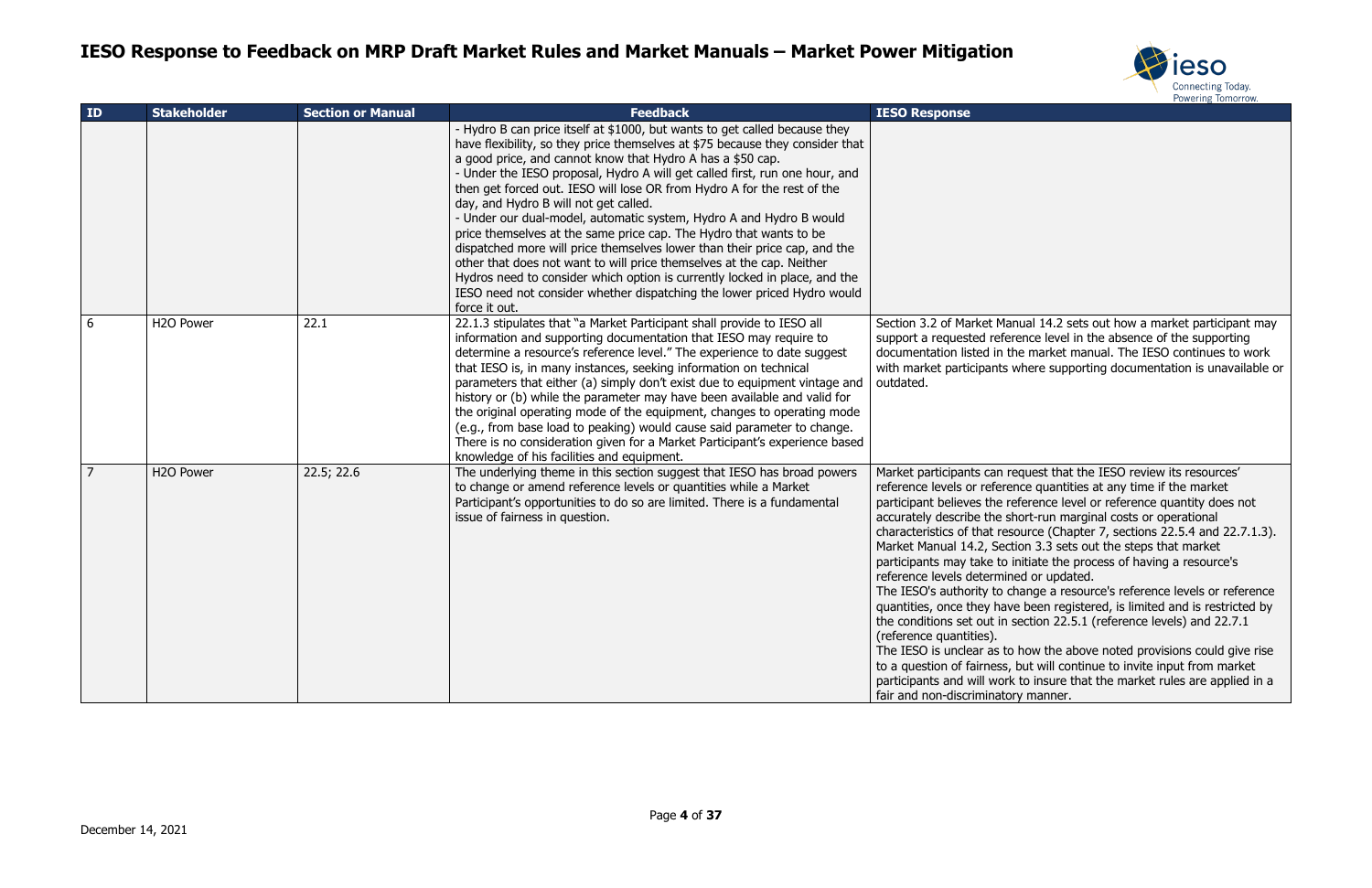

updated to specify that the consultant be independent of the market participant requesting the review. to the requirements for "Other Included Entities" in te Procurement Directive, which includes declaring conflicts of interest and permitting the iighest ranked submission that met all mandatory a procurement document. These controls will ant procured is sufficiently independent of the rticipant. Requirements underlying the he consultants that can be used for the cess will made available for input from

rounds set out in section 22.8.7 apply narrow ighting the findings would not make sense. an area is export constrained, supply located in I to serve incremental load outside this area. In is no restriction to competition. Import constrained competition as the loads in that area can be only is within the area and there is no ability to supply h supply located outside the area. As such, export meet the requirements to be included. ot practical to definitively link outages to on in the manner suggested. There are numerous mpact the extent to which a particular outage e approach in the market power mitigation the appropriate outcome and results in an outage does in fact restrict competition.

| ID | <b>Stakeholder</b>     | <b>Section or Manual</b> | <b>Feedback</b>                                                                                                                                                                                                                                                                                                                                                                                                                                                                                                                                                                                                                                                                                        | <b>IESO Response</b>                                                                                                                                                                                                                                                                                                                                                                 |
|----|------------------------|--------------------------|--------------------------------------------------------------------------------------------------------------------------------------------------------------------------------------------------------------------------------------------------------------------------------------------------------------------------------------------------------------------------------------------------------------------------------------------------------------------------------------------------------------------------------------------------------------------------------------------------------------------------------------------------------------------------------------------------------|--------------------------------------------------------------------------------------------------------------------------------------------------------------------------------------------------------------------------------------------------------------------------------------------------------------------------------------------------------------------------------------|
| 8  | H <sub>2</sub> O Power | 22.8                     | Market Participant may request IESO to engage a consultant to<br>independently review a reference level. There appears to be no provision<br>for the Market Participant to be consulted on the selection of the<br>consultant, which then raises the question of the degree of independence<br>the consultant has. The option should also be present whereby the Market<br>Participant can engage an independent consultant to conduct the same<br>exercise. Further in this section, IESO can reject the Independent<br>Consultant's findings on some very narrow grounds. A weighted view of<br>the findings would provide a more equitable approach.                                                | Section 22.8.2 has been<br>independent of the IESO<br>The IESO must adhere to<br>the Ontario Public Servic<br>requirements regarding<br>IESO to select only the h<br>requirements set out in a<br>ensure that any consulta<br>IESO and the market par<br>procurement to secure th<br>independent review proc<br>stakeholders.<br>IESO believes that the gi<br>circumstances where we |
| 9  | H <sub>2</sub> O Power | 22.10                    | The built in delays for triggering a Dynamic Constrained area should be<br>amended as follows:<br>(a) Include export constrained areas. This is of particular concern to areas<br>where significant transmission limitations exist as a matter of routine<br>operation or exposure. Removal of critical elements can quickly constrain<br>or bottle significant generation.<br>(b) Remove the 120 previous dispatch hours as the trigger to initiate a<br>dynamic constrained area for planned outages of significant duration, eg,<br>more than 8 hours as starting point. Change the trigger to start on the<br>scheduled outage start time/date and continue through the duration of the<br>outage. | In regards to (a): When<br>this area cannot be used<br>this circumstance there i<br>areas result in restricted<br>supplied by the resource<br>incremental demand with<br>constrained areas do not<br>In regards to (b): It is no<br>restrictions to competitio<br>factors that collectively in<br>restricts competition. The<br>framework accomplishes<br>designations only when a   |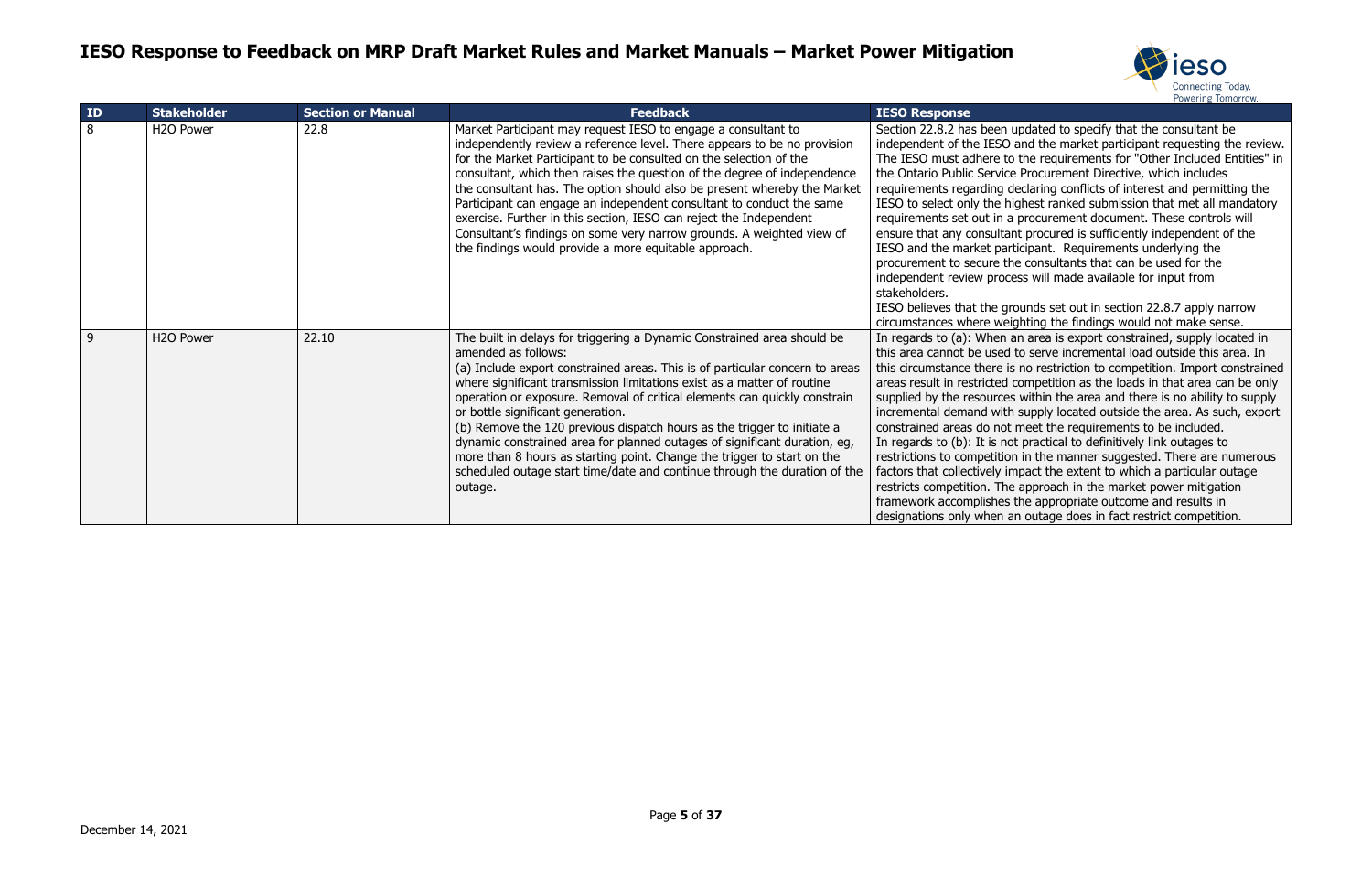

evel design and detailed design we have come to a nstructive discussions with stakeholders and meworks in neighbouring jurisdictions to a Market work that balances the needs of dispatchable the market protection demanded by all sector

d new operational parameters that hydro resources operational characteristics in the scheduling wer mitigation framework will not impact a market equest manual constraints to protect the safety of or to comply with applicable law.

ection 22.14 of Chapter 7, and ex-post mitigation in section 22.15 of Chapter 7, are keystones of the n framework. The choice to incorporate these into ation framework was discussed with stakeholders sign phase of market renewal. The IESO engaged detailed design phase on the specific details carry out ex-ante mitigation and ex-post vithholding. As such, they will remain in the n framework.

not believe that the design and rules around the put market participants at any increased risk of or regulations. Participants understand the role of e IESO will endeavour to continue to work with the to achieve a common understanding on this point.

y the conduct thresholds as requested at this time. an feedback, the IESO received a comment that the ohysical withholding were too restrictive and would nes. These conduct thresholds were adjusted in nt conduct thresholds appeared in the Market ed Design 2.0 document.

s the opportunity to submit relevant supporting ne availability of a resource being assessed for his will ensure that any settlement charges for be based on the actual facility capability on that

| ID | <b>Stakeholder</b>     | <b>Section or Manual</b> | <b>Feedback</b>                                                                                                                                                                                                                                                                                                                                                                                                                                                                                                                                                                                                                                                                                                                                                                                                                                                                                                                                                                                                                                                                                                                                                                                                                                                                                                                                                                                                                                                                                                                                                                                                                                                                                                                                                                                                                                                                                                                                                                                                                                                                                                                                                                                 | <b>IESO Response</b>                                                                                                                                                                                                                                                                                                                                                                                                                                                                                                                                                                                                                                                                                   |
|----|------------------------|--------------------------|-------------------------------------------------------------------------------------------------------------------------------------------------------------------------------------------------------------------------------------------------------------------------------------------------------------------------------------------------------------------------------------------------------------------------------------------------------------------------------------------------------------------------------------------------------------------------------------------------------------------------------------------------------------------------------------------------------------------------------------------------------------------------------------------------------------------------------------------------------------------------------------------------------------------------------------------------------------------------------------------------------------------------------------------------------------------------------------------------------------------------------------------------------------------------------------------------------------------------------------------------------------------------------------------------------------------------------------------------------------------------------------------------------------------------------------------------------------------------------------------------------------------------------------------------------------------------------------------------------------------------------------------------------------------------------------------------------------------------------------------------------------------------------------------------------------------------------------------------------------------------------------------------------------------------------------------------------------------------------------------------------------------------------------------------------------------------------------------------------------------------------------------------------------------------------------------------|--------------------------------------------------------------------------------------------------------------------------------------------------------------------------------------------------------------------------------------------------------------------------------------------------------------------------------------------------------------------------------------------------------------------------------------------------------------------------------------------------------------------------------------------------------------------------------------------------------------------------------------------------------------------------------------------------------|
| 10 | H <sub>2</sub> O Power | 22.14                    | The conditions and process listed for Conduct and Impact tests for both<br>Energy and Operating Reserve require some additional thought, as the<br>application of the draft Rules, as we understand them, would have some<br>unintended consequences that IESO may not necessarily recognize.<br>Specific to hydroelectric resources, there will be occasions whereby, due to<br>hydrological conditions, the Market Participant's offers for Energy and/or<br>Operating Reserve will be constrained by conditions within the facility's<br>Water Management Plan (WMP). The WMP for most hydroelectric facilities<br>in Ontario is an instrument authorized by and enforceable under the Lakes<br>and Rivers Improvement Act (LRIA). Some further facilities are governed<br>under other agreements bound by either interprovincial or international<br>treaties.<br>Offers for hydroelectric resources must factor in the WMP requirements for<br>both short and longer term impacts such as to take all reasonable<br>measures within a facility operator's control pre-emptively to remain within<br>the bounds established in the WMP. A Market Participant cannot risk<br>offering either energy or Operating Reserve in a manner such the impact<br>of those offers and likely resulting dispatch puts the facility at risk of<br>violating the facility's Water Management Plan, which is authorized and<br>enforced under the Lakes and Rivers Improvement Act. Those conditions<br>may be based on either a short term or/and long term view of the<br>hydrological conditions, an assessment of which the Market Participant<br>should be the sole judge to evaluate, based on his operating knowledge of<br>his facilities.<br>While offers can be updated in real time and SEAL provisions can be<br>applied to mitigate and hopefully avoid the Environmental and Applicable<br>Law outcomes, the Market Participant still remains financially bound on the<br>Day Ahead commitments that he has been effectively forced to make by<br>application of the ex-ante changes, absent any change to current<br>formulation and apparent intent expressed in Sections 22.14 and 22.15. | Building from the high-le<br>point following many co<br>review of successful frar<br>Power Mitigation framev<br>participants along with t<br>participants.<br>MRP has also introduced<br>can use to reflect their o<br>process. The market pow<br>participant's ability to re<br>equipment or personnel<br>Ex-ante mitigation, in se<br>of physical withholding,<br>market power mitigation<br>the market power mitiga<br>during the high-level des<br>participants through the<br>around the approach to<br>mitigation for physical w<br>market power mitigation<br>Further, the IESO does<br>renewed market would p<br>violating applicable laws<br>SEAL provisions, and the<br>waterpower community |
| 11 | Northland Power        | General                  | Northland's primary concern relates to the stringency of the physical<br>withholding framework advanced by the IESO. As proposed, the conduct<br>threshold may be violated if a resource offers as little as 2% below its<br>reference quantity. For the resources in Northland's portfolio, this<br>represents a threshold of as little as 2 MW. Such a small threshold is<br>particularly concerning given the process for establishing reference levels,<br>which effectively relies on historic production to establish an average<br>production curve. The combination of A) the stringency of the conduct<br>threshold, and B) and the variability of actual facility capability relative to<br>an average, are certain to result in numerous "false positives" that launch<br>an inappropriate and burdensome review for physical withholding.                                                                                                                                                                                                                                                                                                                                                                                                                                                                                                                                                                                                                                                                                                                                                                                                                                                                                                                                                                                                                                                                                                                                                                                                                                                                                                                                           | The IESO will not modify<br>As part of detailed desig<br>conduct thresholds for p<br>result in adverse outcom<br>response and the currer<br><b>Power Mitigation Detaile</b><br>A market participant has<br>information regarding th<br>physical withholding. Th<br>physical withholding will<br>dispatch day.                                                                                                                                                                                                                                                                                                                                                                                          |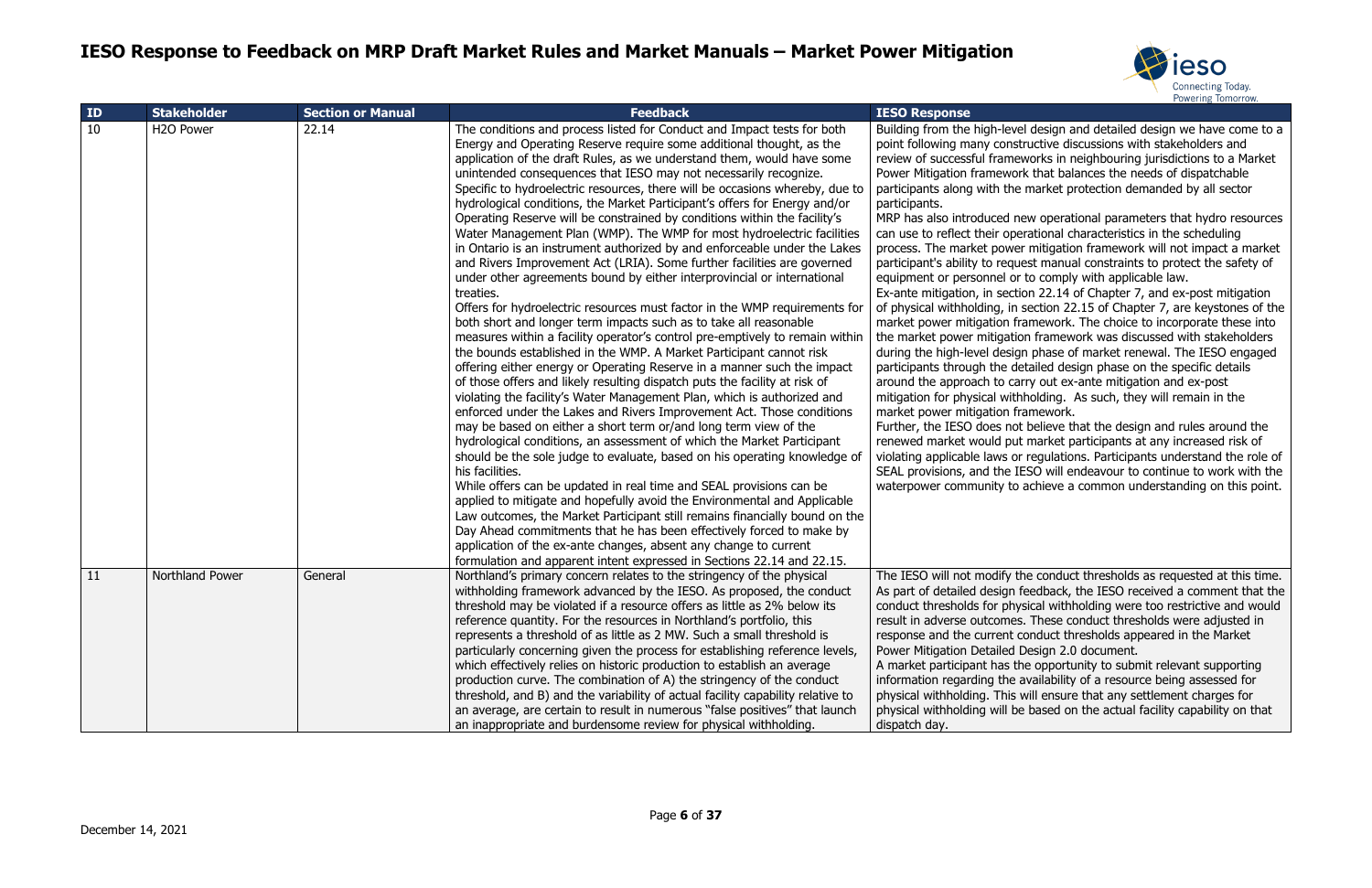

for assessing economic withholding via ex-ante ent of physical withholding focuses on determining as restricted, a market participant offered less erve than it had available and prices were vould have otherwise been. The market impact of t power does not differ based on intent. et power mitigation detailed design document arket power mitigation framework does not assess whether a resource has exercised market power. urces meet the conditions for BCAs will be based oon ent of the locational marginal prices from the the calculation engine. Those dispatchable a locational marginal price congestion component vill be flagged for the conduct test with the BCA

termine BCAs is entirely contained in the ex-ante ented in the calculation engines.

etails of ex-ante mitigation will be set out endix 7.2A of the market rules. These appendices in a future batch of market rule amendments. to utilize the existing process for providing updates or information with respect to any updates or ign. An example of one of these updates was at a 21 [\(https://www.ieso.ca/-](https://www.ieso.ca/-/media/Files/IESO/Document-Library/engage/imrm/imrm-20210624-presentation.ashx)

ment-Library/engage/imrm/imrm-20210624-

| ID | <b>Stakeholder</b>    | <b>Section or Manual</b> | <b>Feedback</b>                                                                                                                                                                                                                                                                                                                                                                                                                                                                                                                                                                                                                                                                                                                                                                                                                                                                                                                                                                                                                                                                                                                                                                                                                                                                                                                                                                                                                                                                                                                                                                                                                                                                                                                                                                                                                                                                                                                                                                                                                                                                                     | <b>IESO Response</b>                                                                                                                                                                                                                                                                                                                                                                                                                                       |
|----|-----------------------|--------------------------|-----------------------------------------------------------------------------------------------------------------------------------------------------------------------------------------------------------------------------------------------------------------------------------------------------------------------------------------------------------------------------------------------------------------------------------------------------------------------------------------------------------------------------------------------------------------------------------------------------------------------------------------------------------------------------------------------------------------------------------------------------------------------------------------------------------------------------------------------------------------------------------------------------------------------------------------------------------------------------------------------------------------------------------------------------------------------------------------------------------------------------------------------------------------------------------------------------------------------------------------------------------------------------------------------------------------------------------------------------------------------------------------------------------------------------------------------------------------------------------------------------------------------------------------------------------------------------------------------------------------------------------------------------------------------------------------------------------------------------------------------------------------------------------------------------------------------------------------------------------------------------------------------------------------------------------------------------------------------------------------------------------------------------------------------------------------------------------------------------|------------------------------------------------------------------------------------------------------------------------------------------------------------------------------------------------------------------------------------------------------------------------------------------------------------------------------------------------------------------------------------------------------------------------------------------------------------|
| 12 | Northland Power       | General                  | Furthermore, the test for physical withholding is fundamentally missing an<br>assessment of intent/benefit. If a resource fails to offer in its full capacity,<br>but doesn't benefit from any sort of portfolio effect (say as a result of<br>another of its resources receiving a higher price), is it appropriate for that<br>resource to be penalized? With the IESO's market control entity<br>framework, it seemingly has the information needed to conduct such an<br>assessment.                                                                                                                                                                                                                                                                                                                                                                                                                                                                                                                                                                                                                                                                                                                                                                                                                                                                                                                                                                                                                                                                                                                                                                                                                                                                                                                                                                                                                                                                                                                                                                                                            | Similar to the approach i<br>mitigation, the assessme<br>whether competition wa<br>energy or operating rese<br>significantly than they w<br>such exercises of market<br>Section 3.9 of the marke<br>makes clear that the ma<br>intent when determining                                                                                                                                                                                                     |
| 13 | <b>Power Advisory</b> | General                  | Consistency and Continuity from Detailed Design to Draft Amendments to<br>Market Rules and Market Manuals<br>There appears to be key areas within the Market Power Mitigation Detailed<br>Design Issue 2.0 (i.e., "MPM Detailed Design") that have not been<br>included within MR-00455 or the applicable Market Manuals. For example,<br>the methodology for IESO to determine Broad Constrained Areas and its<br>application within IESO's assessment whether an MP has exercised market<br>power is not included within either the amendments to Market Rules or<br>Market Manuals. Considering that the application of IESO utilizing Broad<br>Constrained Areas within assessment of the exercise of market power is an<br>IESO obligation, the Consortium believes this aspect of the MPM<br>framework should be included within MR-00455.<br>The Consortium was of the initial opinion that Broad Constrained Areas<br>had been dropped from the MPM framework because it was not included<br>within MR-00455 or MM 14.1; however, we had learned that Broad<br>Constrained Areas are still part of the MPM framework upon posing a<br>question to IESO during the August 26, 2021 webinar and received<br>confirmation that Broad Constrained Areas are still part of the MPM<br>framework.<br>This point raises concern that there are potentially other important aspects<br>of the MPM Detailed Design that will be utilized within the MPM framework<br>and may not be included within MR-00455, MM 14.1, or MM 14.2.<br>Overall, this point speaks to an overarching process point – how will IESO<br>inform MPs and stakeholders when components within MPM Detailed<br>Design are changed, will IESO release subsequent Issues of the MPM<br>Detailed Design, and how will IESO inform MPs and stakeholders on other<br>components within the MPM Detailed Design that have not been explicitly<br>included within MR-00455, MM 14.1, and MM 14.2? The Consortium<br>recommends this process question be discussed with MPs and<br>stakeholders, including the Technical Panel (TP). | Determining which resou<br>on the congestion comp<br>as-offered pricing run in<br>resources that will have<br>higher than \$25/MWh w<br>thresholds.<br>This methodology to det<br>mitigation logic impleme<br>Per section 22.14, the do<br>Appendix 7.1A and Appe<br>will be brought forward<br>The IESO will continue t<br>to stakeholders regardin<br>changes to the MRP des<br>session on June 24, 202<br>/media/Files/IESO/Docu<br>presentation.ashx). |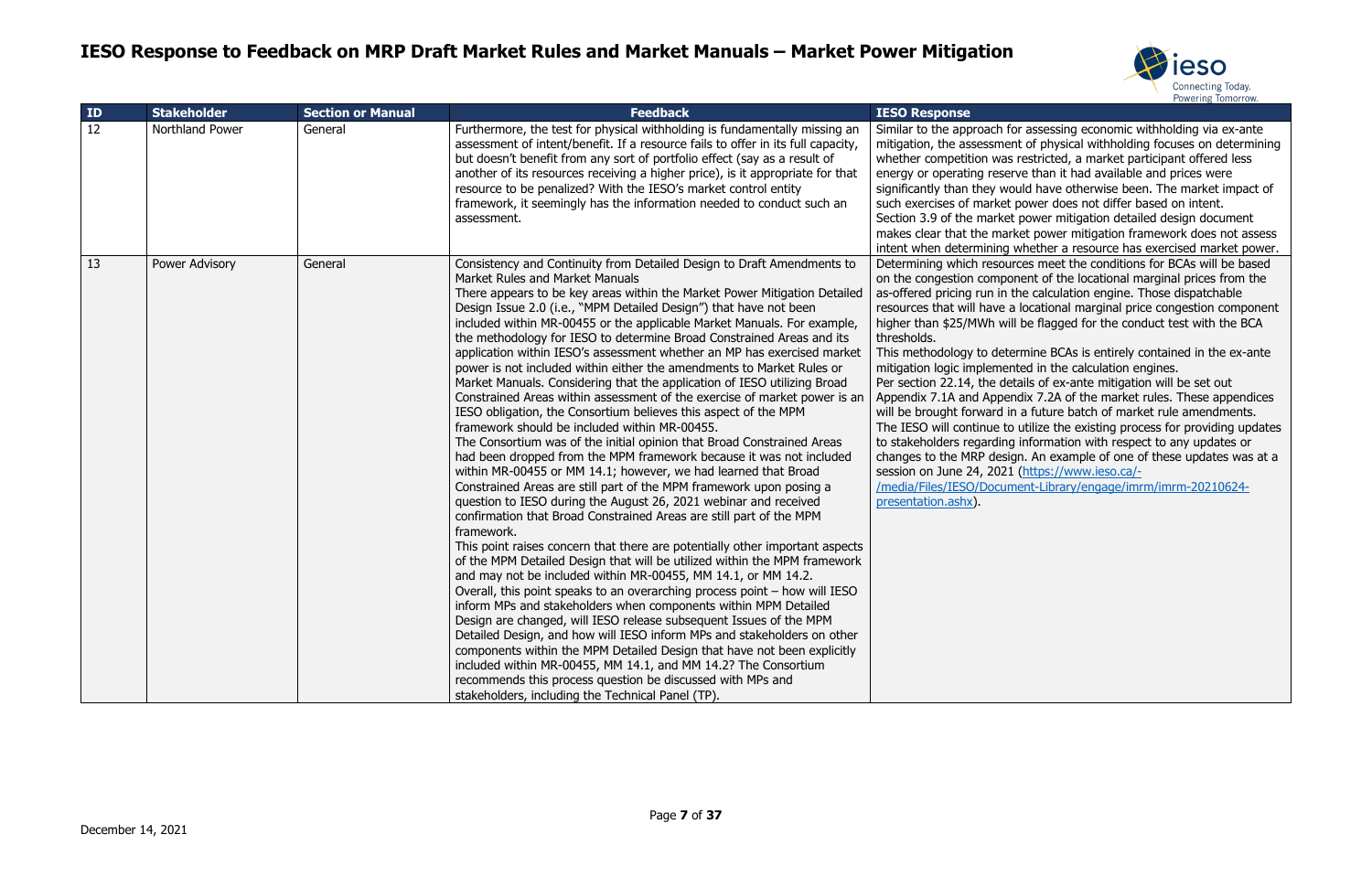



be clear in drafting both the market rules and

barticular provision, or degree of specificity with articulated, are not determined by the document in sed, but by the nature of the requirement or ed. As such, participants should not expect a or specificity in either the market rules or

to Power Advisory 28.

nual 14.1 has been updated to provide more details ogy the IESO will use to determine constrained

CAs in the market power mitigation framework will ion engine batch and the settlement batch as they tigation and settlement mitigation.  $\overline{\phantom{a}}$  used in ex-post assessment of physical

n ex-post assessment of physical withholding is nd 5.5 in Market Manual 14.1 and is also described 22.15.4 of Chapter 7.

| ID              | <b>Stakeholder</b> | <b>Section or Manual</b> | <b>Feedback</b>                                                                                                                                                                                                                                                                                                                                                                                                                                                                                                                                                                                                                                                                                                                                                                                                                                                                                                                                                                                                                                                                                                                                                                           | <b>IESO Response</b>                                                                                                                                                                                                                                            |
|-----------------|--------------------|--------------------------|-------------------------------------------------------------------------------------------------------------------------------------------------------------------------------------------------------------------------------------------------------------------------------------------------------------------------------------------------------------------------------------------------------------------------------------------------------------------------------------------------------------------------------------------------------------------------------------------------------------------------------------------------------------------------------------------------------------------------------------------------------------------------------------------------------------------------------------------------------------------------------------------------------------------------------------------------------------------------------------------------------------------------------------------------------------------------------------------------------------------------------------------------------------------------------------------|-----------------------------------------------------------------------------------------------------------------------------------------------------------------------------------------------------------------------------------------------------------------|
| 14a             | Power Advisory     | General                  | <b>Inconsistent Details and Lack of Clarity in Draft Amendments to</b><br><b>Market Rules and Market Manuals.</b><br>The Consortium acknowledges challenges to achieve a clear and workable<br>balance between listing MP and IESO obligations within the Market Rules<br>and other important points combined with sufficient level of details<br>regarding these obligations and points. This balance also drives the details<br>and information to be included within Market Manuals.<br>However, there are some areas within the draft amendments to the<br>Market Rules that may better be placed within Market Manuals and vice<br>versa. For example, the physical withholding rule amendments are very<br>detailed while the rule amendments regarding determination and<br>application of Constrained Areas are not very detailed. Similarly in other<br>areas within amendments to rules and manuals, the Consortium believes<br>that some details regarding physical withholding (e.g., threshold<br>percentages, threshold prices, etc.) should be placed within Market<br>Manuals (i.e., similarly to actual offer price floor amounts applicable to<br>variable generators). | The IESO has aimed to I<br>market manuals.<br>The level of detail in a p<br>which a requirement is a<br>which the text is express<br>provision being expresse<br>consistent level of detail<br>manuals.                                                         |
| 14 <sub>b</sub> | Power Advisory     | General                  | <b>Inconsistent Details and Lack of Clarity in Draft Amendments to</b><br><b>Market Rules and Market Manuals (Cont'd)</b><br>There are some areas within the draft amendment to the Market Rules<br>that require clarification (even after reviewing corresponding sections from<br>the MPM Detailed Design). For example, the Market Control Entities<br>concept and application relating to registration data and information and<br>its application towards determining whether physical withholding was<br>exercised requires more clarity and justification.                                                                                                                                                                                                                                                                                                                                                                                                                                                                                                                                                                                                                         | Please see the response                                                                                                                                                                                                                                         |
| 15              | Power Advisory     | General                  | <b>Insufficient Details in Draft Market Rules and Market Manuals</b><br>As mentioned within the sub-section above, the methodology to determine<br>Constrained Areas and their application requires more clarity within the<br>Market Rules but requires more details within MM 14.1.<br>The methodology IESO will use to establish Constrained Areas is extremely<br>important because the Conduct & Impact Test will not be applied by IESO<br>unless an MP's resource(s) is located within a Constrained Area (e.g.,<br>Narrow Constrained Area, Dynamic Constrained Area, etc.). Therefore,<br>more details are required regarding the methodology IESO will use to<br>determine Constrained Areas and their application within the MPM<br>framework (i.e., engineering equations to determine Constrained Areas).                                                                                                                                                                                                                                                                                                                                                                    | Section 2 of Market Man<br>regarding the methodolo<br>areas.<br>The use of NCAs and DC<br>be found in the calculation<br>are used for ex-ante mit<br>NCAs and DCAs are also<br>withholding. Their use in<br>shown in sections 5.4 ar<br>in sections 22.15.3 and |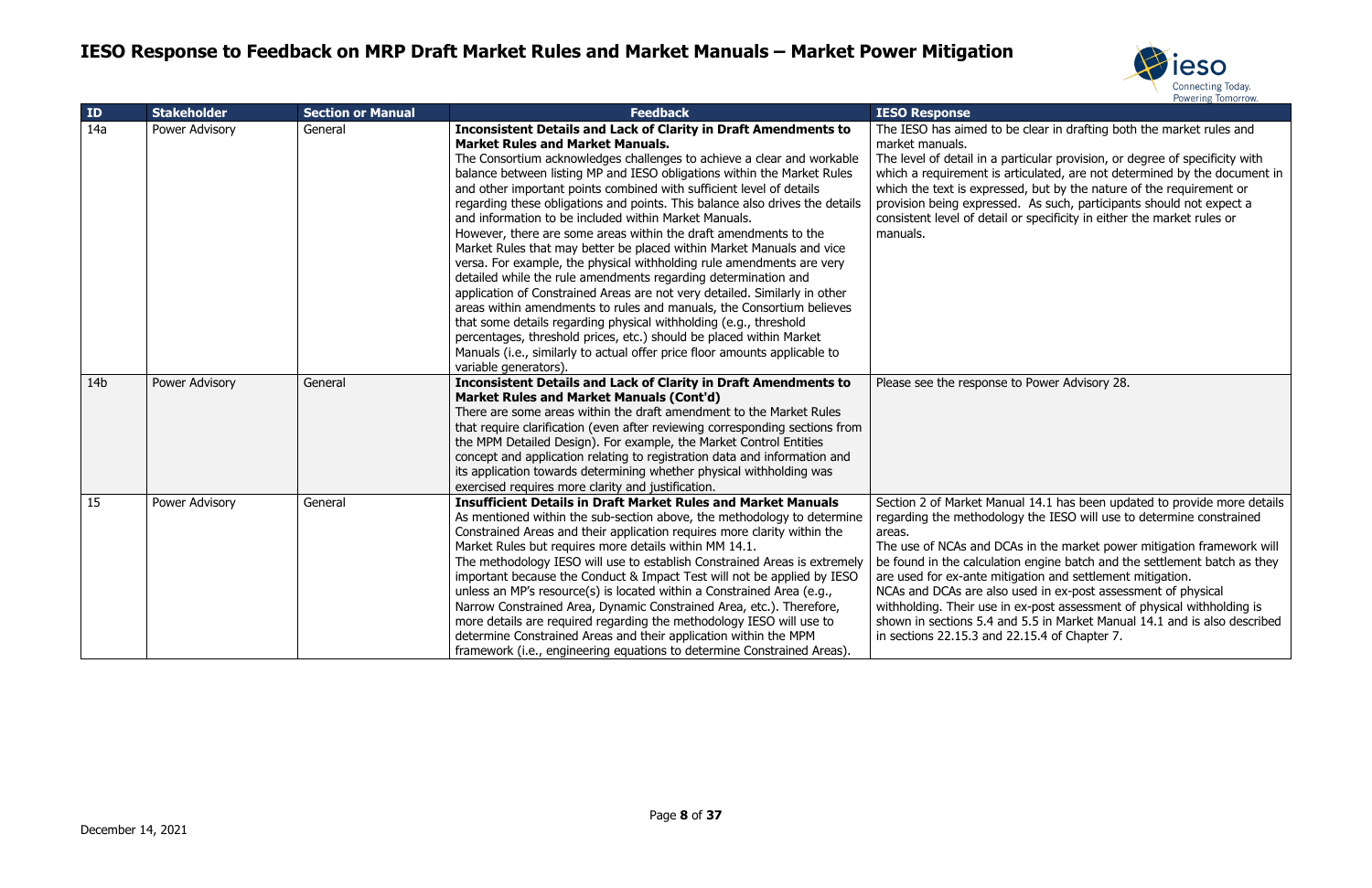



roader governance structures in the IAM is beyond the scower mitigation rule review, or the Market ESO continues to engage and respond to concerns.

er meeting was to provide the Technical Panel with ation and review by giving them a walk through of  $\alpha$  stage, in advance of the completion of the ess. The IESO is working with the Technical Panel devise a feasible schedule that includes education, der feedback in advance of the vote to post.

| ID | <b>Stakeholder</b> | <b>Section or Manual</b> | <b>Feedback</b>                                                                                                                                                                                                                                                                                                                                                                                                                                                                                                                                                                                                                                                                                                                                                                                                                                                                                                                                                                                                                                                                                                                                                                                                                                                                                                                                                                                                                                                                                                            | <b>IESO Response</b>                                                                                                                                                 |
|----|--------------------|--------------------------|----------------------------------------------------------------------------------------------------------------------------------------------------------------------------------------------------------------------------------------------------------------------------------------------------------------------------------------------------------------------------------------------------------------------------------------------------------------------------------------------------------------------------------------------------------------------------------------------------------------------------------------------------------------------------------------------------------------------------------------------------------------------------------------------------------------------------------------------------------------------------------------------------------------------------------------------------------------------------------------------------------------------------------------------------------------------------------------------------------------------------------------------------------------------------------------------------------------------------------------------------------------------------------------------------------------------------------------------------------------------------------------------------------------------------------------------------------------------------------------------------------------------------|----------------------------------------------------------------------------------------------------------------------------------------------------------------------|
| 16 | Power Advisory     | General                  | Needed Reforms to Governance, Decision-Making, and MP Recourse<br><b>Within IAM</b><br>MPs and stakeholders have been calling for reforms to the governance,<br>decision-making, and MP recourse within the IESO-administered markets<br>(IAM) for multiple years. Because of issues raised, IESO created the<br>Governance and Decision-Making Working Group to provide advice on this<br>matter. While IESO made positive changes based on this Working Group's<br>deliberations, more work and changes are required to bring IAM up to par<br>with other wholesale electricity markets in Canada and the U.S. For<br>example, all amendment to the market rules in Alberta are brought<br>forward for open stakeholder proceedings and decisions by Alberta's<br>electricity regulator (i.e., Alberta Utilities Commission), and same for all<br>amendments to market rules within NYISO, ISO-NE, PJM, MISO, SPP, and<br>CAISO where the U.S. Federal Energy Regulatory Commission (FERC)<br>holds open stakeholder proceedings towards FERC decisions. Simply put,<br>the same level of governance, decision-making, and MP recourse<br>framework does not exist within IAM.<br>The Consortium acknowledges the positive step of IESO creating an<br>Independent Review within the MPM framework regarding establishment<br>of facility-specific Reference Levels and Reference Quantities. However,<br>this Independent Review is not applicable to other aspects of the MPM<br>framework or more broadly across IAM. | While the question of br<br>the scope of the market<br>Renewal Program, the II<br>stakeholders' input and                                                            |
| 17 | Power Advisory     | General                  | <b>Improve Alignment of Stakeholder Engagement Process and</b><br><b>Feedback Timelines</b><br>During TP's October 5, 2021 meeting, an initial discussion was held<br>regarding the MPM framework and its draft rule and manual amendments.<br>While additional discussions will be held at future TP meetings, TP would<br>have had a more meaningful and insightful discussion if the initial<br>discussion was held after IESO, TP, and all MPs and stakeholders would<br>have had the opportunity to review MP and stakeholder comments on MR-<br>00455, MR-00461-R01, MM 14.1, MM 14.2, MM 1.3, and MM 1.5 (as<br>comments on these draft amendments to Market Rules and Market<br>Manuals are due to IESO by October 15, 2021).<br>Therefore, the Consortium recommends that IESO review timelines for<br>receiving comments from MPs and stakeholders, to enable TP members to<br>have further insights prior to having discussions regarding IESO proposed<br>and draft amendments to MRP related amendments to Market Rules and<br>Market Manuals.                                                                                                                                                                                                                                                                                                                                                                                                                                                                | The intent of the Octobe<br>an opportunity for educa<br>the materials at an early<br>stakeholder review proce<br>on an ongoing basis to o<br>and review of stakehold |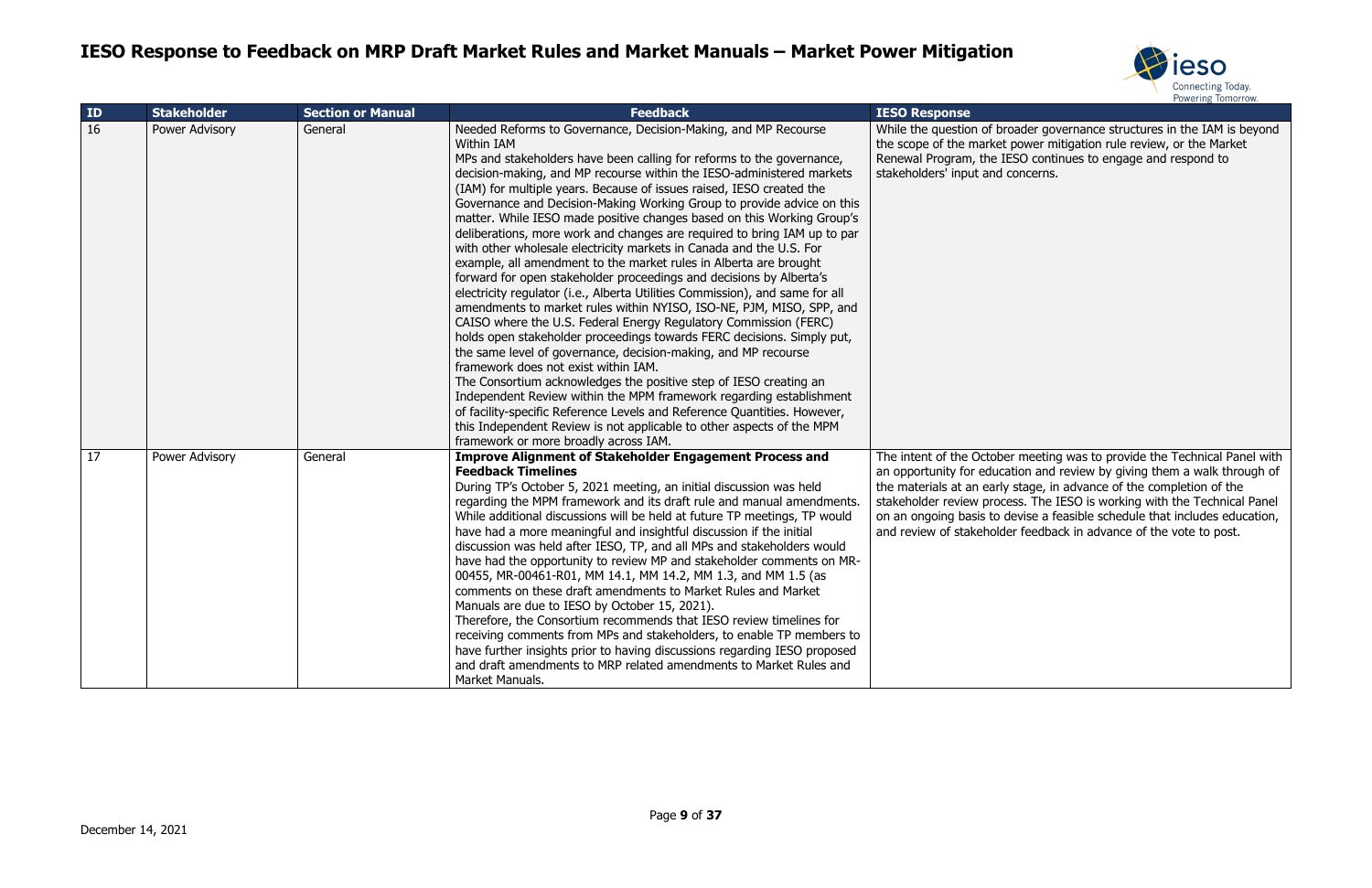

ference levels for the reasons laid out in the July n on market power mitigation during the high level renewal.

cision was:

isures that cost-based reference levels that are istent with the established methodology

ve the incentive to avoid cost-based reference lovels to avoid unnecessary administrative burden processing disputes on reference levels

be provided mechanisms to resolve issues around

hts determine reference levels would have reduced ion process to the IESO, requiring after-the-fact confirmation of costs was necessary. These aftert not result in competitive market outcomes as it resettle the market to eliminate any potential participants.

isions and the dispute resolution process do not rences.

the IESO from registering a reference level or is the subject of an independent review except in  $22.8.$ 

rocess applies generally and does not need to be order for it to apply. See section  $2.2.1.1$  of

ons 2.2.3 and 3.8 and to section 8.8.1 of Chapter solution regime provided for in this section 2 shall

ite between the IESO and any market participant ler the market rules, market manuals or any or procedure established by the IESO pursuant to es, including with respect to any alleged violation f, whether or not specifically identified in the a dispute to which this section 2 applies [...]." t set out in proposed market rule amendment 2.5.1.A.6, using the independent review process participant's rights to access the dispute

ts only back-up generators that have been ties to provide standby or emergency power to 1 of the Canadian Nuclear Safety Commission's of Reactor Facilities: Nuclear Power Plants. The framework will still apply to the nuclear facilities

| ID | <b>Stakeholder</b> | <b>Section or Manual</b> | <b>Feedback</b>                                                                                                                                                                                                                                                                                                                                                                                                                                                                      | <b>IESO Response</b>                                                                                                                                                                                                                                                                                                                                                                                                                                                                                                 |
|----|--------------------|--------------------------|--------------------------------------------------------------------------------------------------------------------------------------------------------------------------------------------------------------------------------------------------------------------------------------------------------------------------------------------------------------------------------------------------------------------------------------------------------------------------------------|----------------------------------------------------------------------------------------------------------------------------------------------------------------------------------------------------------------------------------------------------------------------------------------------------------------------------------------------------------------------------------------------------------------------------------------------------------------------------------------------------------------------|
| 18 | Power Advisory     | 22.1.1                   | Shouldn't MPs have the obligation to register Reference Levels for their<br>facilities and not IESO with the obligation to register Reference Levels?                                                                                                                                                                                                                                                                                                                                | The IESO will register re<br>2018 stakeholder sessior<br>design phase of market<br>The rationale for this dee<br>• This approach en<br>used will be cons<br>The IESO will hay<br>levels that are to<br>associated with p<br>Participants will b<br>costs<br>Having market participar<br>visibility into the calculat<br>processes when further<br>the-fact processes would<br>would be impractical to i<br>impact to other market p                                                                                  |
| 19 | Power Advisory     | 22.1.1 and 22.1.2        | IESO determination and registration of Reference Levels suggests that<br>IESO has final decision-making authority, but Reference Levels (and<br>Reference Quantities) could be determined by the Independent Review;<br>therefore, these sections require cross references to Independent Review<br>decisions and MPs' rights under the dispute framework in Chapter 3 in the<br>event of disagreements with IESO or the Independent Review                                          | Independent review dec<br>require specific cross-ref<br>Section 22.8.2 prohibits<br>reference quantity that is<br>accordance with section<br>The dispute resolution p<br>specifically referenced in<br>Chapter 3:<br>"Subject to sectio<br>2, the dispute re.<br>apply to:<br>$2.2.1.1$ any dispu<br>which arises und<br>standard, policy<br>these market rule<br>or breach thereo.<br>market rules as a<br>Other than the time limit<br>Chapter 3, new section 2<br>does not affect a market<br>resolution process. |
| 20 | Power Advisory     | 22.1.8                   | IESO needs to provide further explanation and rationale why "A<br>dispatchable resource installed pursuant to the Canadian Nuclear Safety<br>Commission's requirement for nuclear power plants to maintain standby<br>and emergency power systems is exempt from the requirements in, and<br>market power mitigation framework established by, this section 22." -<br>does this exempt all nuclear generators from IESO assessment of potential<br>economic withholding? If so, why? | This requirement exemp<br>installed at nuclear facilit<br>comply with section 8.9.<br>REGDOC-2.5.2, Design c<br>market power mitigation<br>themselves.                                                                                                                                                                                                                                                                                                                                                               |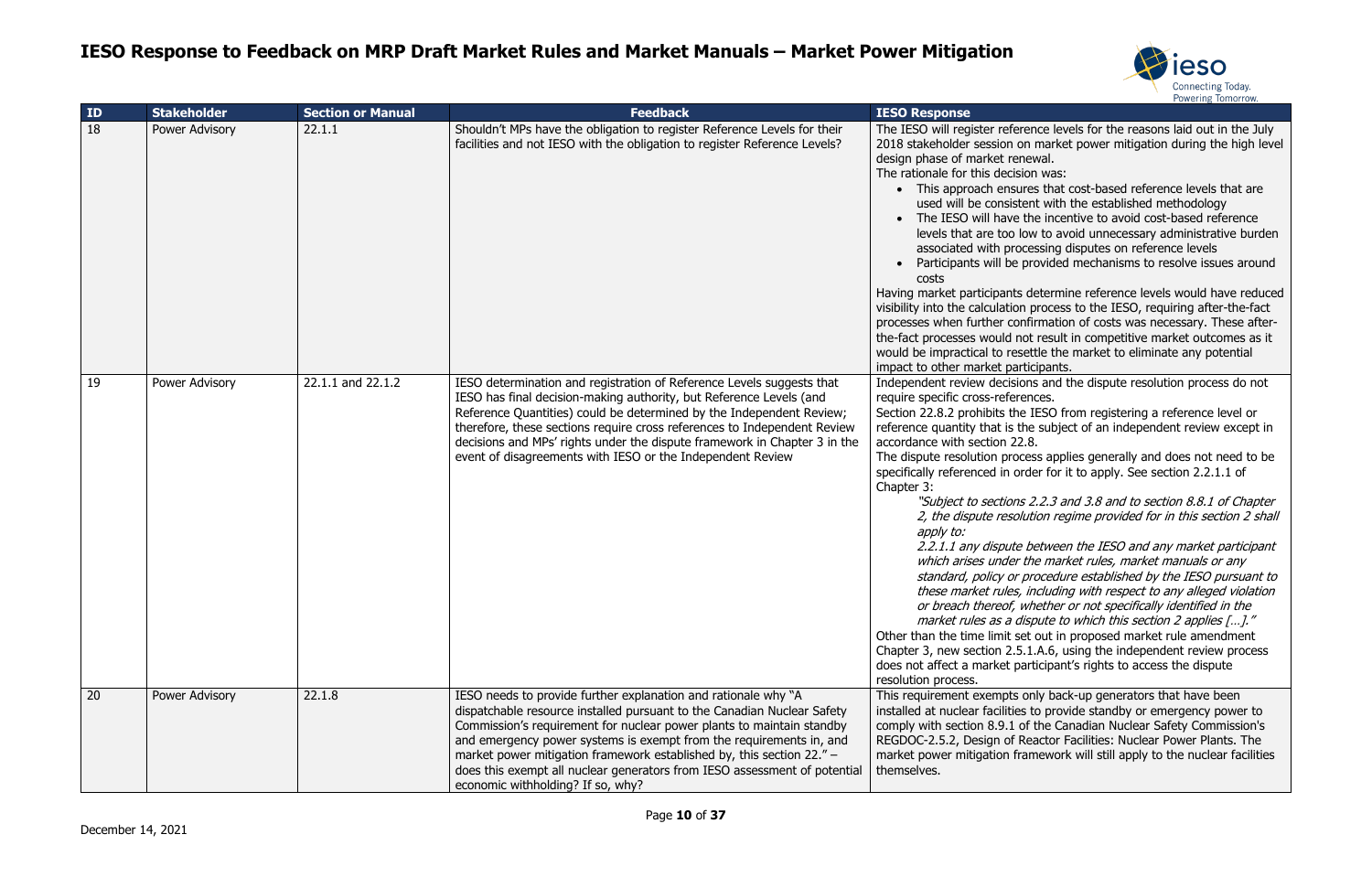

ay be determined for market participants that do vels or that fail to provide documentation that ference level. These default non-financial to the most permissive levels so they do not e calculation engines.

Capital Power 64 with respect to the allocation of market rules and market manuals.

rket participant may continue to request an  $i$ ry 60 days (section 22.8.3).

In a market participant believes that the IESO icable market rules in setting reference levels or e market participant would have access to the ess set out under the market rules Chapter 3,

ect a finding is limited to specific situations where mistake, acted outside the scope of the retainer, or to breach the market rules. These exceptions were of the Market Power Mitigation Detailed Design in the stakeholder session held on December 15,

to Power Advisory 19 regarding cross-references process set out in market rules Chapter 3 section

In order in order to assess physical withholding, the IESO must have visibility into aviour of resources owned by multiple market prdinated or influenced by common corporate formation, the IESO the IESO is unable to pts by such corporate entities to influence prices small amounts of MWs from a large number of

al transactions into the renewed market amplifies o be able to assess links between virtual traders ipants.

| ID              | <b>Stakeholder</b> | <b>Section or Manual</b>               | <b>Feedback</b>                                                                                                                                                                                                                                                                                                                                                | <b>IESO Response</b>                                                                                                                                                                                                                                                                                                                                                                                                                                             |
|-----------------|--------------------|----------------------------------------|----------------------------------------------------------------------------------------------------------------------------------------------------------------------------------------------------------------------------------------------------------------------------------------------------------------------------------------------------------------|------------------------------------------------------------------------------------------------------------------------------------------------------------------------------------------------------------------------------------------------------------------------------------------------------------------------------------------------------------------------------------------------------------------------------------------------------------------|
| 21              | Power Advisory     | 22.3.1                                 | Same comment as above (Sections 22.1.1 and 22.1.2)                                                                                                                                                                                                                                                                                                             | Please see the response to Power Advisory 19.                                                                                                                                                                                                                                                                                                                                                                                                                    |
| $\overline{22}$ | Power Advisory     | 22.3.2                                 | IESO needs to provide explanation and rationale for the listed default Non-<br>Financial Dispatch Data parameters; further, are parameters better placed<br>within the applicable Market Manual?                                                                                                                                                               | These default values may be determined for m<br>not request reference levels or that fail to prov<br>supports a requested reference level. These de<br>reference levels are set to the most permissive<br>create constraints for the calculation engines.<br>Please see response to Capital Power 64 with r<br>content as between the market rules and mark                                                                                                      |
| 23              | Power Advisory     | 22.5.1, 22.5.2, 22.5.9,<br>and 22.5.10 | Same comment as above (Section 22.1.2) regarding IESO with final<br>decision-making authority                                                                                                                                                                                                                                                                  | Please see the response to Power Advisory 19.                                                                                                                                                                                                                                                                                                                                                                                                                    |
| 24              | Power Advisory     | 22.6.1 and 22.6.2                      | Same comments as above (Sections 22.1.1 and 22.1.2)                                                                                                                                                                                                                                                                                                            | Please see the response to Power Advisory 19.                                                                                                                                                                                                                                                                                                                                                                                                                    |
| 25              | Power Advisory     | 22.7.1 and 22.7.2                      | Same comments as above (Section 22.1.2)                                                                                                                                                                                                                                                                                                                        | Please see the response to Power Advisory 19.                                                                                                                                                                                                                                                                                                                                                                                                                    |
| $\overline{26}$ | Power Advisory     | 22.8.3                                 | If no consultant responds to IESO's Request for Proposals (RFP), it is not<br>satisfactory for IESO to then be able to finalize Reference Levels and<br>Reference Quantities and then to register these Reference Levels or<br>Reference Quantities $-$ there needs to be a way to initiate the<br>Independent Review or some alternative satisfactory process | In such situations a market participant may co<br>independent review every 60 days (section 22.<br>In addition, and in the event a market participa<br>has misapplied the applicable market rules in s<br>reference quantities, the market participant wo<br>dispute resolution process set out under the m<br>section 2.                                                                                                                                        |
| 27              | Power Advisory     | 22.8.8                                 | This appears to be one-sided in favor of IESO regarding acceptance of the<br>Independent Review findings and is not fair to the applicable MP, cross<br>references should be made to the dispute framework in Chapter 3 where<br>MPs do not agree with outcomes resulting from the Independent Review                                                          | The IESO's ability to reject a finding is limited t<br>the consultant made a mistake, acted outside<br>would require the IESO to breach the market r<br>set out in section 3.17.4 of the Market Power I<br>2.0 and were discussed in the stakeholder sess<br>2020.<br>Please see the response to Power Advisory 19<br>to the dispute resolution process set out in ma                                                                                            |
| 28              | Power Advisory     | 22.9                                   | Overall the Market Control Entities framework is complicated and<br>confusing, and it is not clear why IESO requires detailed corporate<br>ownership information; therefore, IESO needs to explain the requirements<br>and rationale within these proposed draft rule amendments                                                                               | In order to assess physical withholding, the IE<br>whether the market behaviour of resources ow<br>participants is being coordinated or influenced<br>entities. Without this information, the IESO th<br>effectively detect attempts by such corporate of<br>upwards by withholding small amounts of MWs<br>resources.<br>The introduction of virtual transactions into the<br>the need for the IESO to be able to assess link<br>and other market participants. |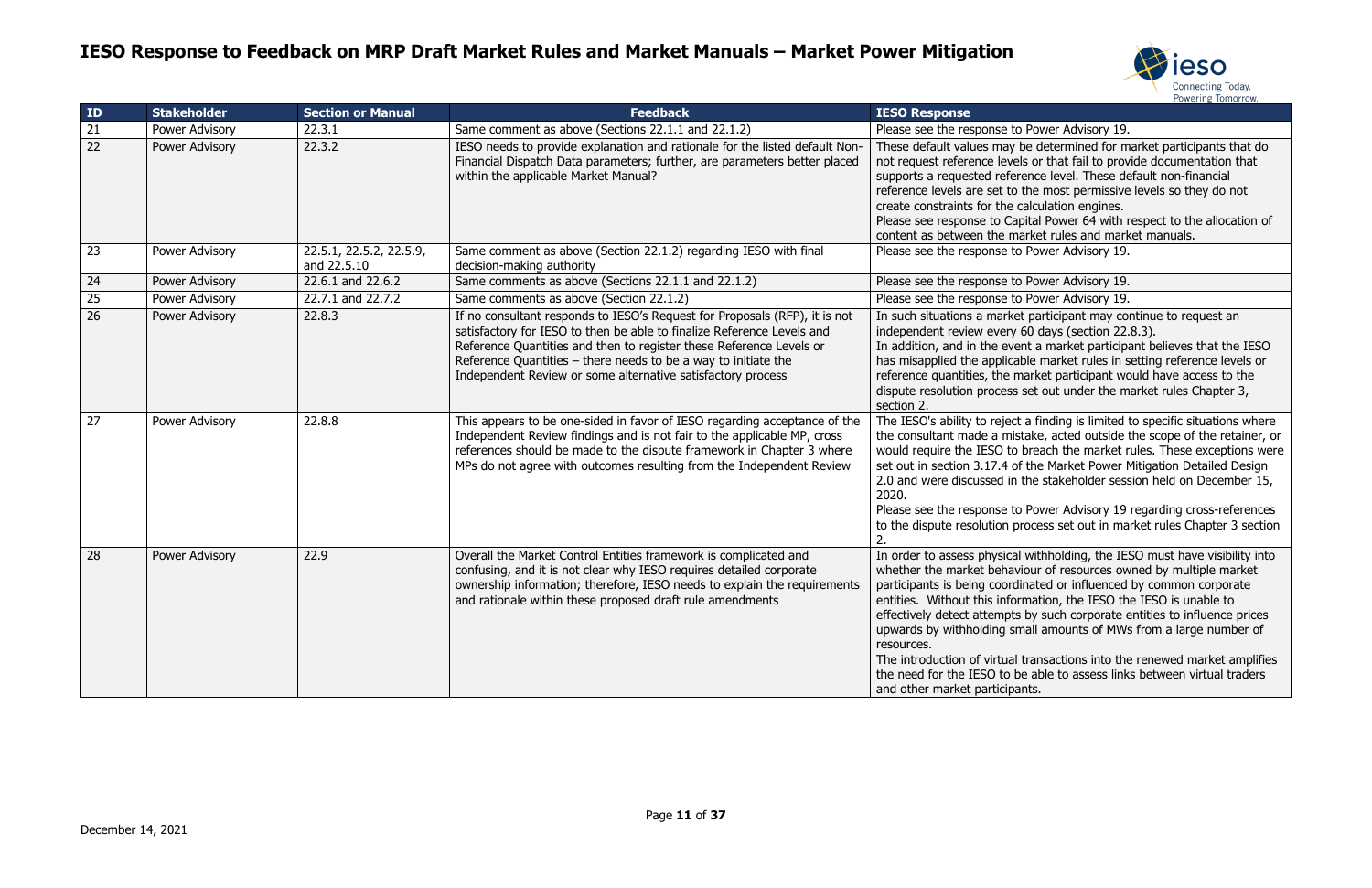

are part of the ex-ante mitigation logic, which is ulation engines. Determining which resources BCAs will be based on the congestion component -offered pricing run in the calculation engine. ources that will have LMP congestion component vill be flagged for conduct test with the BCA

market rule amendments will be brought forward in rule amendments, available for stakeholder ruary, 2022.

that publishing potential constrained areas publicly uld provide information for which the only purpose market power can be exercised at specific re potential constrained areas publicly would only ut if the tighter NCA and DCA conduct and impact y be applied to a resource. Potential constrained luence scheduling or dispatch. Their only purpose bossible NCAs and DCAs. The IESO has committed arency with regards to NCAs and DCAs, providing ble time to revisit offer strategy prior to such effect.

nating NCAs in section 22.10.2.1 is also found in tion detailed design document. The IESO provided ne rationale for this designation threshold in on the detailed design document.

onse can be found in IESO responses to detailed design, comment 295, found here: https://www.iedia/Files/IESO/Document-Library/engage/mrponse-to-stakeholder-feedback.ashx.

Capital Power 64 with respect to the allocation of market rules and market manuals.

een updated in response to this comment.

 $\frac{1}{10}$  DCAs in section 22.10.3.1 and 22.10.3.3 was power mitigation detailed design document. The ion regarding the rationale for this designation a comment on the detailed design document. onse can be found in IESO responses to detailed design, comment 297, found here: https://ies/IESO/Document-Library/engage/mrponse-to-stakeholder-feedback.ashx.

lates in response to this comment.

| ID              | <b>Stakeholder</b> | <b>Section or Manual</b> | <b>Feedback</b>                                                                                                                                                                                                                                           | <b>IESO Response</b>                                                                                                                                                                                                                                                                                                  |
|-----------------|--------------------|--------------------------|-----------------------------------------------------------------------------------------------------------------------------------------------------------------------------------------------------------------------------------------------------------|-----------------------------------------------------------------------------------------------------------------------------------------------------------------------------------------------------------------------------------------------------------------------------------------------------------------------|
| $\overline{29}$ | Power Advisory     | 22.10                    | Broad Constrained Areas (BCAs) should be included in this section,<br>similarly as Narrow Constrained Areas (NCAs) and Dynamic Constrained<br>Areas (DCAs) have been included                                                                             | Broad constrained areas<br>implemented in the calco<br>meet the conditions for<br>of the LMPs from the as-<br>Those dispatchable reso<br>higher than \$25/MWh w<br>thresholds.<br>The calculation engine n<br>a future batch of market<br>comment starting in Feb                                                     |
| 30              | Power Advisory     | 22.10.1.2                | IESO should publish Potential Constrained Areas (PCAs) on their website,<br>at least on an annual basis - during the August 26, 2021 IESO MPM<br>webinar presentation, IESO staff stated both that PCAs will, and will not,<br>be made publicly available | The IESO does not feel t<br>has value. Doing so wo<br>is to identify how much<br>resources. Publishing the<br>provide information abor<br>thresholds could possibly<br>areas do not directly infl<br>is to provide the list of p<br>to a high level of transpa<br>market participants amp<br>designations come into o |
| 31              | Power Advisory     | 22.10.2.1                | IESO needs to provide rationale regarding the listed NCA thresholds;<br>further, such thresholds may be better placed within the applicable Market<br>Manual                                                                                              | The threshold for design<br>the market power mitiga<br>information regarding th<br>response to a comment<br>This feedback and respo<br>stakeholder feedback on<br>https://www.ieso.ca/-/m<br>edd/edd-20201019-resp<br>Please see response to 0<br>content as between the                                              |
| 32              | Power Advisory     | 22.10.2.3                | IESO needs to better describe what constitutes "material configuration"<br>changes" regarding their ability to update the list of resources located<br>within NCAs                                                                                        | Section 22.10.2.3 has be                                                                                                                                                                                                                                                                                              |
| 33              | Power Advisory     | 22.10.3.1; 22.10.3.3     | Regarding DCAs, same comment as above regarding threshold levels<br>(Section 22.10.2.1)                                                                                                                                                                   | The threshold for design<br>also found in the market<br>IESO provided information<br>threshold in response to<br>This feedback and respo<br>stakeholder feedback on<br>https://www.ieso.ca/-/m<br>edd/edd-20201019-resp                                                                                               |
| 34              | Power Advisory     | 22.10.3.4                | RTM is italicized but it is not included within Chapter 11 (Definitions) of the<br>Market Rules nor included within MR-00461-R01 - this re-occurs<br>throughout multiple sections within MR-00455                                                         | The IESO has made upd                                                                                                                                                                                                                                                                                                 |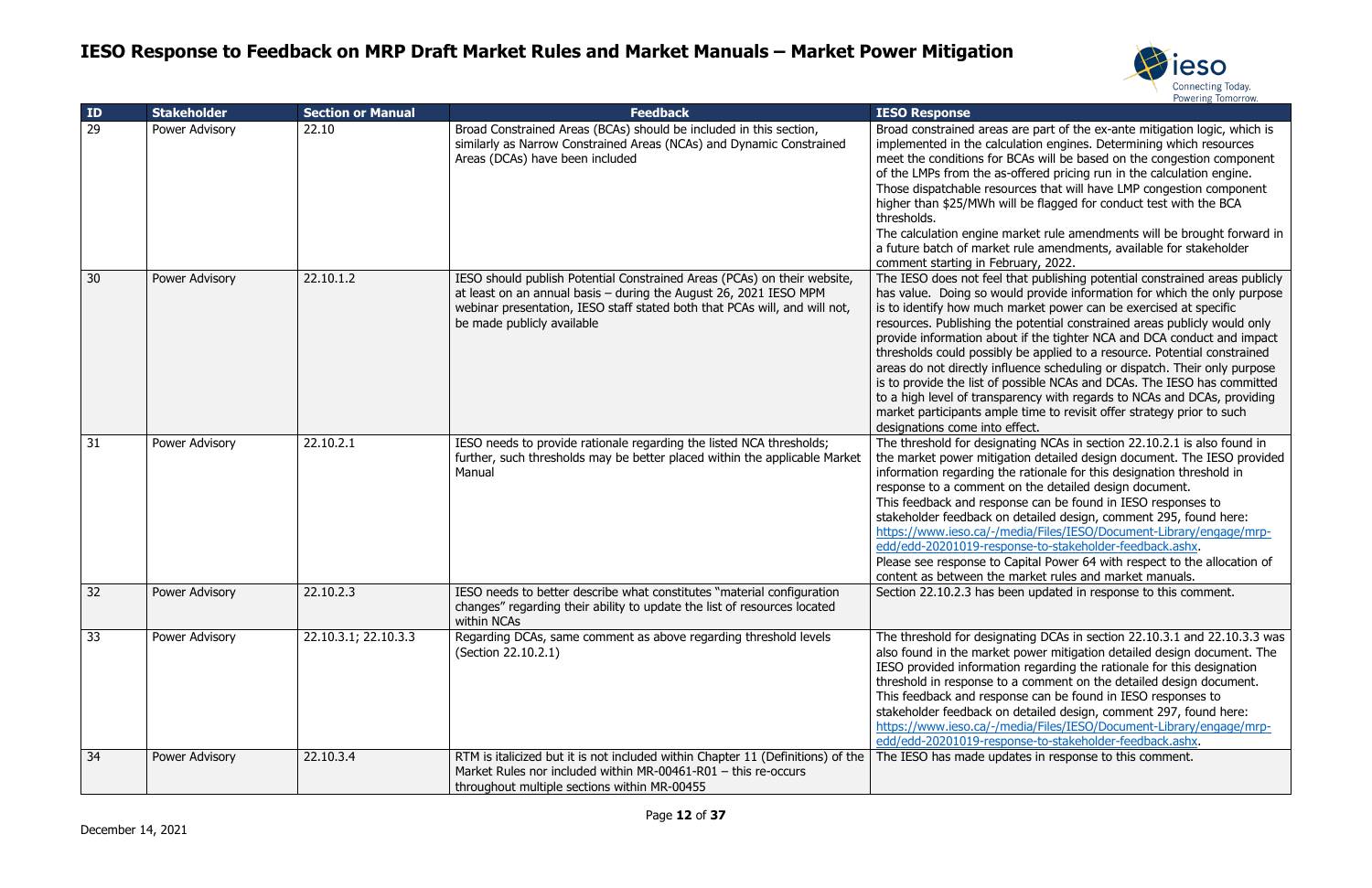

ference Intertie Zones are used when determining domestic dispatchable suppliers for global market tion are met. They are not related to assessing intertie withholding.

fying information regarding the use of global intertie zones in response to comments on the

and response can be found in IESO responses to detailed design, comments 287, 288 and 289, w.ieso.ca/-/media/Files/IESO/Documentd/edd-20201019-response-to-stakeholder-

contemplate different processes.

e IESO registering reference levels for a resource. must submit various data to the IESO to assist it in determinion a reference levels, but the IESO is ultimately ng them. The IESO determines reference levels in market participant as set out in section 3.13 of the Detailed Design 2.0.

to how the IESO uses reference levels after they

Capital Power 64 with respect to the allocation of market rules and market manuals.

Ipact test for ex-ante mitigation of economic ed entirely within and by the calculation engines. inister these tests outside the calculation engines dural steps associated with them that will need to et manual.

to Power Advisory 37.

| ID | <b>Stakeholder</b> | <b>Section or Manual</b>                                          | <b>Feedback</b>                                                                                                                                                                                                                                                                                                                                                                                                                                                                                                                                                                                                                                                                                                                                                                                                                                                                                                                                                                                                                                                                                                                                                                                 | <b>IESO Response</b>                                                                                                                                                                                                                                                                                                                                          |
|----|--------------------|-------------------------------------------------------------------|-------------------------------------------------------------------------------------------------------------------------------------------------------------------------------------------------------------------------------------------------------------------------------------------------------------------------------------------------------------------------------------------------------------------------------------------------------------------------------------------------------------------------------------------------------------------------------------------------------------------------------------------------------------------------------------------------------------------------------------------------------------------------------------------------------------------------------------------------------------------------------------------------------------------------------------------------------------------------------------------------------------------------------------------------------------------------------------------------------------------------------------------------------------------------------------------------|---------------------------------------------------------------------------------------------------------------------------------------------------------------------------------------------------------------------------------------------------------------------------------------------------------------------------------------------------------------|
| 35 | Power Advisory     | 22.11                                                             | Regarding Global Market Power Reference Intertie Zones, there is a<br>fundamental flaw within the MPM framework by not including assessment<br>and potential mitigation of imports at Ontario interties connecting to<br>jurisdictions that do not administer wholesale electricity markets (e.g.,<br>Quebec, Manitoba) – this point had been raised during stakeholder<br>engagements relating to MRP High-Level Design, yet IESO did not provide<br>satisfactory answers for such omission of imports at these interties; for<br>example, the following proposed draft rule amendments makes this point<br>because such results have occurred within IAM at Quebec and Manitoba<br>interties within pre-dispatch and the real-time energy market:<br>• Section 22.12.1.1 – a single market participant received at least<br>ninety percent of the day-ahead market scheduled energy<br>withdrawals or injections over boundary entity resources connected<br>to that intertie zone scheduled in the DAM in the previous calendar<br>quarter; or<br>Section 22.1.2.1.2 - the IESO reasonably determines that effective<br>competition in that intertie zone is or is expected to be restricted | Global Market Power Refer<br>if the conditions to test dor<br>power in ex-ante mitigation<br>intertie transactions for inte<br>The IESO provided clarifyin<br>market power reference int<br>detailed design document.<br>The relevant feedback and<br>stakeholder feedback on de<br>found here: https://www.ie<br>Library/engage/mrp-edd/ed<br>feedback.ashx. |
| 36 | Power Advisory     | 22.13.1                                                           | This section states MPs submitting Non-Financial Dispatch Data, yet<br>Sections 22.1.1 and 22.1.3 states IESO (not MPs) registering Reference<br>Level and Reference Quantity data; therefore, there appears to be<br>inconsistences between these sections (as well as within the applicable<br>Market Manual)                                                                                                                                                                                                                                                                                                                                                                                                                                                                                                                                                                                                                                                                                                                                                                                                                                                                                 | Sections 22.1 and 22.13 co<br>Section 22.1 is about the II<br>The market participant must<br>determining a resource's re<br>responsible for registering<br>consultation with each mar<br>Market Power Mitigation De<br>Section 22.13 is related to<br>have been determined.                                                                                   |
| 37 | Power Advisory     | 22.13.1                                                           | Same comments as above regarding thresholds potentially better placed<br>within applicable Market Manuals                                                                                                                                                                                                                                                                                                                                                                                                                                                                                                                                                                                                                                                                                                                                                                                                                                                                                                                                                                                                                                                                                       | Please see response to Cap<br>content as between the ma                                                                                                                                                                                                                                                                                                       |
| 38 | Power Advisory     | 22.14.1                                                           | Based on questions asked during the August 26 webinar regarding<br>Sections Appendix 7.1A and Appendix 7.2A that have not been included<br>within MR-00455, IESO responded to questions via an email (September<br>27) to MPs and stakeholders stating that "These appendices will be the<br>market rules that govern the day-ahead calculation engine and the pre-<br>dispatch and real-time calculation engines and will be part of a future<br>market rules amendment, in Q2 2022." - this explanation is<br>understandable and consistent with what has been conveyed to MPs,<br>stakeholders, and TP previously; however, based on the purpose of this<br>section, cross references to the applicable Market Manuals should be made<br>regarding procedural steps IESO will take to administer the Conduct &<br>Impact Test (i.e., not just the forthcoming inputs to the applicable<br>calculation engines as referred to within IESO's September 27 email)                                                                                                                                                                                                                               | The conduct test and impa-<br>withholding are performed<br>The IESO does not adminis<br>and there are no procedura<br>be described in a market m                                                                                                                                                                                                              |
| 39 | Power Advisory     | 22.15.3, 22.15.4,<br>22.15.7, 22.15.10,<br>22.15.12, and 22.15.15 | Regarding ex-post mitigation of potential physical withholding, same<br>comment as above regarding thresholds potentially better placed within<br>applicable Market Manuals                                                                                                                                                                                                                                                                                                                                                                                                                                                                                                                                                                                                                                                                                                                                                                                                                                                                                                                                                                                                                     | Please see the response to                                                                                                                                                                                                                                                                                                                                    |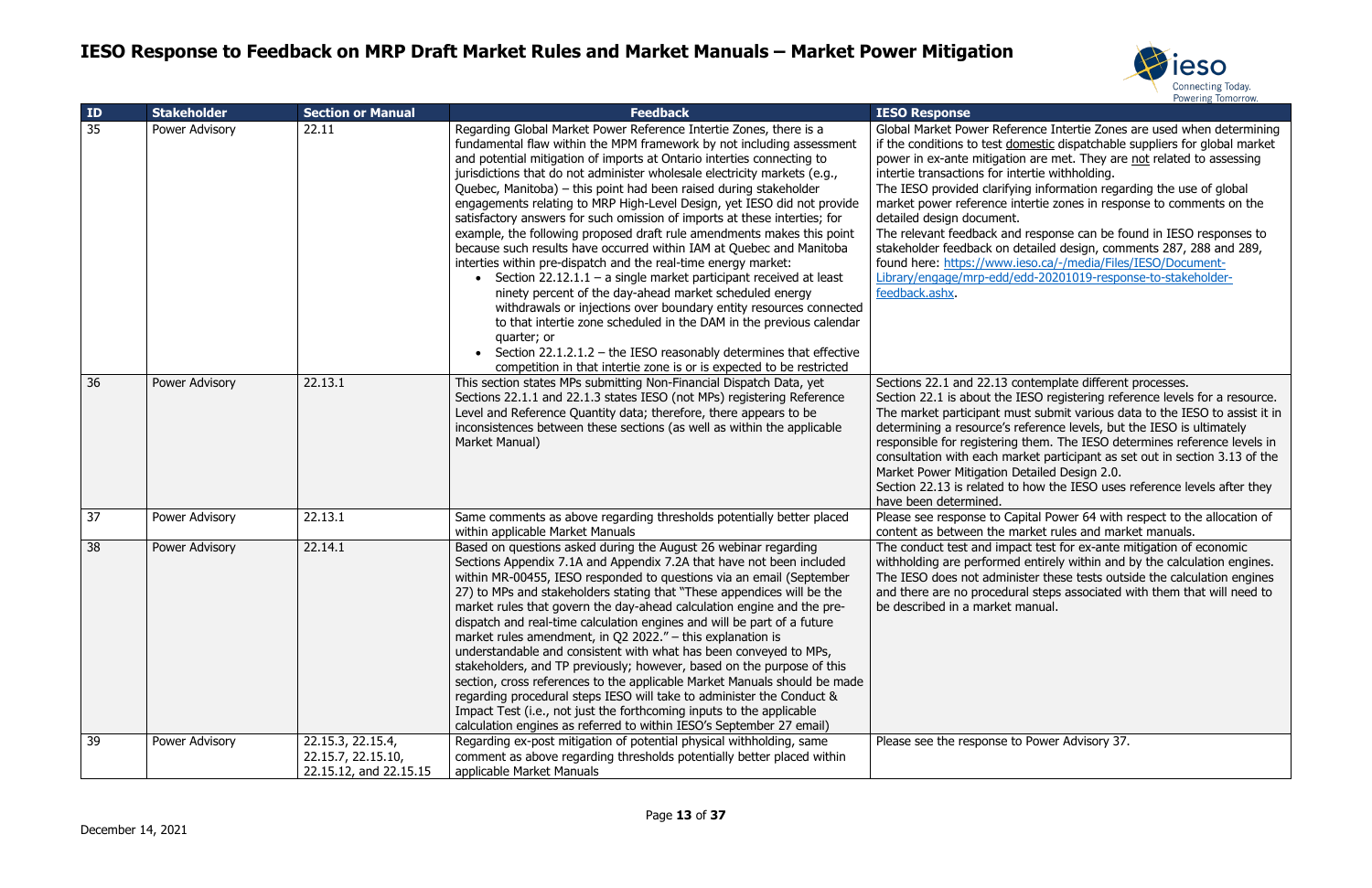



Ided for consistency with the independent review elines. The IESO does not anticipate that the notice ill otherwise need to be amended due to other ower mitigation framework where a dispute may applies generally and does not need to be order for it to apply. See section 2.2.1.1 of

3 and 3.8 and to section 8.8.1 of Chapter 2, the dispute resolution and in this section 2 shall apply to: .<br>2.1.1 veen the IESO and any market participant which rules, market manuals or any standard, policy or y the IESO pursuant to these market rules, including any alleged violation or breach thereof, whether fied in the market rules as a dispute to which this  $\,$ 

to Power Advisory 13.

to Power Advisory 34.

Capital Power 64 with respect to level of detail in

A submit a Notice of Disagreement (NOD) for any d as a result of mitigation activities, including ithholding and economic withholding. Any NOD market rules will come as part of the

to Power Advisory 13.

to Power Advisory 30.

| ID | <b>Stakeholder</b> | <b>Section or Manual</b>       | <b>Feedback</b>                                                                                                                                                                                                                                                                                                                                                                                                                                                                                                                                                                                                                                                                                                                                                                                                                                                                            | <b>IESO Response</b>                                                                                                                                                                                                                                                                                                                                                                                                                             |
|----|--------------------|--------------------------------|--------------------------------------------------------------------------------------------------------------------------------------------------------------------------------------------------------------------------------------------------------------------------------------------------------------------------------------------------------------------------------------------------------------------------------------------------------------------------------------------------------------------------------------------------------------------------------------------------------------------------------------------------------------------------------------------------------------------------------------------------------------------------------------------------------------------------------------------------------------------------------------------|--------------------------------------------------------------------------------------------------------------------------------------------------------------------------------------------------------------------------------------------------------------------------------------------------------------------------------------------------------------------------------------------------------------------------------------------------|
| 40 | Power Advisory     | 2.5.1A.6                       | This provision regarding MPs' ability to exercise disputes should not solely<br>be referencing the Independent Review to determine Reference Levels and<br>Reference Quantities $-$ it should be cross referencing the entirety of the<br>MPM framework as described in Section 22 regarding all circumstances to<br>which MPs could dispute IESO determinations or resulting actions or<br>outcomes (e.g., issuing settlement charges where IESO applies mitigation<br>for physical withholding, etc.); overall, the entire dispute and notice of<br>disagreement framework needs to be carefully reviewed to address<br>needed enhancements to the governance, decision-making, and MP<br>recourse framework relating to application and outcomes of the MPM<br>framework and for the entirety of IAM considering the fundamental<br>changes that will result from implementation of MRP | Section 2.5.1A.6 was adde<br>process's expedited timelin<br>of dispute framework will o<br>aspects of the market pow<br>arise, as the framework ap<br>specifically referenced in o<br>Chapter 3:<br>"Subject to sections 2.2.3<br>dispute resolution regime<br>2.2.1.1 any dispute betwee<br>arises under the market ru<br>procedure established by t<br>including with respect to a<br>or not specifically identified<br>section 2 applies []." |
| 41 | Power Advisory     | <b>Broad Constrained Areas</b> | Broad Constrained Areas - assuming applicable rule amendments are<br>added relating to BCAs, then BCAs need to be defined (similarly to NCAs<br>and DCAs)                                                                                                                                                                                                                                                                                                                                                                                                                                                                                                                                                                                                                                                                                                                                  | Please see the response to                                                                                                                                                                                                                                                                                                                                                                                                                       |
| 42 | Power Advisory     | <b>Real-Time Market</b>        | RTM is italicized but it is not included within the present Market Rules<br>within Chapter 11 (Definitions) nor included within MR-00461-R01 $-$ this<br>re-occurs throughout multiple sections within MR-00455                                                                                                                                                                                                                                                                                                                                                                                                                                                                                                                                                                                                                                                                            | Please see the response to                                                                                                                                                                                                                                                                                                                                                                                                                       |
| 43 | Power Advisory     | <b>Market Control Entity</b>   | For needed clarity, a specific definition should be described and not just<br>cross reference Chapter 7, some of the details proposed in the draft<br>Section 22.9 could be moved to the definition                                                                                                                                                                                                                                                                                                                                                                                                                                                                                                                                                                                                                                                                                        | Please see response to Cap<br>market rules and manuals.                                                                                                                                                                                                                                                                                                                                                                                          |
| 44 | Power Advisory     | Notice of Disagreement         | Can MPs utilize a Notice of Disagreement for any charges levied by IESO<br>resulting from the MPM framework (e.g., settlement charges resulting<br>from mitigating physical withholding)? If so, this definition requires cross<br>references to applicable sections relating to the MPM framework.                                                                                                                                                                                                                                                                                                                                                                                                                                                                                                                                                                                        | A market participant may s<br>settlement charge applied<br>mitigation for physical with<br>required updates to the NO<br>Settlement batch.                                                                                                                                                                                                                                                                                                       |
| 45 | Power Advisory     | 14.1.2                         | BCAs should be added with applicable and sufficient details and<br>information                                                                                                                                                                                                                                                                                                                                                                                                                                                                                                                                                                                                                                                                                                                                                                                                             | Please see the response to                                                                                                                                                                                                                                                                                                                                                                                                                       |
| 46 | Power Advisory     | 14.1.2.1                       | Make explicit that PCAs will be published by IESO at least on an annual<br>basis                                                                                                                                                                                                                                                                                                                                                                                                                                                                                                                                                                                                                                                                                                                                                                                                           | Please see the response to                                                                                                                                                                                                                                                                                                                                                                                                                       |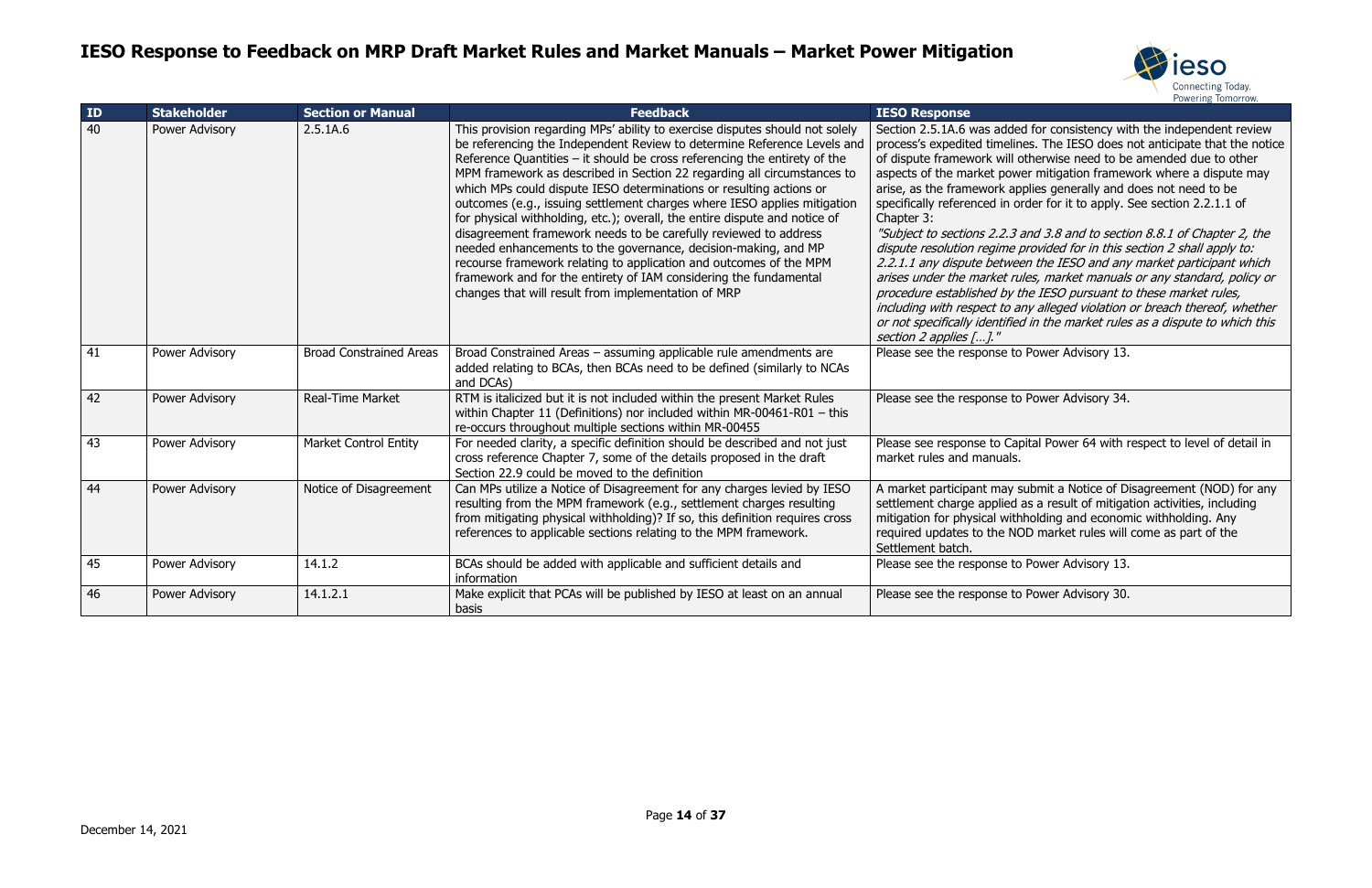

lishes and plans to continue publishing the the renewed market: cilities in-service and on-planned-outage from day 0 their operating limits; and dispatch, and dispatch security constraints. begin publishing the following information in the ponents of day-ahead, pre-dispatch, and real-time f real-time binding constraints (this is used to real-time constraints bind). on is confidential and will not be published in the s and generation shift factors (GSFs); and al configuration changes to the ICG. ditional content in section 2.1.2 of Market Manual feedback. The additional content provides more ne methodology for determining PCAs. onse to Power Advisory 30. ble to establish what is meant by "engineering ent. As such, no additional content has been  $14.1$  in response to this comment. values will provide the IESO with the ability to or adequacy issues related to participation of a particular resolve in IESO's authority to set these default reference ng feature of the market power mitigation ded to prevent delays in the process of registering reference incoresting the IESO's ability to carry out its mandate. are not available upon request by a market scussion of default reference levels, see the sory 22.

| ID | <b>Stakeholder</b> | <b>Section or Manual</b> | <b>Feedback</b>                                                                                                                                                                                                                                                                                                                                                                                                                                                                                                                                                                                                                                                                                                                                                                             | <b>IESO Response</b>                                                                                                                                                                                                                                                                                                                                                                                                                                                                                                                                                                                                    |
|----|--------------------|--------------------------|---------------------------------------------------------------------------------------------------------------------------------------------------------------------------------------------------------------------------------------------------------------------------------------------------------------------------------------------------------------------------------------------------------------------------------------------------------------------------------------------------------------------------------------------------------------------------------------------------------------------------------------------------------------------------------------------------------------------------------------------------------------------------------------------|-------------------------------------------------------------------------------------------------------------------------------------------------------------------------------------------------------------------------------------------------------------------------------------------------------------------------------------------------------------------------------------------------------------------------------------------------------------------------------------------------------------------------------------------------------------------------------------------------------------------------|
| 47 | Power Advisory     | 14.1.2.1.1               | Explicit details, data, and information should be listed within MM 14.1<br>and/or should be published on the IESO website for the following input<br>data:<br>Congestion components of Locational Marginal Prices (LMPs) and<br>congestion limits or thresholds towards determining PCAs<br>Sensitivity factors and generation shift factors (GSFs) of all<br>applicable resources<br>All applicable operating security limits (OSLs)<br>Real-time five-minute historical binding data for transmission<br>facilities and OSLs, outages, and GSFs for previous 365 days<br>List of expected material configuration changes to the IESO-<br>Controlled Grid (ICG) relating to the subsequent 365 days on the<br>congestion component of LMPs, sensitivity factors or GSFs and<br><b>OSLs</b> | The IESO currently publishes and plans to cont<br>following information in the renewed market:<br>• Transmission facilities in-service and or<br>to 34, including their operating limits; a<br>• Day-ahead, pre-dispatch, and dispatch<br>The IESO is planning to begin publishing the fo<br>renewed market:<br>• Congestion components of day-ahead,<br>LMPs; and<br>• Shadow prices of real-time binding con<br>determine which real-time constraints b<br>The following information is confidential and w<br>renewed market:<br>• Sensitivity factors and generation shift<br>Expected material configuration change |
| 48 | Power Advisory     | 14.1.2.1.2               | Include examples of how IESO will methodologically determine PCAs                                                                                                                                                                                                                                                                                                                                                                                                                                                                                                                                                                                                                                                                                                                           | The IESO has added additional content in sect<br>14.1 in response to this feedback. The additior<br>information regarding the methodology for det<br>Please also see the response to Power Advisor                                                                                                                                                                                                                                                                                                                                                                                                                      |
| 49 | Power Advisory     | 14.1.2.2.1               | Include engineering equations to determine NCAs with a more detailed<br>example than what has been provided                                                                                                                                                                                                                                                                                                                                                                                                                                                                                                                                                                                                                                                                                 | The IESO has been unable to establish what is<br>equations" in this comment. As such, no additi<br>added to Market Manual 14.1 in response to th                                                                                                                                                                                                                                                                                                                                                                                                                                                                        |
| 50 | Power Advisory     | 14.1.2.3.1               | Regarding DCAs, same comment as within the above point (Section 2.2.1)                                                                                                                                                                                                                                                                                                                                                                                                                                                                                                                                                                                                                                                                                                                      | Please see the response to Power Advisory 49.                                                                                                                                                                                                                                                                                                                                                                                                                                                                                                                                                                           |
| 51 | Power Advisory     | 14.2.2.1.2               | As specified in Section 2.1.1 and within the proposed draft rule<br>amendments, default Reference Levels should be specified as an option<br>regarding Non-Financial Dispatch Data parameters<br>Present experience between renewable generators and IESO towards<br>determining Reference Levels suggests more work needs to be done to<br>provide clarity of process and options relating to selection of default<br>parameters (e.g., ramp rates for wind and solar generators)                                                                                                                                                                                                                                                                                                          | Default reference level values will provide the<br>avoid certain reliability or adequacy issues rela<br>particular resource. The IESO's authority to set<br>level values is an enabling feature of the mark<br>framework that is intended to prevent delays in<br>reference levels from impacting the IESO's abi<br>Default reference levels are not available upon<br>participant. For more discussion of default refe<br>response to Power Advisory 22.                                                                                                                                                               |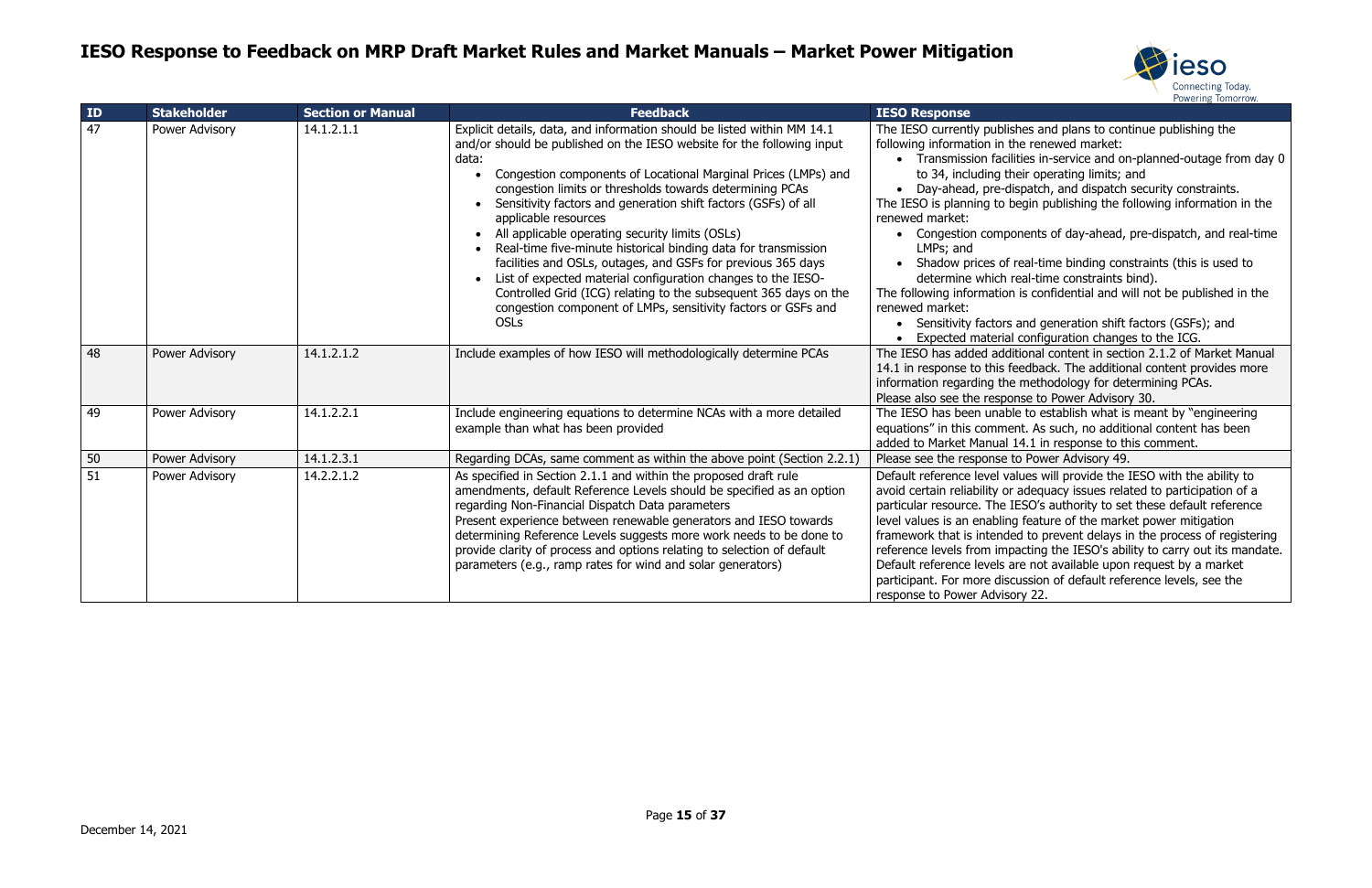

to Power Advisory 36.

must submit various data to the IESO to assist it in determinion a reference levels, but the IESO is ultimately ng them. The IESO determines reference levels in market participant as set out in section 3.13 of the Detailed Design 2.0.

nual 14.2 provides details regarding the procedure levels and reference quantities. Some topics nclude: (i) what information can be provided by a (ii) how the procedure to establish reference levels

procedure are currently being developed. The entation regarding these new tools that will on as part of the training materials that will be rket participant readiness.

anual 14.2 provides information about the type of cceptable. The market manual provides that this Id indicates that where documentation listed in the ilable, documentation developed by the market nitted, which will be evaluated on a case-by-case

Id allow energy limited resources to circumvent temporary reference level changes to modify the nent of their reference levels. Allowing offer prices then energy limited resources should be and dispatched during real-time hours by granting change reference levels in this manner would exercise market power on demand.

s have opportunity costs incorporated into their evels. These opportunity cost components are of Market Manual 14.2.

nal characteristics are such that an additional to material amounts of foregone energy or ues is incurred that is not already reasonably tunity costs found in that section, a market an additional opportunity cost in the reference resource. Section 6.4.1 of Market Manual 14.2 esting additional opportunity costs.

| ID | <b>Stakeholder</b> | <b>Section or Manual</b> | <b>Feedback</b>                                                                                                                                                                                                                                                                                                                                                                                                                                                                                                                                                       | <b>IESO Response</b>                                                                                                                                                                                                                                                                                                                                                                                                                                                                  |
|----|--------------------|--------------------------|-----------------------------------------------------------------------------------------------------------------------------------------------------------------------------------------------------------------------------------------------------------------------------------------------------------------------------------------------------------------------------------------------------------------------------------------------------------------------------------------------------------------------------------------------------------------------|---------------------------------------------------------------------------------------------------------------------------------------------------------------------------------------------------------------------------------------------------------------------------------------------------------------------------------------------------------------------------------------------------------------------------------------------------------------------------------------|
| 52 | Power Advisory     | 14.2.3                   | As stated within points made above, consistency is needed regarding<br>whether MPs or IESO have the obligation to input data and information<br>regarding Reference Levels and Reference Quantities as part of the facility<br>registration process. For example, p. 8 states that "During the registration<br>procedures as described in Market Manual 1.5, a market participant must<br>submit information to support requested reference levels or reference<br>quantities". This statement appears to contradict proposed draft rule<br>amendments from MR-00455. | Please see the response<br>The market participant r<br>determining a resource's<br>responsible for registerir<br>consultation with each n<br><b>Market Power Mitigation</b><br>Section 3 of Market Man<br>to determine reference I<br>covered in this section in<br>market participant and (<br>is carried out.<br>The tools to support the<br>IESO will publish docum<br>explain how they functic<br>provided to support mar                                                         |
| 53 | Power Advisory     | 14.2.3.1; 14.2.3.2       | Regarding forms of documentation MPs are required to submit to IESO to<br>validate Reference Levels and Reference Quantities, original equipment<br>manufacturer (OEM) data, information, and documentation may not<br>always be accessible or still exist $-$ this is proving to be the case for many<br>hydroelectric generators that have been in operation for many decades;<br>therefore, IESO must work with MPs towards more practical solutions<br>where such OEM data, information, and documentation are not available<br>simply due to the passage of time | Section 3.2 of Market Ma<br>documentation that is ad<br>list is non-exhaustive an<br>market manual is unavai<br>participant may be subm<br>basis by the IESO.                                                                                                                                                                                                                                                                                                                         |
| 54 | Power Advisory     | 14.2.5                   | Regarding hydroelectric generators and energy storage facilities with<br>energy limited supply attributes, this section should specify the ability of<br>these resources to request temporary Reference Level changes.<br>Ultimately, offer prices should be used to indicate when energy from<br>energy limited resources should be committed, scheduled, and dispatched<br>during real-time hours and intervals when this energy (or operating<br>reserve) is most required.                                                                                        | Doing as requested wou<br>mitigation by requesting<br>opportunity cost compor<br>to be used to indicate w<br>committed, scheduled, a<br>requests to temporarily<br>allow those resources to<br>Energy-limited resources<br>energy offer reference le<br>described in section 6.4<br>If a resource's operation<br>opportunity cost related<br>operating reserve revent<br>addressed by the opport<br>participant may request<br>level submission for that<br>contains details on reque |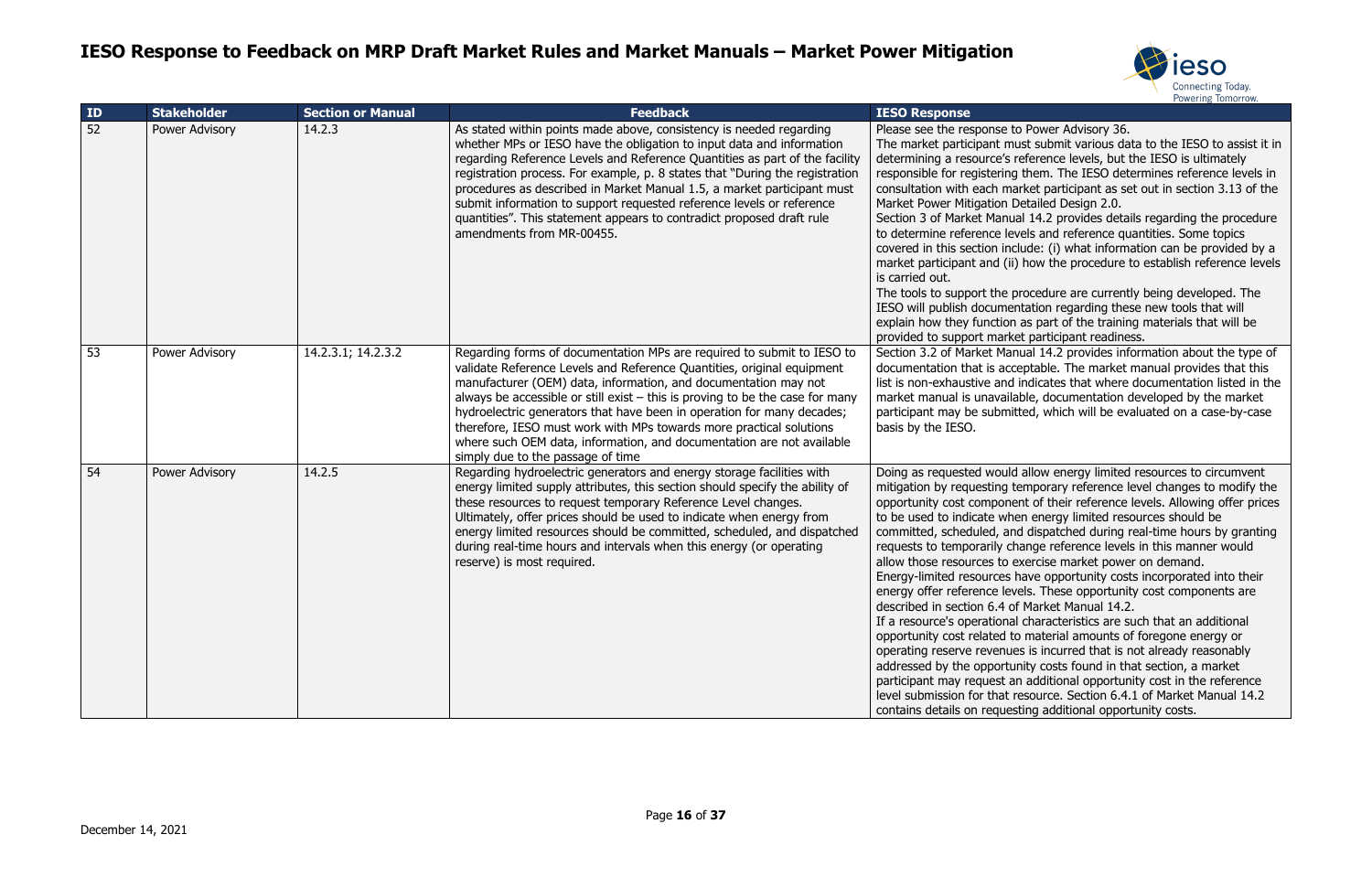



e to Power Advisory 53.

re eligible to be included in an operating reserve s that increase when the supply of operating

hual 14.2 states:

arket Manual describes the cost components that e included in a resources reference level cost calculation formulas ... Section 7 provides technology-specific guidelines regarding applicable cost components, formulas and imentation required for different resource technology  $\mathscr{S}$ 

| ID | <b>Stakeholder</b> | <b>Section or Manual</b> | <b>Feedback</b>                                                                                                                                                                                                                                                                                                                                                                                                                                                                                                                                                                                                                                                                                                                                                                                                                     | <b>IESO Response</b>                                                                                                                                                                                                                                                                        |
|----|--------------------|--------------------------|-------------------------------------------------------------------------------------------------------------------------------------------------------------------------------------------------------------------------------------------------------------------------------------------------------------------------------------------------------------------------------------------------------------------------------------------------------------------------------------------------------------------------------------------------------------------------------------------------------------------------------------------------------------------------------------------------------------------------------------------------------------------------------------------------------------------------------------|---------------------------------------------------------------------------------------------------------------------------------------------------------------------------------------------------------------------------------------------------------------------------------------------|
| 55 | Power Advisory     | 14.2.6.3.1               | Building on points made under Chapter 3 above, the concept of the<br>"expected design life of a resource" may not be extracted from OEM<br>documentation considering such documentation may not exist due to the<br>age of many hydroelectric generators; therefore, IESO must be amenable<br>to working with these hydroelectric generators towards satisfactory<br>solutions – further, it is noted that establishing a design life for many<br>hydroelectric generators will require new studies (especially under the<br>circumstance where original OEM documentation no longer exists) which<br>will prolong timelines to finalize components (e.g., major maintenance<br>costs, etc.) towards the finalization of facility-specific Reference Levels and<br>will likely require lots of back and forth discussions with IESO | Please see the response                                                                                                                                                                                                                                                                     |
| 57 | Power Advisory     | 14.2.6.7                 | Regarding opportunity costs relating to operating reserve, more details are<br>required in addition to these costs being "based on incremental costs<br>associated with posturing a resource to be able to provide additional<br>energy"                                                                                                                                                                                                                                                                                                                                                                                                                                                                                                                                                                                            | In general, costs that ar<br>reference level are costs<br>reserves increases.<br>Section 6 of Market Mar<br>"Section 6 of Ma<br>are eligible to be<br>calculation form<br>quidelines regard<br>supporting docul<br>technology types<br>Technology-specific deta<br>provided in sections 7.1 |

tails on operating reserve reference levels are provided in sections 7.1.10, 7.2.3, 7.6.1.4, and 7.7 of Market Manual 14.2.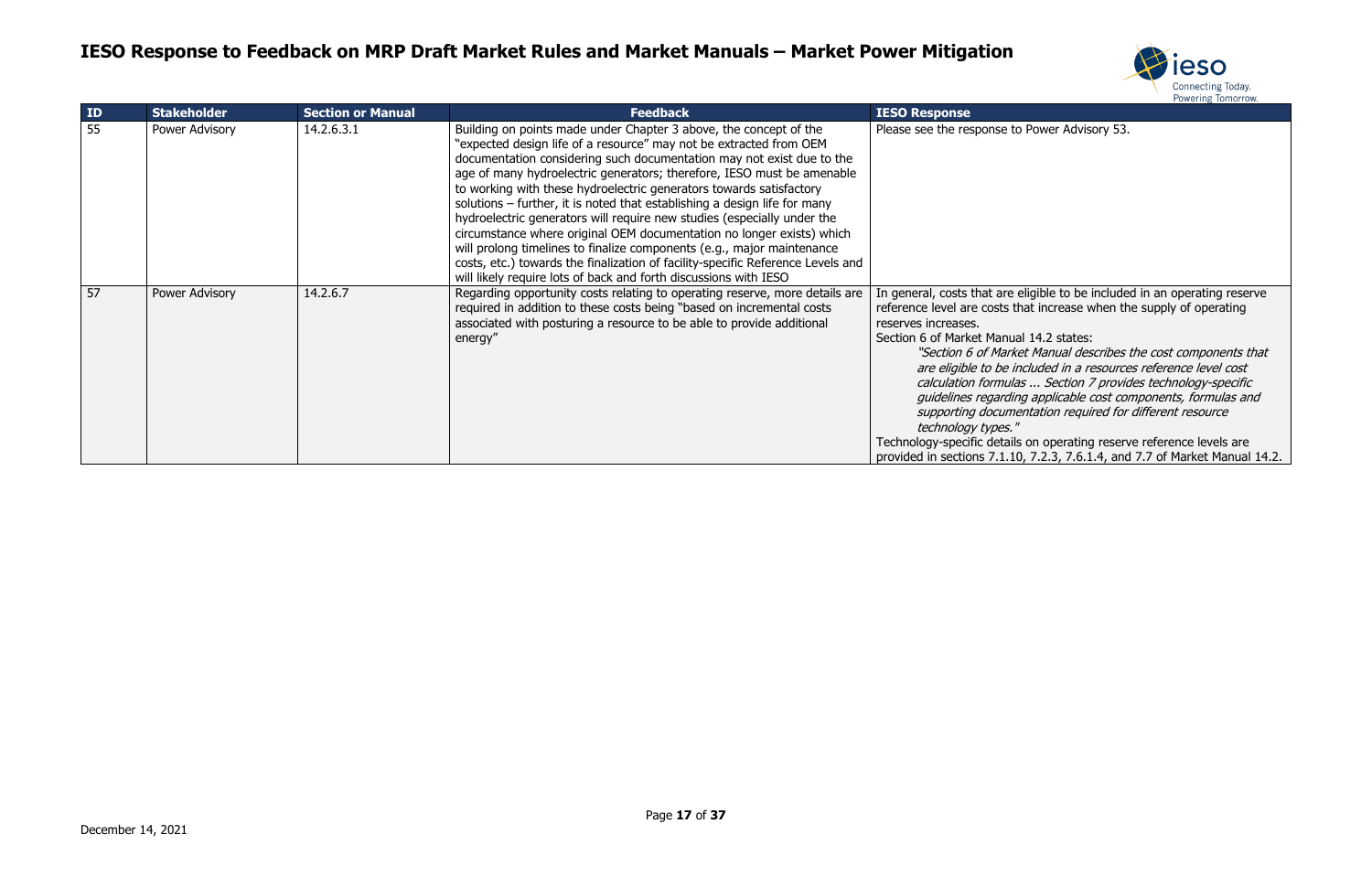

mment has been separated into 4 numbered items. responses are consistent with sections 3.1 and 3.2 (Supporting Documentation) in Market

1. Ing term average energy: 10 years of data is used cover resource variability, but market participants onger duration. Gross Revenue Charges are based ly, and therefore do not include spilled amounts. If In refurbishments or long term unplanned outages e years which substantially affected energy ket participants may propose that these years be he calculation.

scheduled maintenance: 5 years of data is sufficient to determine historic trends for intenance costs, but market participants may duration.

dices: Various third party indices are available and ferent reference level components (e.g., USBR trends, ENR labour & material indices, etc.). pplicable depending on the component is being et participants must propose valid reasoning for they chose to use.

counting for changing operational profiles: The ating hours approach described in section 7.2.2 of 14.2 provides an optional correction factor for nts to adjust historical maintenance costs to the g period. As such, it is possible for market nodulate the equivalent operating hours approach he accounting for maintenance costs is consistent erational practices.

Isultations, the MPM framework puts forward a ntric, and made-in-Ontario approach to prevent the

to Power Advisory 53.

| ID | <b>Stakeholder</b> | <b>Section or Manual</b> | <b>Feedback</b>                                                                                                                                                                                                                                                                                                                                                                                                                                                                                                                                                                                                                                                                                                                                                                                                                    | <b>IESO Response</b>                                                                                                                                                                                                                                                                                                                                                                                                                                                                                                                                                                                                                                                                                                                                                                                         |
|----|--------------------|--------------------------|------------------------------------------------------------------------------------------------------------------------------------------------------------------------------------------------------------------------------------------------------------------------------------------------------------------------------------------------------------------------------------------------------------------------------------------------------------------------------------------------------------------------------------------------------------------------------------------------------------------------------------------------------------------------------------------------------------------------------------------------------------------------------------------------------------------------------------|--------------------------------------------------------------------------------------------------------------------------------------------------------------------------------------------------------------------------------------------------------------------------------------------------------------------------------------------------------------------------------------------------------------------------------------------------------------------------------------------------------------------------------------------------------------------------------------------------------------------------------------------------------------------------------------------------------------------------------------------------------------------------------------------------------------|
| 58 | Power Advisory     | 14.2.7.2                 | Regarding hydroelectric generation, the long-term average energy<br>calculation used to determine Gross Revenue Charges (GRC) needs more<br>clarity as it is not clear why 10 years of a data is required and whether this<br>calculation includes spilled amounts; it is not clear why there a historical<br>threshold of 5 years is used to determine unscheduled maintenance costs<br>that can be included in financial offers; while hydroelectric generators can<br>adjust historical costs by inflation, it is not clear what is an appropriate<br>index if the Consumer Price Index (CPI) index is not used; hydroelectric<br>generators may want greater flexibility to modify their costs to account for<br>changing/changed operational profiles (even though an equivalent<br>operating hours calculation is specified) | The response to this comr<br>The first three of these re<br>(Historical Study Period) a<br>Manual 14.2:<br>1. In regards to long<br>as a baseline to co<br>may propose a lon<br>on Annual Energy,<br>there were major r<br>during any of the y<br>generation, market<br>excluded from the<br>2. In regards to unsc<br>anticipated to be s<br>unscheduled maint<br>propose a longer d<br>3. In regards to indic<br>applicable to differ<br>construction cost t<br>These may be app<br>applied to. Market<br>using any index the<br>4. In regards to acco<br>equivalent operatir<br>Market Manual 14.<br>market participant:<br>current operating<br>participants to mod<br>to ensure that the<br>with current opera<br>Due to our frequent consu<br>practical, participant-centr<br>exercise of market power. |
| 59 | Power Advisory     | 14.2.8.3                 | Building on points made under Chapter 3 above, the ramp-rate calculation<br>for hydroelectric generators requires OEM documentation, which may not<br>be available due to the age of many hydroelectric generators and there is<br>a similar request for maximum number of starts per day, and in both cases<br>hydroelectric generators should be able to provide alternate solutions with<br>IESO regarding use of, and type of, historical data                                                                                                                                                                                                                                                                                                                                                                                 | Please see the response to                                                                                                                                                                                                                                                                                                                                                                                                                                                                                                                                                                                                                                                                                                                                                                                   |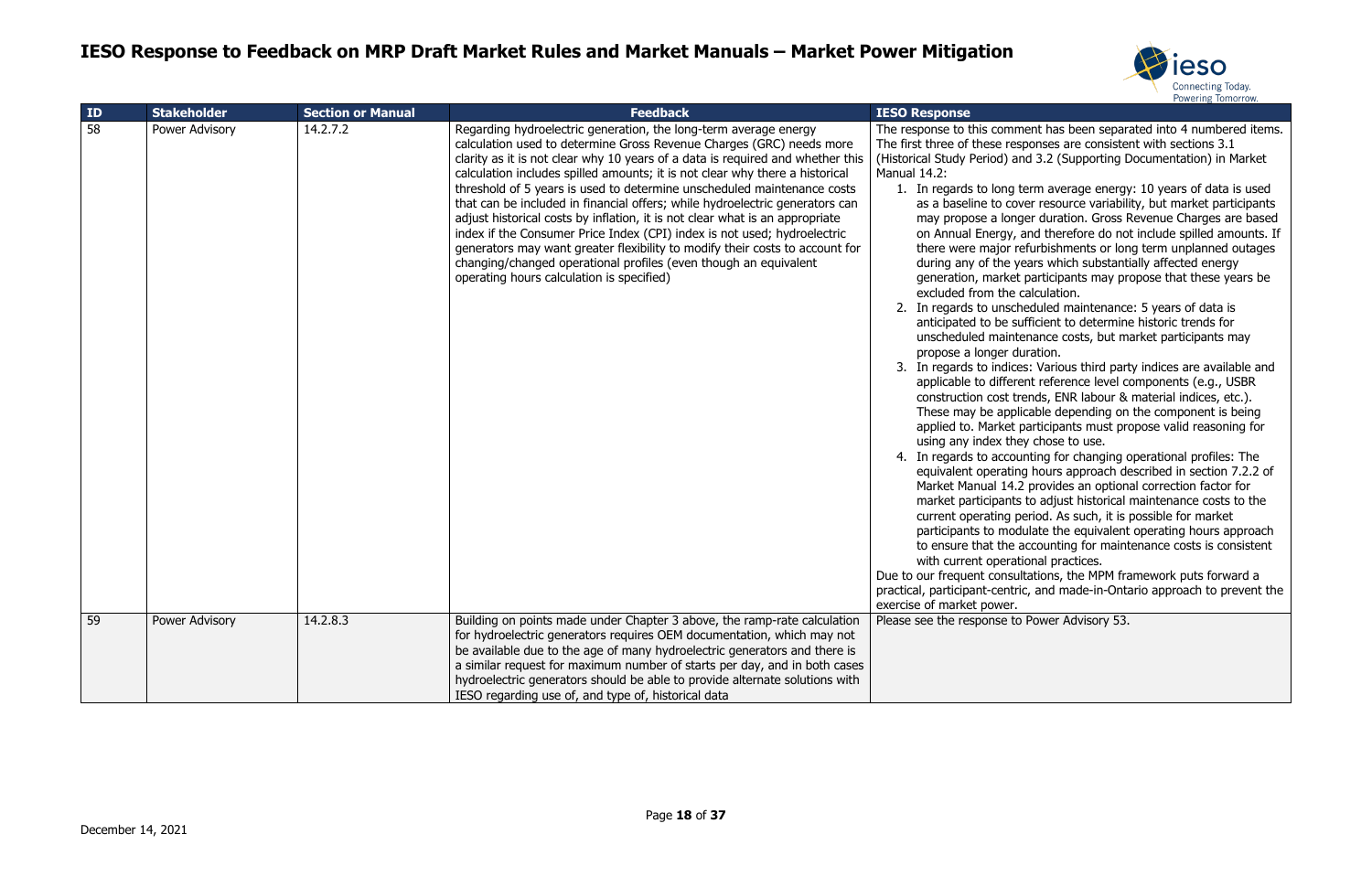

Manual 14.2 states that supporting documentation ates (MW/min) for the resource across its e IESO relies on the participant to submit ets this requirement and has flexibility built-in to documentation. anual 14.2 states:

ntation from the above list is not available, developed by the market participant may be documentation will be evaluated on a case-by-case  $\overline{O}$ ."

mment, section 8.5.1 of Market Manual 14.2 states Intation must "show the energy ramp rates rce across its dispatchable range The IESO relies bmit documentation that meets this requirement n to the types of acceptable documentation. anual 14.2 states:

ntation from the above list is not available, developed by the market participant may be documentation will be evaluated on a case-by-case  $\overline{O}$ ."

mment, section 8.7 of Market Manual 14.2 states Intation must show the ramp rates (MW/min) for dispatchable range. The IESO relies on the cumentation that meets this requirement and has types of acceptable documentation.

anual 14.2 states:

ntation from the above list is not available, developed by the market participant may be documentation will be evaluated on a case-by-case 'O. "

anual 14.2 has been updated in response to your

ed capability is not a seasonal parameter; 2.6.5, a market participant may request ault methodology for determining reference ar resource.

| ID | <b>Stakeholder</b> | <b>Section or Manual</b> | <b>Feedback</b>                                                                                                                                                                                                                                                                            | <b>IESO Response</b>                                                                                                                                                                                                                                  |
|----|--------------------|--------------------------|--------------------------------------------------------------------------------------------------------------------------------------------------------------------------------------------------------------------------------------------------------------------------------------------|-------------------------------------------------------------------------------------------------------------------------------------------------------------------------------------------------------------------------------------------------------|
| 60 | Power Advisory     | 14.2.8.4.1               | Regarding ramp rates for solar generators, "supporting documentation"<br>should be defined with examples of acceptable documentation listed                                                                                                                                                | Section 8.4.1 of Market<br>must "show the ramp ra<br>dispatchable range." The<br>documentation that mee<br>the types of acceptable<br>Section 3.2 of Market Ma<br>"Where documer<br>documentation d<br>submitted. This<br>basis by the IES            |
| 61 | Power Advisory     | 14.2.8.5.1               | Regarding ramp rates for wind generators, "supporting documentation"<br>should be defined with examples of acceptable documentation listed                                                                                                                                                 | Similar to the above con<br>that supporting docume<br>(MW/min) for the resour<br>on the participant to sub<br>and has flexibility built-in<br>Section 3.2 of Market Ma<br>"Where documer<br>documentation d<br>submitted. This<br>basis by the IES    |
| 62 | Power Advisory     | 14.2.8.7.1; 14.2.8.7.2   | Regarding ramp rates for energy storage facilities, "supporting<br>documentation" should be defined with examples of acceptable<br>documentation listed                                                                                                                                    | Similar to the above con<br>that supporting docume<br>the resource across its of<br>participant to submit do<br>flexibility built-in to the t<br>Section 3.2 of Market Ma<br>"Where documer<br>documentation d<br>submitted. This<br>basis by the IES |
| 63 | Power Advisory     | 14.2.9.2                 | Regarding hydroelectric generators, Reference Quantities are based on the<br>minimum head capability for each generation unit for a particular resource,<br>but it is not clear how that minimum head capability will be quantified and<br>whether it will be adjusted on a seasonal basis | Section 9.2 of Market Ma<br>feedback.<br>The minimum head-base<br>however, per section 22<br>modifications to the defa<br>quantities for a particula                                                                                                  |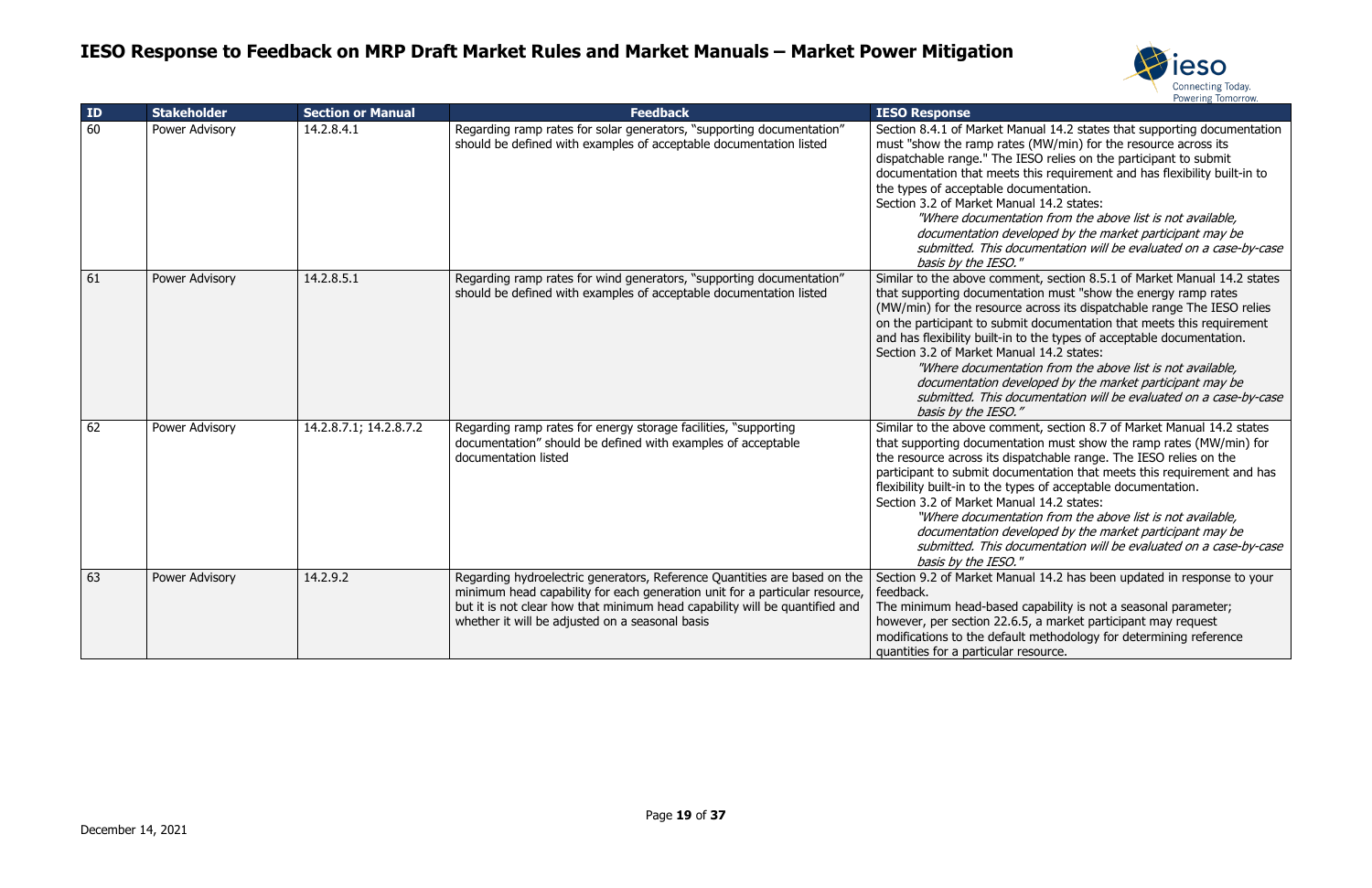

ent between the market rules and manuals, and ed in those documents, will vary depending on the ement set out in a design document. The IESO abmits are reasonable expressions of the design espect of level of detail and distribution of content rules and manuals. We would invite further input for concluding that the IESO's determinations in easonable.

the IESO believes it is reasonable to have included with respect to methods for establishing reference nuals, as opposed to the market rules.

esources that are subject to mitigation to have red prior to participation in the energy or operating rovision is necessary to prevent the market power eing circumvented in cases where market ubmit supporting information required to register

is a failure to determine and register reference gister the default reference levels contemplated in to support reliability and adequacy and to ensure o participate in the energy and operating reserve

updated in response to your feedback. anual 14.2 provides a list of documentation that d reference level. The IESO will ask for additional this section if such information is necessary to el requested by a market participant. Due to the each resource, the type of information required to erence level may be unique.

Capital Power 64 with respect to the allocation of market rules and manuals

er 7 gives the IESO the ability to register reference e short-run marginal costs of a resource at the articipant. Absent this ability, the IESO would be ne reference levels that are consistent with a rginal costs (per section 22.2.2) even if the market urce desired to register a reference level below cost. This rule provision is intended to alleviate the n market participants.

energy offer is entirely below its reference level, ating the energy offer as the conduct test will not

| ID | <b>Stakeholder</b> | <b>Section or Manual</b> | <b>Feedback</b>                                                                                                                                                                                                                                                                                                                                                                                                                                                                                                                                                                                                | <b>IESO Response</b>                                                                                                                                                                                                                                                                                                     |
|----|--------------------|--------------------------|----------------------------------------------------------------------------------------------------------------------------------------------------------------------------------------------------------------------------------------------------------------------------------------------------------------------------------------------------------------------------------------------------------------------------------------------------------------------------------------------------------------------------------------------------------------------------------------------------------------|--------------------------------------------------------------------------------------------------------------------------------------------------------------------------------------------------------------------------------------------------------------------------------------------------------------------------|
| 64 | Capital Power      | 22.1.1; 22.4.2; 22.4.3   | Methods for establishing reference levels should be in the Market Rules,<br>not the Market Manuals.                                                                                                                                                                                                                                                                                                                                                                                                                                                                                                            | The distribution of conte<br>the level of detail include<br>nature of a given require<br>has arrived at what it su<br>requirements, both in re<br>as between the market r<br>with respect to reasons<br>these regards are not re<br>In this particular case, th<br>resource specific details<br>levels in the market mar |
| 65 | Capital Power      | 22.1.2                   | [This section] should be deleted. As drafted, the market participant is at<br>risk for IESO failures to determine and register a reference level for the<br>resource.                                                                                                                                                                                                                                                                                                                                                                                                                                          | Section 22.1.2 requires i<br>reference levels register<br>reserve markets. This pr<br>mitigation framework be<br>participants decline to su<br>reference levels.<br>In the event that there i<br>levels, the IESO may reg<br>section 22.3.2. in order<br>that a resource is able to<br>markets.                          |
| 66 | Capital Power      | 22.1.3                   | [This section] permits far too broad an information request. It places<br>undue burden on the market participant, while alleviating the IESO of its<br>role in adequately and reasonably scoping information requests to support<br>the establishment of reference levels. The market participant should not<br>be required to provide information the IESO may require, only information<br>the IESO actually and reasonably requires. More consideration needs to be<br>given to how the Market Rules should scope the type of information<br>reasonably required by the IESO to establish reference levels. | Section 22.1.3 has been<br>Section 3.2 of Market Ma<br>may support a requested<br>information not listed in<br>support a reference leve<br>unique characteristic of<br>support a particular refe                                                                                                                         |
| 67 | Capital Power      | 22.1.4                   | [This section] should be revised to require the IESO's to make reference<br>levels available to the market participant in accordance with the Market<br>Rules, not the market manuals.                                                                                                                                                                                                                                                                                                                                                                                                                         | Please see response to 0<br>content as between the                                                                                                                                                                                                                                                                       |
| 68 | Capital Power      | 22.2.2                   | It is not clear why this amendment is required. If a market participant<br>offers below its reference level, does it face any risk of being mitigated?<br>Can the IESO provide additional detail on the purpose of this amendment?                                                                                                                                                                                                                                                                                                                                                                             | Section 22.2.2 of Chapte<br>levels that are below the<br>request of the market pa<br>obligated to establish the<br>resource's short-run mai<br>participant for that resou<br>that short-run marginal<br>administrative burden or<br>If a market participant's<br>there is no risk of mitiga<br>fail.                     |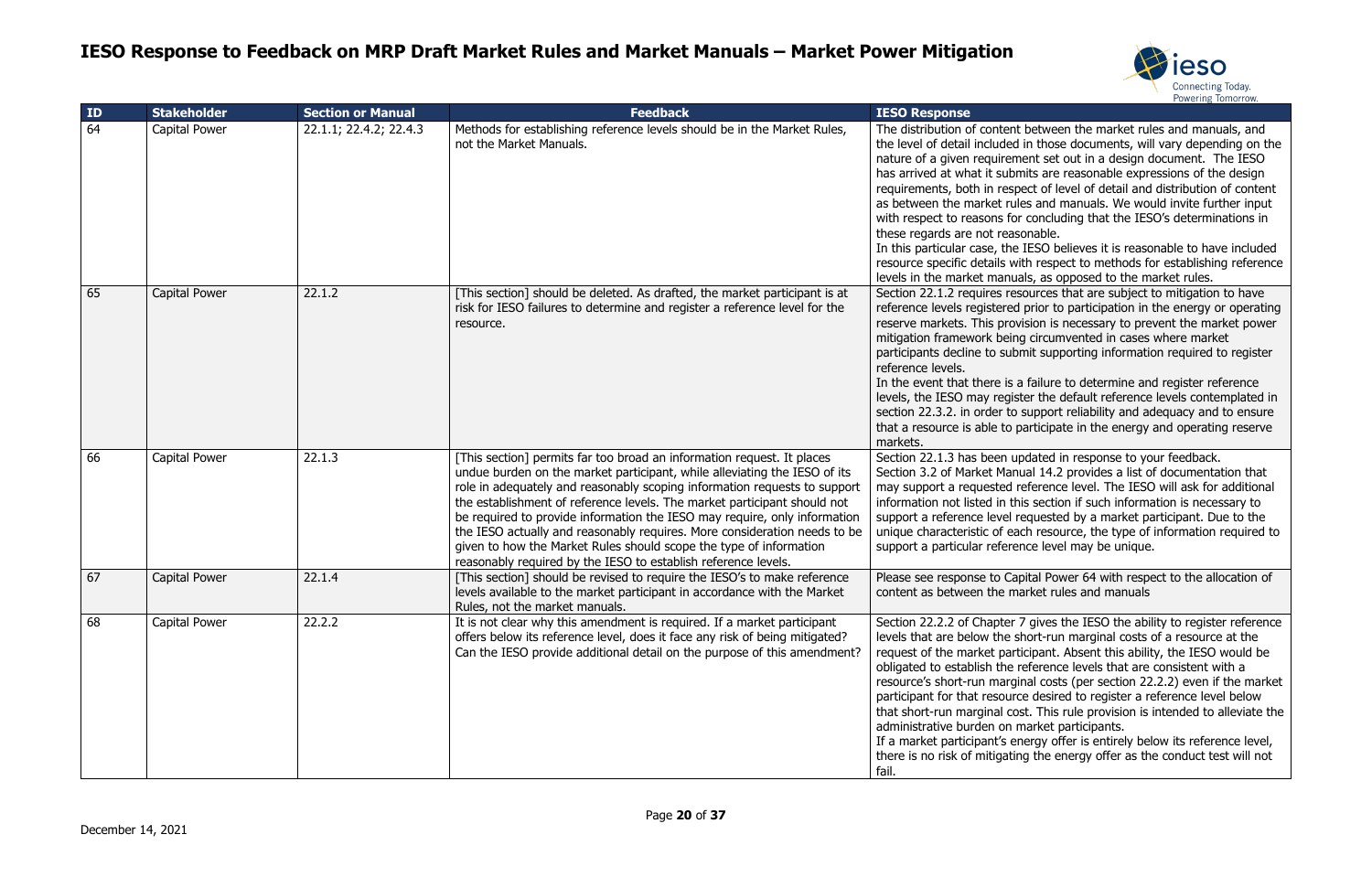

st support requested reference levels with nonstrates a resource's short-run marginal costs. lines and limits the documentation that will support evel. The market manual also states that where vailable, documentation developed by the market nitted. This documentation will be evaluated on a ne IESO.

tion that the IESO may require to determine a rels, please see the response to Capital Power 66. IESO requires the ability to register default see the response to Power Advisory 22. In sections have been changed from an obligation to re levels and reference quantities to a discretionary

anual 14.2 describes the procedure that the IESO pdate reference levels or reference quantities  $22.7.2$  of Chapter 7. This procedure involves arket participate to determine appropriate erence quantities.

ference quantities must be determined consistent ions in Chapter 7 and with Market Manual 14.2.

| ID | <b>Stakeholder</b> | <b>Section or Manual</b> | <b>Feedback</b>                                                                                                                                                                                                                                                                                                                                                                                                                                                                                                                                                                                                                                                                                                                                                                                                                                                           | <b>IESO Response</b>                                                                                                                                                                                                                                                                                                                                                                    |
|----|--------------------|--------------------------|---------------------------------------------------------------------------------------------------------------------------------------------------------------------------------------------------------------------------------------------------------------------------------------------------------------------------------------------------------------------------------------------------------------------------------------------------------------------------------------------------------------------------------------------------------------------------------------------------------------------------------------------------------------------------------------------------------------------------------------------------------------------------------------------------------------------------------------------------------------------------|-----------------------------------------------------------------------------------------------------------------------------------------------------------------------------------------------------------------------------------------------------------------------------------------------------------------------------------------------------------------------------------------|
| 69 | Capital Power      | 22.2.3; 22.3.1.9         | [These sections] should be deleted. As drafted these proposed<br>amendments would foreseeably cause unnecessary harm to the market,<br>and they appear to be drafted so as to permit punitive actions against a<br>market participant in retaliation for a legitimate, though protracted,<br>dispute with the IESO. As addressed above, it is unreasonable for rules to<br>force a market participant to provide any information the IESO may<br>require, yet this section would permit the IESO to register a value of \$0 if<br>the market participant disagrees with the scope of the IESO's information<br>request. This drafting is inconsistent with the purpose of the market power<br>mitigation design, particularly when once considers that the IESO has<br>numerous other types of information it may consider when establishing<br>default reference levels. | Market participants must<br>documentation that dem<br>Market Manual 14.2 outl<br>a requested reference le<br>documentation is not av<br>participant may be subm<br>case-by-case basis by th<br>With respect to informat<br>resource's reference leve<br>With respect to why the<br>reference levels, please<br>addition, the referenced<br>register default referenc<br>power to do so. |
| 70 | Capital Power      | 22.5.2; 22.7.2           | [These sections] should be re-drafted to permit revisions under such<br>circumstances following consultation and agreement with the market<br>participant.                                                                                                                                                                                                                                                                                                                                                                                                                                                                                                                                                                                                                                                                                                                | Section 3.4 of Market Ma<br>will initiate in order to up<br>under sections 22.5.2 or<br>consultation with the ma<br>reference levels and refe<br>Reference levels and ref<br>with the relevant provisi-                                                                                                                                                                                 |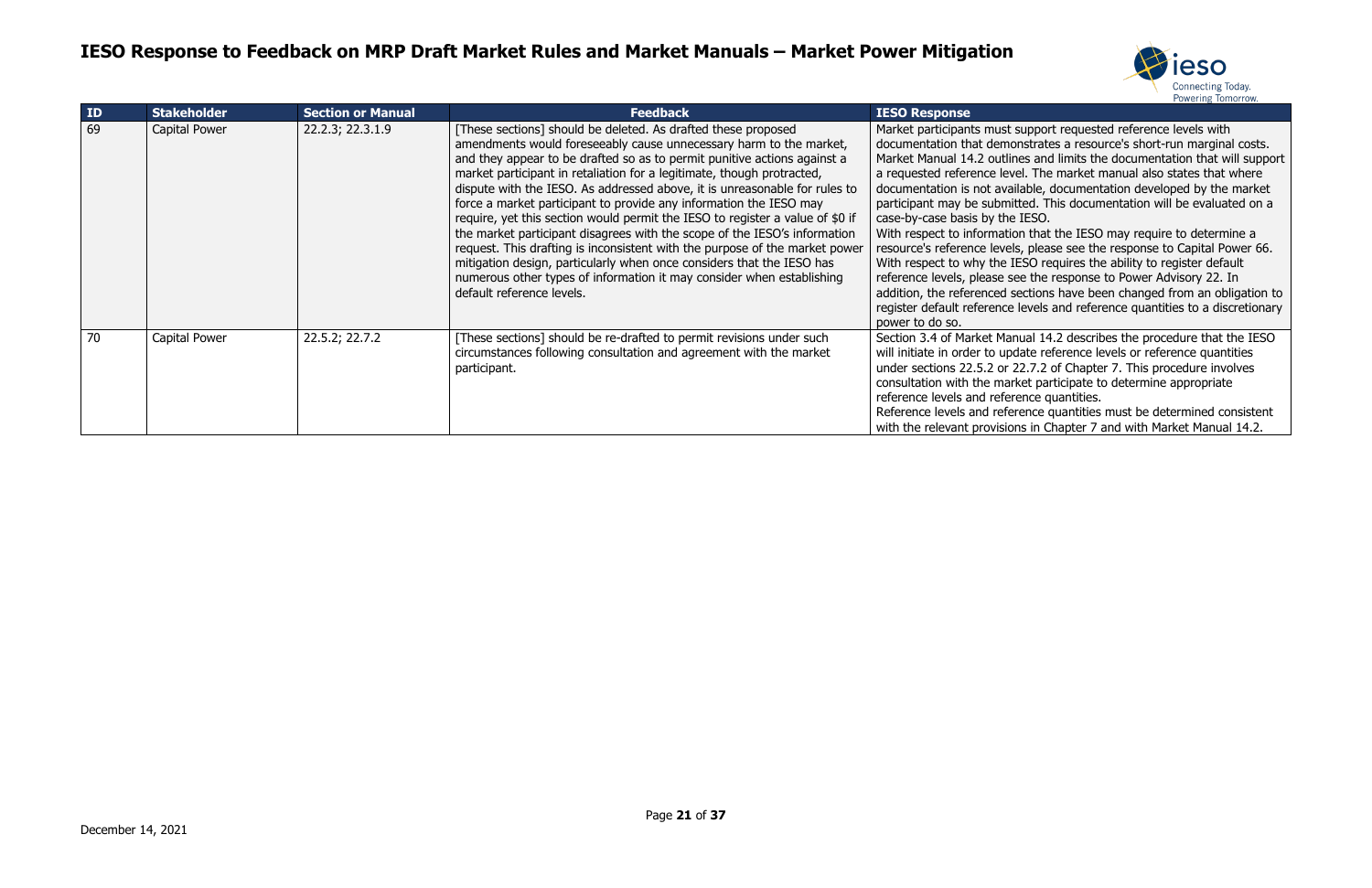

dependent review process are set out in proposed e market participant has 11 business days to rels and reference quantities communicated in a quest an independent review (section 3.3.3). If the ests an independent review, the IESO must solicit from independent consultants within five business ttion 3.5.1). The IESO believes these timelines

stion of costs for the independent reviewer, the ependent review process is an optional mechanism unsatisfied with the IESO's preliminary view of a ence quantity. In the event a market participant to access the independent review process, that letermine the issues to be reviewed and thus will the independent review itself. The market led with a cost estimate from the independent onsultant conducts the review and will have the bart of the review (proposed market rule section 22.8.4). The MP has five business days to eed with all or part of the review after receiving the at this is a mechanism participants are electing to role in setting the scope, the IESO believe it is nts to bear associated costs.

he IESO rejects a finding of an independent reasons set out in section 22.8.7., the IESO will bent reviews.

of, and cannot provide an example of, details of publicly listed companies; however, we can control entity disclosure requirements are icly listed entities and individuals that meet the les.

| ID | <b>Stakeholder</b> | <b>Section or Manual</b> | <b>Feedback</b>                                                                                                                                                                                                                                                                                                                                                                                                                                                                                                                                                                                                                                                                                                                                                                                                                                                                                                                                                                                                                                                                                                                                                                                                                                                                                                                                                                                                                                                                                                                                                                                                                                       | <b>IESO Response</b>                                                                                                                                                                                                                                                                                                                                                                                                                                                                                                                                                                                                                                                                                                                                    |
|----|--------------------|--------------------------|-------------------------------------------------------------------------------------------------------------------------------------------------------------------------------------------------------------------------------------------------------------------------------------------------------------------------------------------------------------------------------------------------------------------------------------------------------------------------------------------------------------------------------------------------------------------------------------------------------------------------------------------------------------------------------------------------------------------------------------------------------------------------------------------------------------------------------------------------------------------------------------------------------------------------------------------------------------------------------------------------------------------------------------------------------------------------------------------------------------------------------------------------------------------------------------------------------------------------------------------------------------------------------------------------------------------------------------------------------------------------------------------------------------------------------------------------------------------------------------------------------------------------------------------------------------------------------------------------------------------------------------------------------|---------------------------------------------------------------------------------------------------------------------------------------------------------------------------------------------------------------------------------------------------------------------------------------------------------------------------------------------------------------------------------------------------------------------------------------------------------------------------------------------------------------------------------------------------------------------------------------------------------------------------------------------------------------------------------------------------------------------------------------------------------|
| 71 | Capital Power      | 22.8                     | This section, taken with the rest of the proposed amendments could result<br>in prejudice to the market participant. It permits the IESO, through delay<br>(even if unintentional) to prevent/limit the market participant's<br>participation in the market. If finalized, these amendments would permit<br>the IESO to provide its preliminary view to the market participant in<br>accordance with a timeline insufficient for the participant to review,<br>respond, and request an independent review. The proposed amendments<br>also place no obligation on the IESO to communicate a request to<br>proposals to consultants in a timely manner, thereby risking further delay<br>and harm to the participant and the market.<br>The drafting of 22.8 is of serious and significant concern. It should be<br>subjected to further consultation. In the event that this request for further<br>consultation is denied, Capital Power is interested to understand why the<br>IESO considers these amendments to be consistent with detailed design<br>considerations and would result in unfairly prejudicing market participants.<br>The market participant should not be charged the cost of the independent<br>reviewer, since the market participant has no control over the managing<br>the scope and work of the independent reviewer. It is understood and<br>reasonable that the IESO wants to guard against the possibility that<br>market participants will file unnecessary or frivolous requests for an<br>independent review, but the cost must be appropriately and fairly<br>balanced between the IESO and the market participant. | The timelines for the ind<br>Market Manual 14.2. The<br>review the reference lev<br>preliminary view and red<br>market participant reque<br>a request for proposals f<br>days of the request (sec<br>are reasonable.<br>With respect to the ques<br>IESO notes that the inde<br>for participants who are<br>references level or refer<br>exercises its discretion to<br>market participant will d<br>determine the scope of t<br>participant will be provid<br>consultant before the co<br>option to decline all or p<br>amendment Chapter 7, s<br>decide whether to proce<br>cost estimate. Given tha<br>access, and given their r<br>reasonable for participar<br>Similarly, In the event th<br>reviewer for one of the r<br>bear the cost of subsequ |
| 72 | Capital Power      | 22.9.1                   | Could the IESO provide an example of persons or entities that own,<br>directly or indirectly, whether through subsidiaries or otherwise, voting<br>securities carrying more than 10% of the voting rights of the market<br>participant where the market participant's parent company is a publicly<br>listed (TSX or NYSE) company? Are the proposed amendments intended to<br>capture shareholders in the publicly listed parent?                                                                                                                                                                                                                                                                                                                                                                                                                                                                                                                                                                                                                                                                                                                                                                                                                                                                                                                                                                                                                                                                                                                                                                                                                    | The IESO is not aware o<br>surrounding ownership o<br>confirm that the market<br>intended to include publ<br>criteria in the market rul                                                                                                                                                                                                                                                                                                                                                                                                                                                                                                                                                                                                                 |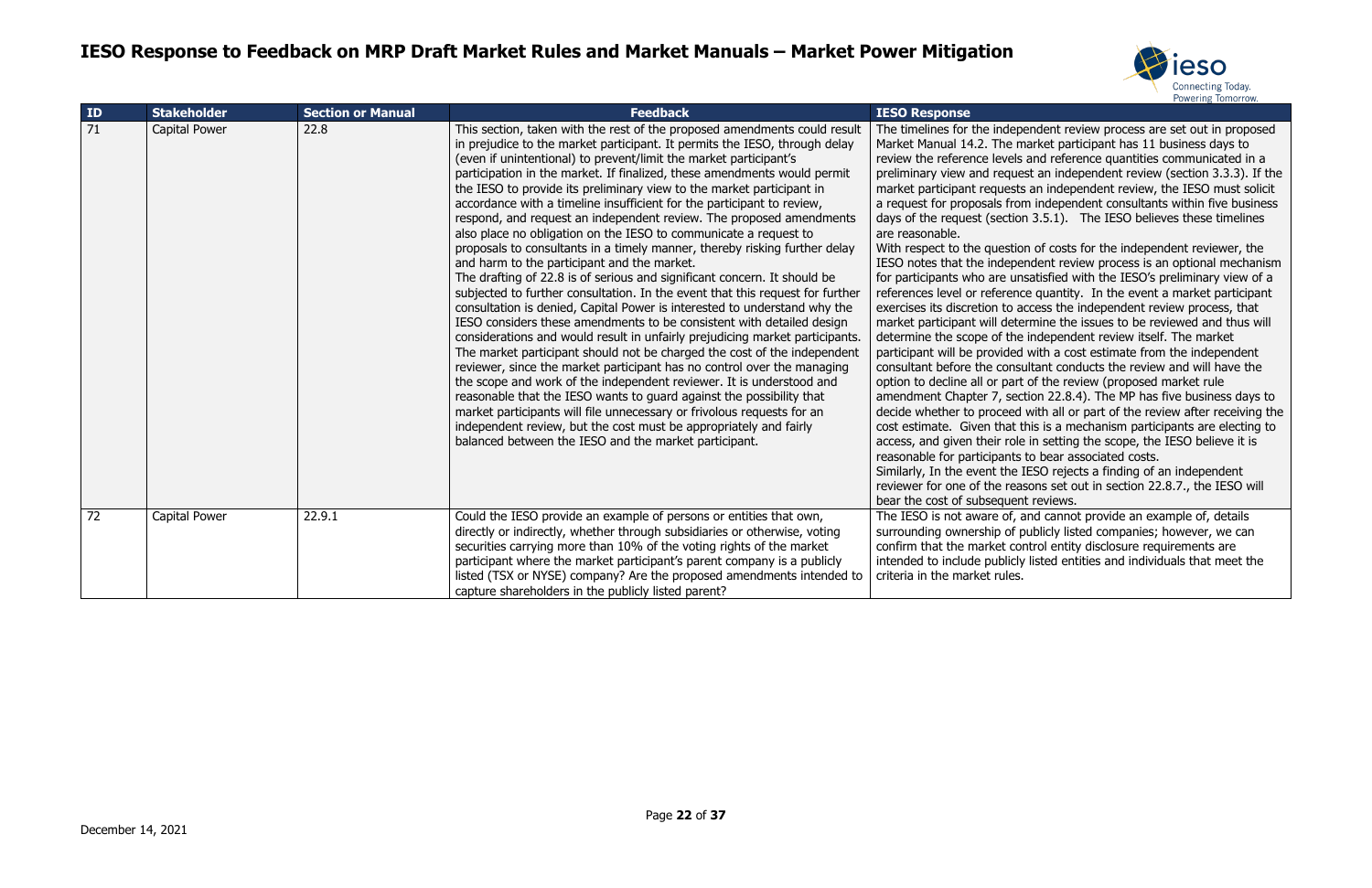



onstrained areas, please see the response to

ed areas are determined by each run of the is no way to publish broad constrained areas in

I constrained areas, please see the responses to

Manual 14.1 states that NCA designations will be

t Manual 14.1, DCA designations are determined on outcomes in the day-ahead and pre-dispatch CAs are determined on a rolling basis, DCAs an annual basis.

ket Manual 14.1, DCA designations will be sis at least 4 hours before they come into effect.  $0.2.3$  and section 2.2.2 of Market Manual 14.1 esponse to your feedback.

1-financial dispatch data involves comparing to a resource's reference levels. Submitted ds the relevant reference level by more than the out in section 22.13.1 will be rejected. Bona fide conditions/capabilities are considered because evels are set based on the operational cular resource. The conduct test will only be failed nt submits dispatch data that varies significantly (by threshold) from the relevant resource's at are reflected in the relevant non-financial information will not result in failing validation of ata parameters. For market participant obligations patch data, please see Chapter 7.

vised in response to your feedback. onse to Power Advisory 19.

| ID | <b>Stakeholder</b>   | <b>Section or Manual</b> | <b>Feedback</b>                                                                                                                                                                                                                                                                                                                                                                                                                                                                                                                                                                                                                                                                                                                                                                                                                                                                                         | <b>IESO Response</b>                                                                                                                                                                                                                                                                                                                                                                                                                 |
|----|----------------------|--------------------------|---------------------------------------------------------------------------------------------------------------------------------------------------------------------------------------------------------------------------------------------------------------------------------------------------------------------------------------------------------------------------------------------------------------------------------------------------------------------------------------------------------------------------------------------------------------------------------------------------------------------------------------------------------------------------------------------------------------------------------------------------------------------------------------------------------------------------------------------------------------------------------------------------------|--------------------------------------------------------------------------------------------------------------------------------------------------------------------------------------------------------------------------------------------------------------------------------------------------------------------------------------------------------------------------------------------------------------------------------------|
| 73 | Capital Power        | 22.10                    | The definitions and methodologies used to calculate Broad Constrained<br>Areas should be included in this section. All constrained areas, Potential,<br>Broad and Narrow, should be published on, at minimum, an annual basis.<br>The rules should specify the schedule/regularity with which constrained<br>areas are published by the IESO.                                                                                                                                                                                                                                                                                                                                                                                                                                                                                                                                                           | With respect to broad cons<br>Power Advisory 29.<br>Because broad constrained<br>calculation engine, there is<br>advance.<br>With respect to potential co<br>Power Advisory 30 and 46.<br>Section 2.2.2. of Market Ma<br>published annually.<br>Per section 2.3 of Market N<br>on a rolling basis based on<br>calculation engines. As DC<br>cannot be published on an<br>Per section 2.3.2 of Market<br>published on a rolling basis |
| 74 | Capital Power        | 22.10.2.3                | Material configuration changes should be a defined term, as it is unclear<br>what this means, and therefore what would trigger an update to the list of<br>resources in a narrow constrained area.                                                                                                                                                                                                                                                                                                                                                                                                                                                                                                                                                                                                                                                                                                      | Market rule section 22.10.2<br>have been changed in resp                                                                                                                                                                                                                                                                                                                                                                             |
| 75 | <b>Capital Power</b> | 22.13.1                  | How does a market participant ensure that bona fide restrictions on<br>operating conditions/capabilities are considered by the IESO when<br>reviewing dispatch data? Does outage information override dispatch data?<br>Or is dispatch data expected to reflect outage conditions/operating<br>restrictions?                                                                                                                                                                                                                                                                                                                                                                                                                                                                                                                                                                                            | Ex-ante validation of non-f<br>submitted dispatch data to<br>dispatch data that exceeds<br>applicable threshold set ou<br>restrictions on operating co<br>non-financial reference lev<br>characteristics of a particul<br>when a market participant<br>(by more than the conduct<br>operating restrictions that<br>reference level. Outage inf<br>non-financial dispatch data<br>regarding submitting dispa                          |
| 76 | Capital Power        | 2.5.1A.6                 | For reasons set out in comments relating to 22.8, and to ensure that<br>disputes related to reference level discussions are resolved in a manner<br>that does not prejudice the market participant, result in harm to<br>competition, or distort the market, this section should be revised to<br>facilitate the timely resolution of disputes between the market participant<br>and the IESO. Is it the IESO's intent that 2.5.1A.6 only be used in the<br>event (i) an independent review has been concluded, and (ii) the IESO has<br>then registered reference level values for the participant that may or may<br>not reflect the findings of the independent reviewer? If so, Capital Power<br>recommends revising this section or the dispute resolution framework<br>more broadly, to ensure the fair and timely resolution of disputes that<br>facilitate ongoing participation in the market. | This section has been revis<br>Please also see the respon:                                                                                                                                                                                                                                                                                                                                                                           |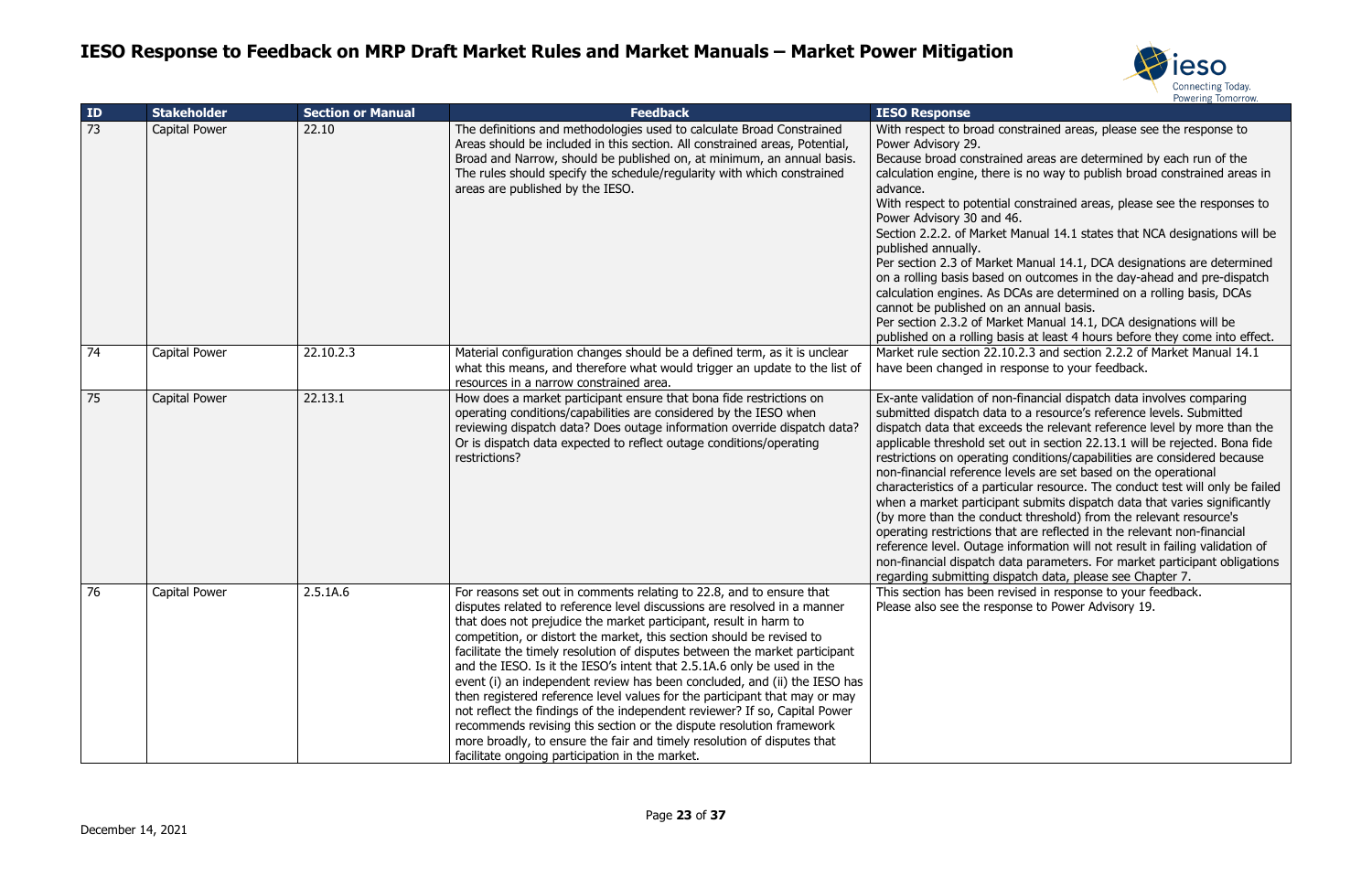



en added for each of the reference levels for nonparameters set out in section 22.3 in response to

values will provide the IESO with the ability to or adequacy issues related to participation of a particular reference. IESO's authority to set these default reference ing feature of the market power mitigation ded to prevent delays in the process of registering npacting the IESO's ability to carry out its mandate.  $\frac{1}{2}$  are not available upon request by a market scussion of default reference levels, see the sory 22.

updated in response to your feedback.

een updated in response to your feedback.

| ID | <b>Stakeholder</b>                       | <b>Section or Manual</b> | <b>Feedback</b>                                                                                                                                                                                                                                                                                                                                                                                                                                                                                                                                                                                                                                                                                                                                                                                                                                                      | <b>IESO Response</b>                                                                                                                                                                                                                                                                      |
|----|------------------------------------------|--------------------------|----------------------------------------------------------------------------------------------------------------------------------------------------------------------------------------------------------------------------------------------------------------------------------------------------------------------------------------------------------------------------------------------------------------------------------------------------------------------------------------------------------------------------------------------------------------------------------------------------------------------------------------------------------------------------------------------------------------------------------------------------------------------------------------------------------------------------------------------------------------------|-------------------------------------------------------------------------------------------------------------------------------------------------------------------------------------------------------------------------------------------------------------------------------------------|
| 78 | <b>Ontario Power</b><br>Generation (OPG) | 22.3.1.1-22.3.1.2        | OPG suggests the term "ramp rate" be italicized in the terms "energy ramp"<br>rate reference level" and "operating reserve ramp rate reference level".<br>Without italics, the language is inconsistent with the fact that similar<br>terms, such as "energy offer reference level" and "operating reserve offer<br>reference level" are defined terms.                                                                                                                                                                                                                                                                                                                                                                                                                                                                                                              | Defined terms have bee<br>financial dispatch data p<br>this comment.                                                                                                                                                                                                                      |
| 79 | <b>OPG</b>                               | 22.3.2                   | The default values listed in this section may not drive appropriate<br>incentives for participants. For example, the default value for ramp rates is<br>0.1 MW/min. In the MPM framework, a resource's submitted ramp rate will<br>be rejected if it is 50% below the registered reference level. If the default<br>rate is 0.1 MW/min a participant is incentivized to receive the default<br>value. Similar arguments could be made for Lead Time, MGBRT, MGBDT,<br>MLP, ramp hours to minimum loading point, minimum energy per ramp<br>hour, and maximum energy per ramp hour. The default values are all the<br>most permissive possible value of each parameter.<br>IESO indicated in stakeholder sessions that the default values are intended<br>to provide flexibility to the IESO control room. OPG suggests that this<br>intention is unclear as written. | Default reference level v<br>avoid certain reliability o<br>particular resource. The<br>level values is an enablir<br>framework that is intend<br>reference levels from im<br>Default reference levels<br>participant. For more dis<br>response to Power Advis<br>Section 22.3.2 has been |
| 80 | <b>OPG</b>                               | 22.3.2.10                | The section provides the default value for maximum energy per ramp hour<br>reference level as "MWh multiplied by the resource's minimum loading<br>point reference level".<br>Which MWh value does this refer to? As written, the clause is incomplete.                                                                                                                                                                                                                                                                                                                                                                                                                                                                                                                                                                                                              | Section 22.3.2.10 has be                                                                                                                                                                                                                                                                  |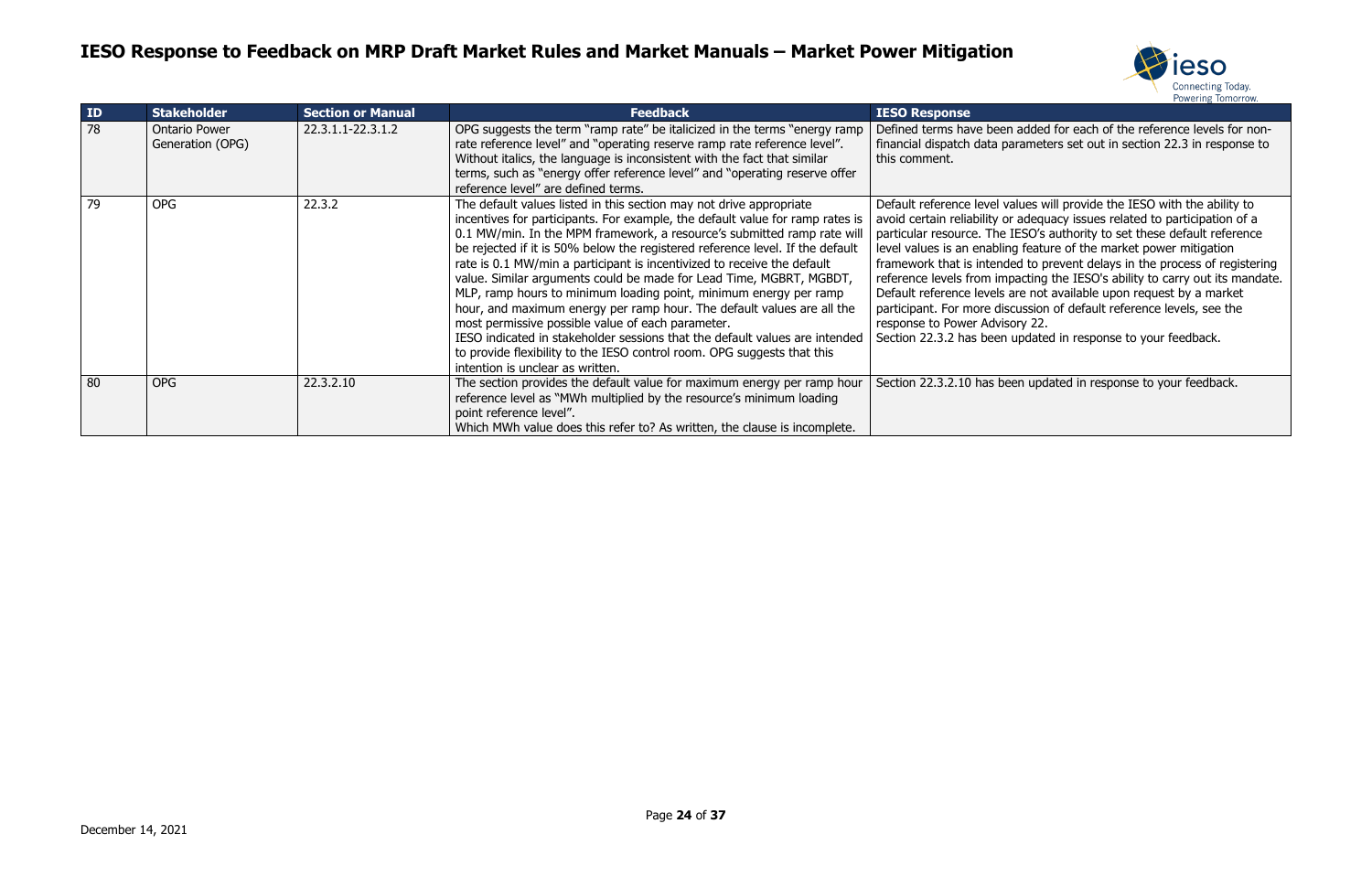

Ing the quoted section of the detailed design ction 22.4.3 is aligned with the detailed design.

sources that have provided their primary and ypes during the Facility Registration process, the IS two or more sets of reference levels - **one for** selected by the market participant during n process."

es that a market participant may indicate a fuel type for their resource. It also indicates that y establish one set of reference levels for each fuel ts necessarily limit the sets of reference levels that request to two, as a resource can only establish y and a secondary).

Ier input during reference level consultations, the eligibility to have two sets of reference levels so  $stent$  with section 22.4.

In indicated in the comment is not specifically rket power mitigation framework. Section 5 of the relevant market rule provisions detail the ipant to request the use of a higher-cost profile operate according to the lower cost profile. to operate in a multitude of configurations, but this in to set a reference level consistent with the requested by a market participant. To do so would allow to circumvent the market power mitigation o use expensive operating configurations as the reference level.

onsultations, the IESO consults with market e reference levels that are consistent with the of providing incremental supply of energy or articular resource has operational restrictions that ations, those configurations will not form the basis oce levels.

section 3.4 of market manual 14.2 (updates to ence quantities initiated by the IESO) includes ary view report to the market participant. e preliminary view report to the market participant change reference levels pursuant to section 22.5

ew section (22.5.12) in response to this comment in response to your comment.

| ID | <b>Stakeholder</b> | <b>Section or Manual</b> | <b>Feedback</b>                                                                                                                                                                                                                                                                                                                                                                                                                                                                                                                                                                                                                                                                                                                                                                                                                                                                                                                                            | <b>IESO Response</b>                                                                                                                                                                                                                                                                                                                                                                                                                                                                                                                                                                                                                                                                                                                                                                                                                                                                                                                                                                                                                              |
|----|--------------------|--------------------------|------------------------------------------------------------------------------------------------------------------------------------------------------------------------------------------------------------------------------------------------------------------------------------------------------------------------------------------------------------------------------------------------------------------------------------------------------------------------------------------------------------------------------------------------------------------------------------------------------------------------------------------------------------------------------------------------------------------------------------------------------------------------------------------------------------------------------------------------------------------------------------------------------------------------------------------------------------|---------------------------------------------------------------------------------------------------------------------------------------------------------------------------------------------------------------------------------------------------------------------------------------------------------------------------------------------------------------------------------------------------------------------------------------------------------------------------------------------------------------------------------------------------------------------------------------------------------------------------------------------------------------------------------------------------------------------------------------------------------------------------------------------------------------------------------------------------------------------------------------------------------------------------------------------------------------------------------------------------------------------------------------------------|
| 81 | <b>OPG</b>         | 22.4.3                   | This section does not align with the Detailed Design. Section 3.13.1.2<br>(second paragraph under "Dual-Fuel Resource Treatment") states that:<br>"For dual-fuel resources that have provided their primary and<br>secondary fuel types during the Facility Registration process, the<br>IESO will establish two or more sets of reference levels"<br>This design element is critical for resources that can operate according to<br>more than two distinct cost profiles. As an example, a resource may have<br>the ability to operate to fuel a portion of its output via fuel A, and another<br>portion via fuel B. In this situation, neither the "lower cost" or "higher<br>cost" reference level profile contemplated by section 22.4 are appropriate.<br>Additional market rule provisions are necessary to accommodate units that<br>operate in this regime, but at the very least, 22.4.3 should be amended to<br>align with the Detailed Design. | The text directly following<br>document shows that secti<br>The quoted section reads:<br>"For dual-fuel resou<br>secondary fuel type<br><b>IESO</b> will establish<br>each fuel type se<br>the registration p<br>The detailed design states<br>primary and a secondary fu<br>a market participant may e<br>type selected. These facts<br>a dual-fuel resource can re<br>two fuel types (a primary a<br>In response to stakeholder<br>IESO has broadened the el<br>that it is available consister<br>The type of configuration in<br>accounted for in the marke<br>Market Manual 14.2 and th<br>ability of a market participa<br>when they are unable to of<br>Resources may be able to<br>is not a principled reason to<br>operating configuration red<br>allow market participants to<br>framework by electing to u<br>basis to set the relevant re<br>During reference level cons<br>participants to determine re<br>short-run marginal costs of<br>operating reserve. If a part<br>prevent certain configuratio<br>of the resource's reference |
| 82 | <b>OPG</b>         | 22.5                     | If the IESO changes the reference levels of a resource pursuant to any of<br>the provisions in 22.5 or 22.7, the IESO should be required to notify<br>market participants of the change, provide rationale, and allow the<br>participant the opportunity to submit additional documentation. The<br>process as stated gives the participant no notice or recourse to an IESO<br>decision to change a reference level.                                                                                                                                                                                                                                                                                                                                                                                                                                                                                                                                      | The process outlined in sed<br>reference levels or referent<br>issuance of the preliminary<br>The IESO will provide the p<br>as part of the process to ch<br>or section 22.7.<br>The IESO has added a new<br>to clarify this obligation in                                                                                                                                                                                                                                                                                                                                                                                                                                                                                                                                                                                                                                                                                                                                                                                                        |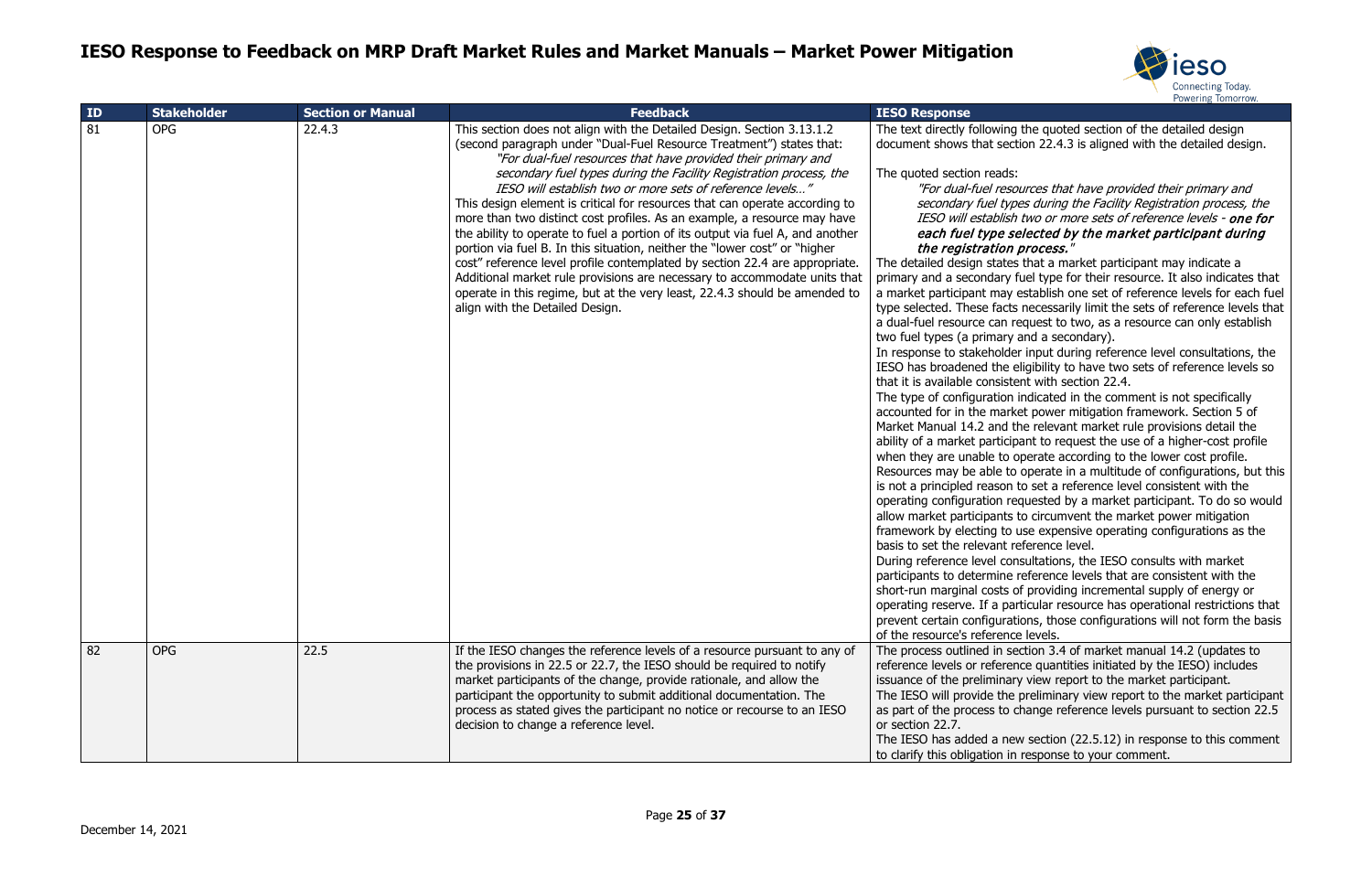

to OPG 82.

considers a scenario where the DAM schedule was om Day-1. The scenario captures correctly that the on't respect the MGBDT from Day-0 and can arlier than what it should be if the MGBDT was his is why the DAM Day-0 commitment ended at 2ay-1 commitment started at hour 1:00. engine runs at hour 20:00, the PD engine lookler Day-1 and the commitments will be inherited the PD engine will solve in a way that respects the ne solution of the optimization problem will be espect the MGBDT, it is anticipated that the PD engineent from DAM Day-0 and DAM Day-1 (i.e. the resource committed between 22:00 and 1:00). rred to achieve this outcome, so no changes to ranted.

ere is a timing problem that renders the requested ne scenario described, the market participant read market start up cost reference level for Day-1 costs which cannot be known until after the day leted for Day-1. Even if there were costs incurred, or the day ahead start up offer reference level for

s to financial reference levels. Non-financial set based on operational capability of the resource. Id have different operational capability depending the resource, the IESO will set the non-financial the most permissive value that could occur for a

updated in response to your feedback.

| ID              | <b>Stakeholder</b> | <b>Section or Manual</b> | <b>Feedback</b>                                                                                                                                                                                                                                                                                                                                                                                                                                                                                                                                                                                                                                                                                                                                                                                                                                                                                                                                                                                                                                                                                                                                                                                                                                                         | <b>IESO Response</b>                                                                                                                                                                                                                                                                                                                                                                                                                                                                                                                                                                                                  |
|-----------------|--------------------|--------------------------|-------------------------------------------------------------------------------------------------------------------------------------------------------------------------------------------------------------------------------------------------------------------------------------------------------------------------------------------------------------------------------------------------------------------------------------------------------------------------------------------------------------------------------------------------------------------------------------------------------------------------------------------------------------------------------------------------------------------------------------------------------------------------------------------------------------------------------------------------------------------------------------------------------------------------------------------------------------------------------------------------------------------------------------------------------------------------------------------------------------------------------------------------------------------------------------------------------------------------------------------------------------------------|-----------------------------------------------------------------------------------------------------------------------------------------------------------------------------------------------------------------------------------------------------------------------------------------------------------------------------------------------------------------------------------------------------------------------------------------------------------------------------------------------------------------------------------------------------------------------------------------------------------------------|
| $\overline{83}$ | <b>OPG</b>         | 22.5.2                   | The section states that the new reference levels are active from "a date<br>specified by the IESO." A sufficient timeline should be specified in this<br>section to allow MPs time to review the changes, identify any errors, and<br>produce additional documentation to defend the existing reference level.                                                                                                                                                                                                                                                                                                                                                                                                                                                                                                                                                                                                                                                                                                                                                                                                                                                                                                                                                          | Please see the response                                                                                                                                                                                                                                                                                                                                                                                                                                                                                                                                                                                               |
| 84              | <b>OPG</b>         | 22.5.3                   | OPG would like to highlight a similar scenario that should also be<br>contemplated by the Market Rules or Market Manuals. If a synchronized<br>resource's minimum generation block down time (MGBDT) extends into<br>the next dispatch day, but the resource's DAM schedule for the next<br>dispatch day begins before the end of the MGBDT, the market participant<br>may choose to offer the resource at a low price to ensure it remains online<br>during the period between its commitment in the current dispatch day and<br>the next.<br>For example, consider a resource that has a 4-hour MGBDT, with a DAM<br>commitment ending at 22:00, and a next day DAM schedule beginning at<br>01:00. By using low offer prices to ensure the resource stays on line<br>during HE23-HE1, the resource can avoid potential real time balancing<br>charges in HE2 (if the resource had de-synched at 22:00, its MGBDT<br>would extend to 2:00). This causes the resource to incur additional energy<br>and speed-no-load charges during the "bridge" period (e.g., between<br>22:00 and 01:00) that it cannot recover through offers without risking de-<br>commitment. Such costs should be accepted as part of the Day Ahead<br>Market start-up reference level in HE2. | The example discussed<br>given from Day-0 and fr<br>DAM engine in Day-1 wo<br>schedule the resource ea<br>considered overnight. Th<br>22:00, where the DAM D<br>However, when the PD 6<br>ahead period will consid<br>from DAM. In this case,<br>MGBDT constraints or th<br>infeasible. In order to re<br>engine will bridge the co<br>the PD engine will keep<br>There are no costs incur<br>reference levels are war<br>The IESO notes that the<br>change impossible. In th<br>requests that the day ah<br>accounts for purported o<br>ahead market has comp<br>it would be impossible fo<br>Day-1 to include them. |
| 85              | <b>OPG</b>         | 22.5.6                   | Please clarify whether the "higher cost profile" referred to in this section<br>contains only reference prices or also non-financial parameters and<br>reference quantities. A resource could have different operating<br>characteristics for different fuel types, and should be able to register non-<br>financial reference levels and reference quantities for each fuel type.                                                                                                                                                                                                                                                                                                                                                                                                                                                                                                                                                                                                                                                                                                                                                                                                                                                                                      | Higher cost profile refers<br>reference levels will be s<br>Where the resource coul<br>on the configuration of t<br>reference level based on<br>possible configuration.                                                                                                                                                                                                                                                                                                                                                                                                                                               |
| 86              | <b>OPG</b>         | 22.5.6                   | The "form and content" of documentation accepted by the IESO should be<br>subject to change at any time if the MP and the IESO agree to such a<br>change. As written the only opportunity to set the "form and content" of<br>the documentation is at the time of reference level registration.                                                                                                                                                                                                                                                                                                                                                                                                                                                                                                                                                                                                                                                                                                                                                                                                                                                                                                                                                                         | Section 22.5.6 has been                                                                                                                                                                                                                                                                                                                                                                                                                                                                                                                                                                                               |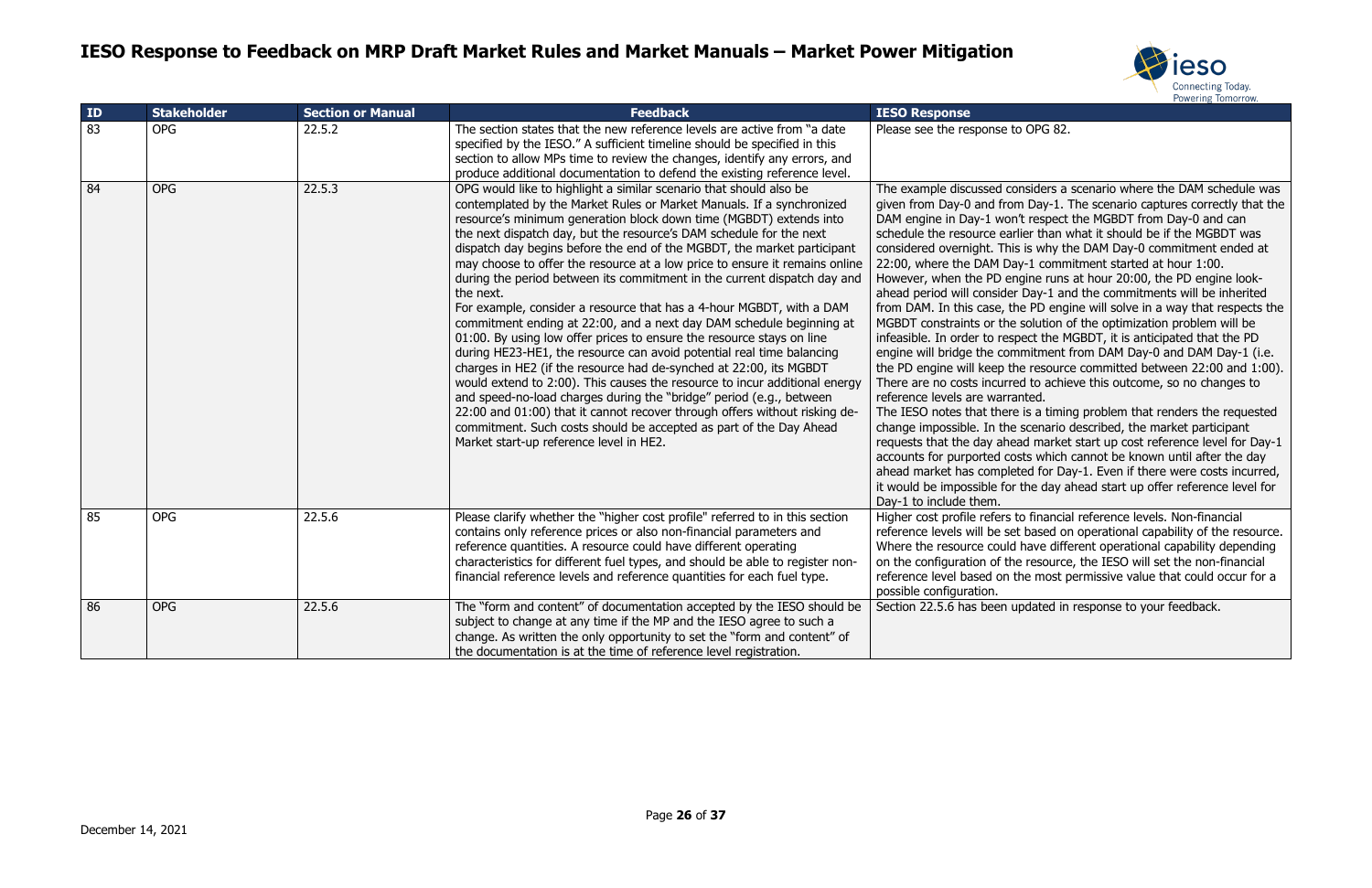



#### 22.5.10.4 have been updated in response to your

arket participants from submitting requests for that are not factually supported. Absent this vould not contain any controls to disincentive circumventing the market power mitigation ly increasing their reference level values. n this section are met, market participants are still for temporary reference level changes within in this procedure otherwise restricts market tting notices of disagreements should the IESO ipant using incorrect inputs.

aware of the informational requirements when  $\cdot$  use of a higher cost reference level profile. As a ates that allowing two business days is sufficient ng the duration to two business days supports the ese matters, avoiding unnecessary delays. updated in response to your feedback.

pdated in response to your feedback.

updated in response to your feedback. Itant, the IESO must adhere to the requirements ties" in the Ontario Public Service Procurement s requirements regarding declaring conflicts of the IESO to select only the highest ranked mandatory requirements set out in the

misaligned incentives, market participants cannot he selection of the consultant, but will have the proceed with an independent review per sections

| ID | <b>Stakeholder</b> | <b>Section or Manual</b> | <b>Feedback</b>                                                                                                                                                                                                                                                                                                                                                                                                                                                                                                                                                                                                                                                                                                                                                                                                                                                               | <b>IESO Response</b>                                                                                                                                                                                                                                                                                                             |
|----|--------------------|--------------------------|-------------------------------------------------------------------------------------------------------------------------------------------------------------------------------------------------------------------------------------------------------------------------------------------------------------------------------------------------------------------------------------------------------------------------------------------------------------------------------------------------------------------------------------------------------------------------------------------------------------------------------------------------------------------------------------------------------------------------------------------------------------------------------------------------------------------------------------------------------------------------------|----------------------------------------------------------------------------------------------------------------------------------------------------------------------------------------------------------------------------------------------------------------------------------------------------------------------------------|
| 87 | <b>OPG</b>         | 22.5.10.3                | The section states that if the IESO is not satisfied with a participant's<br>submission with a request for use of a higher reference level, the IESO<br>may:<br>"reject subsequent requests made outside of 8:00 to 16:00 EDT for<br>30 days following the dispatch day that was the subject of the<br>initial request without reviewing such subsequent requests"<br>Please explain the rationale for this rule. OPG feels that exercise of this<br>power risks denying legitimate requests. If a legitimate request is refused<br>due to the IESO's exercise of 22.5.10.3, the resource may be required to<br>operate at a loss on the higher cost fuel.<br>The rule should also specify which subsequent requests will be refused.<br>Would the IESO refuse subsequent requests only for the specific resource,<br>facility, market participant, or market control entity? | Sections 22.5.10.3 and 2<br>feedback.<br>This rule disincentives m<br>higher reference levels t<br>provision, this process w<br>market participants from<br>framework by unilaterall<br>Even when the criteria in<br>able to submit requests<br>business hours. Nothing<br>participants from submit<br>settle the market partici |
| 88 | <b>OPG</b>         | 22.5.11                  | Participants should have five business days to produce the requested<br>documentation. MM 14.2 s.5.5 allows the IESO five business days to<br>review submitted supporting documentation. The more generous timeline<br>afforded to the IESO should be provided to MPs.                                                                                                                                                                                                                                                                                                                                                                                                                                                                                                                                                                                                        | Market participants are a<br>they submit requests for<br>result, the IESO anticipa<br>preparation time. Keepir<br>efficient resolution of the                                                                                                                                                                                    |
| 89 | <b>OPG</b>         | 22.6.5                   | OPG suggests the following revision to this section:<br>"A market participant may request that the IESO modify a<br>methodology used to calculate reference quantities for a resource<br>registered under that market participant if the market participant<br>believes that the IESO's methodology reference quantity will over-<br>estimate the quantity of energy or operating reserve that the<br>resource can provide. Any request to do so must be accompanied<br>by additional data and supporting documentation, as set out in the<br>applicable market manual."<br>The definition of "reference quantity" is "an IESO-determined formula to<br>calculate a reference quantity value." Since the reference quantity is a<br>formula, the phrase "methodology used to calculate reference quantities"<br>is redundant.                                                 | Section 22.6.5 has been                                                                                                                                                                                                                                                                                                          |
| 90 | <b>OPG</b>         | 22.6.7.2                 | This section refers to "maximum installed capacity". The term should<br>either be defined in Chapter 11 or replaced with a term already defined.                                                                                                                                                                                                                                                                                                                                                                                                                                                                                                                                                                                                                                                                                                                              | This section has been up                                                                                                                                                                                                                                                                                                         |
| 91 | <b>OPG</b>         | 22.8.2                   | OPG proposes the inclusion of a new defined term independent consultant<br>to specify that consultants engaged according to 22.8 are an independent<br>third party and "arms length" from the IESO and MP. As written, the<br>process by which consultants are chosen by the IESO is unclear.<br>In addition to the defined term, OPG suggests the following revision "an<br>independent consultant to independently review a reference level or<br>reference quantity"<br>Finally, MPs should have the opportunity to approve or disapprove of the<br>IESO's selection of consultant for the process.                                                                                                                                                                                                                                                                        | Section 22.8.2 has been<br>When selecting a consul<br>for "Other Included Entit<br>Directive, which includes<br>interest and permitting t<br>submission that met all i<br>procurement document.<br>Due to the potential for<br>approve or disapprove tl<br>option to decide not to p<br>22.8.4 and 22.8.9.                       |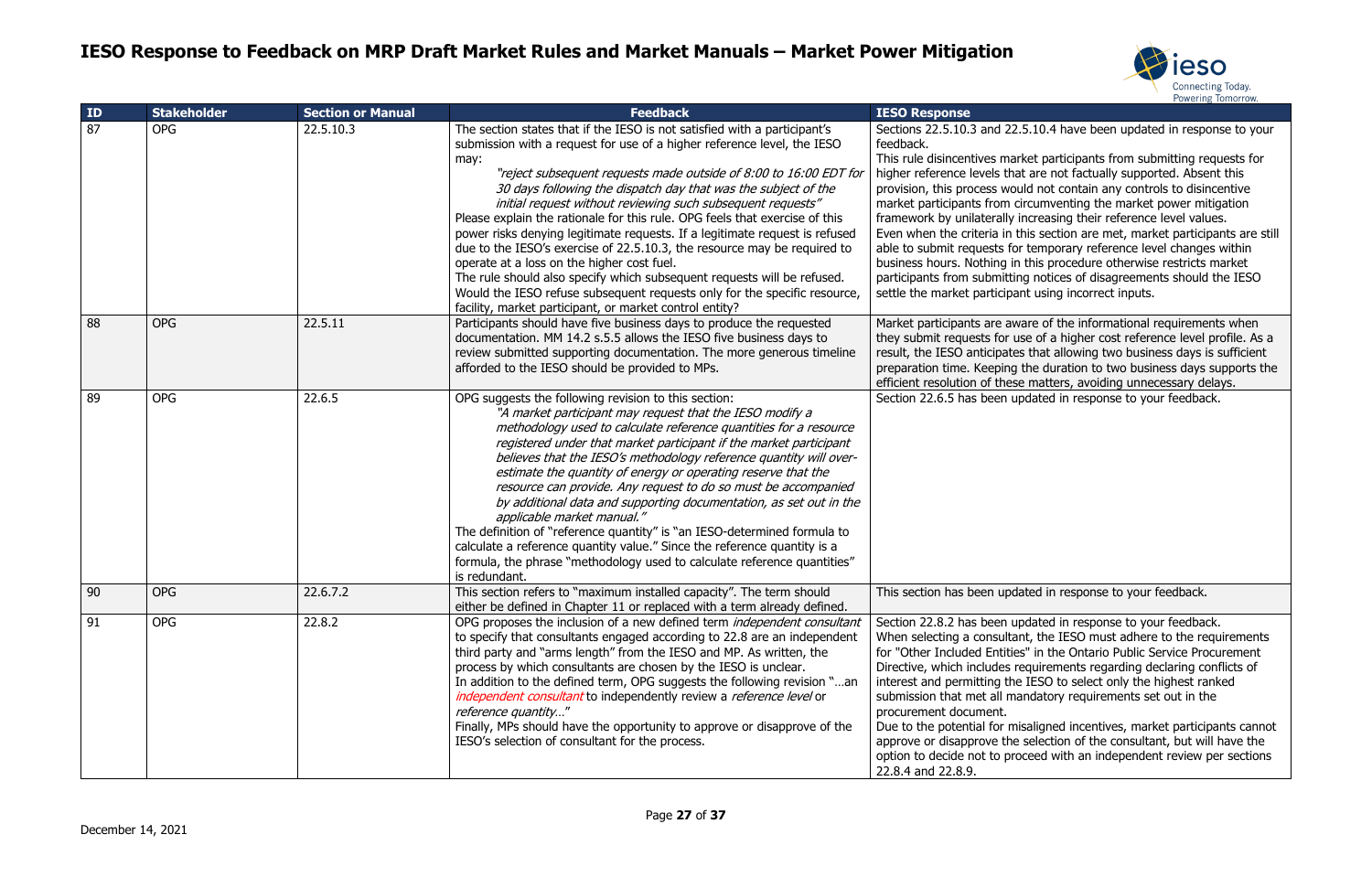

drafted to allow market participants that have ultiple reference levels and/or reference quantities v process with respect to a particular reference Ity without requiring that the market participant do s or reference quantities for which the review was

osed scenario:

iired to register reference levels or reference h the findings of the independent reviewer's report nd the review process would then be conducted ding (sections 22.8.7 and 22.8.8). The market s that the review process be discontinued (section qisters the relevant reference level or reference e preliminary view (section 22.8.9).

the IESO to provide the market participant ent review with the estimated cost of the review. Manual 14.2 sets out the timelines associated with t consultant and the cost estimate.

or physical withholding does not require direct iour. The market control entity for physical casions where a common parent entity benefits r corporate entities. Even absent control, the ally impacted by increases in revenues associated power of the other corporate entities.

r corporate entities that do not have the ability to participant behaviour could create incentives for ructure corporate ownership so as to qualify for imvent the market power mitigation framework. updated in response to your feedback.

eflect the risk of the exercise of market power.

hated as uncompetitive when competition is zone and, as such, there is a risk of the exercise business day lag between designation and the is the shortest reasonable amount of time that order to minimize the opportunity for the exercise

arket power reference intertie zones does not so a longer time period between designation and ffect is appropriate.

| ID | <b>Stakeholder</b> | <b>Section or Manual</b> | <b>Feedback</b>                                                                                                                                                                                                                                                                                                                                                                                                                                                                                                                                                                                                                                                                                                                                                                                                                                                                                                                                                          | <b>IESO Response</b>                                                                                                                                                                                                                                                                                                                                                                             |
|----|--------------------|--------------------------|--------------------------------------------------------------------------------------------------------------------------------------------------------------------------------------------------------------------------------------------------------------------------------------------------------------------------------------------------------------------------------------------------------------------------------------------------------------------------------------------------------------------------------------------------------------------------------------------------------------------------------------------------------------------------------------------------------------------------------------------------------------------------------------------------------------------------------------------------------------------------------------------------------------------------------------------------------------------------|--------------------------------------------------------------------------------------------------------------------------------------------------------------------------------------------------------------------------------------------------------------------------------------------------------------------------------------------------------------------------------------------------|
| 92 | <b>OPG</b>         | 22.8.9                   | Please clarify the following scenario:<br>An MP appeals to the Independent Review Process for assessment of<br>multiple reference levels. Upon receiving the independent consultant's<br>report, the IESO identifies a factual error in the calculation of one<br>reference level. The IESO and the MP agree to all other findings. At this<br>time, the participant requests the independent review process be<br>discontinued.<br>Section 22.8.9 suggests that the IESO would register all reference levels<br>according to the preliminary view. The IESO should instead register<br>reference levels based on the approved findings of the consultant, and<br>only revert to the preliminary views for any findings that were rejected. As<br>written, the rule implies that the IESO would discard all findings from the<br>independent consultant. The rule should be revised to allow the MP and<br>IESO to register a portion of the findings from a consultant. | Section 22.8.9 has been<br>requested a review of mi<br>to discontinue the review<br>level or reference quanti<br>so for all reference levels<br>requested.<br>With respect to the prop<br>The IESO would be requ<br>quantities consistent with<br>that were not rejected ar<br>again for the rejected fin<br>participant then requests<br>22.8.9) and the IESO reg<br>quantity as set out in the |
| 93 | <b>OPG</b>         | 22.8.11                  | The IESO should provide MPs with an estimate of the cost of the<br>consultant prior to requiring the MP to commit to the Independent Review<br>Process.                                                                                                                                                                                                                                                                                                                                                                                                                                                                                                                                                                                                                                                                                                                                                                                                                  | Section 22.8.4 requires t<br>requesting an independe<br>Section 3.5.1 of Market I<br>retaining an independent                                                                                                                                                                                                                                                                                    |
| 94 | <b>OPG</b>         | 22.9                     | OPG suggests that the definition of Market Control Entity for Physical<br>Withholding should contemplate the ability of a parent entity to direct the<br>offer behavior of a given subsidiary market participant. Where a parent<br>entity meets the criteria in 22.9, but is unable to direct or influence the<br>subsidiary market participant's offer behaviour (due to license provisions<br>or otherwise), that parent entity should not be included in the Market<br>Control Entity for Physical Withholding definition. The parent entity should<br>not be declared a "Market Control Entity" of the subsidiary. It does not<br>control the subsidiary and does not have visibility into its offers.                                                                                                                                                                                                                                                              | A market control entity f<br>control over offer behavi<br>withholding identifies occ<br>from the actions of other<br>parent entity is beneficia<br>with exercises of market<br>Creating an exception fo<br>directly influence market<br>market participants to st<br>these exceptions to circu                                                                                                   |
| 95 | <b>OPG</b>         | 22.9.3                   | The word "the" should not be italicized:<br>"A <i>market participant</i> shall designate <i>market control entities</i> and the the<br>market control entity for physical withholding for a resource in accordance<br>with the applicable <i>market manual."</i>                                                                                                                                                                                                                                                                                                                                                                                                                                                                                                                                                                                                                                                                                                         | Section 22.9.3 has been                                                                                                                                                                                                                                                                                                                                                                          |
| 96 | <b>OPG</b>         | 22.12.3                  | The section states that when an intertie is designated uncompetitive, a<br>change to an intertie's designation status takes effect no earlier than two<br>calendar days following publication, whereas 22.12.3 states that a change<br>of status regarding global market power reference intertie zones will occur<br>no earlier than five business days following publication. Please explain the<br>rationale for different timelines for these designations.                                                                                                                                                                                                                                                                                                                                                                                                                                                                                                          | The different timelines re<br>An intertie zone is design<br>restricted on the intertie<br>of market power. A two<br>designation taking effect<br>the IESO could allow in o<br>of market power.<br>Designation of global ma<br>create a similar risk and<br>the designation taking ef                                                                                                             |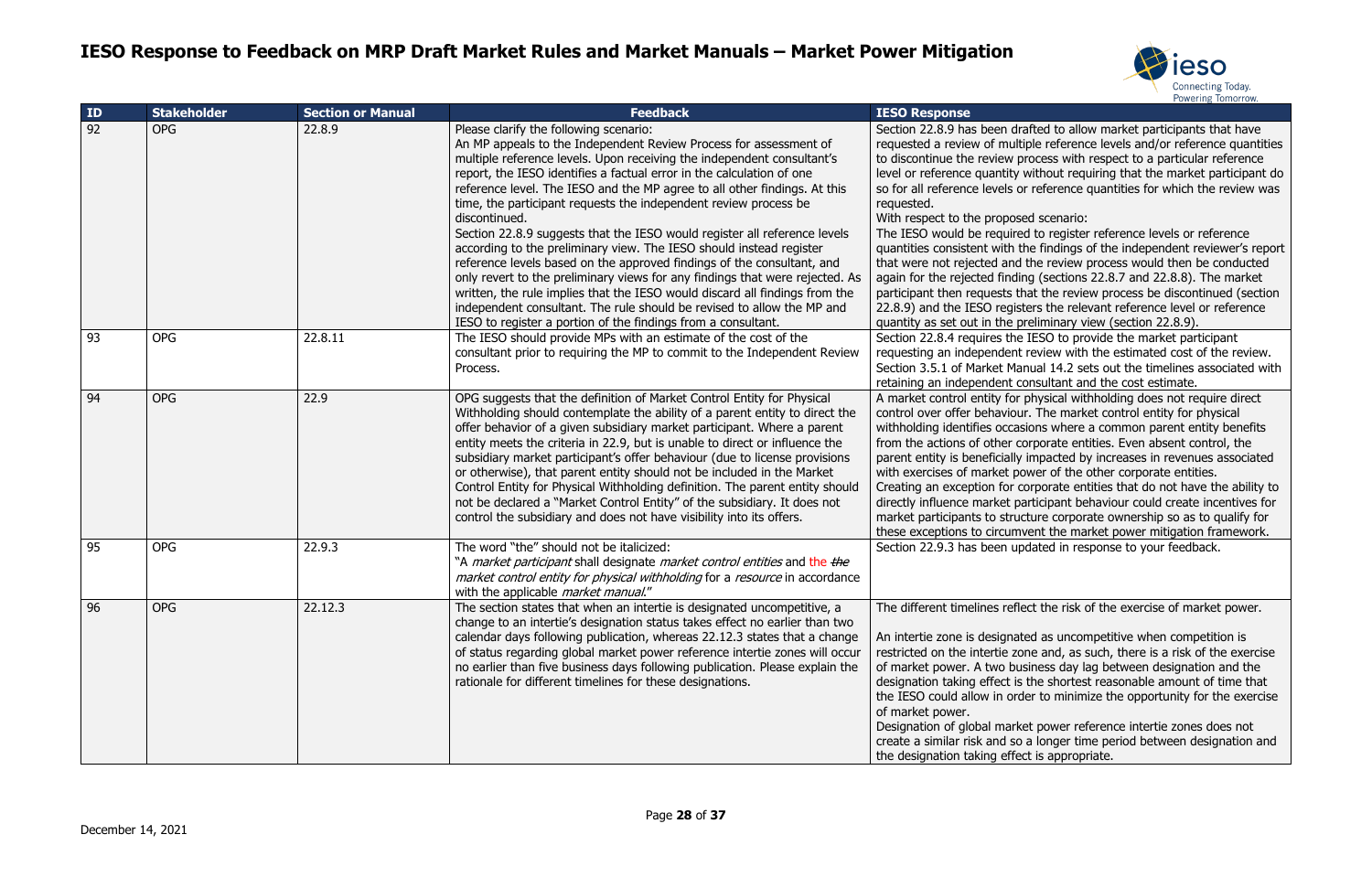



ne thresholds and tests based on the Market Power yn. The IESO does not agree that the language

view the performance of the market power the renewed market. Any changes required to efficient market outcomes will be made through the process.

IWh threshold, this value was not set based on fo contemporaneous natural gas prices. The measure of materiality that is consistent with US is also aligned with historical price data from

dback and response on this issue can be found in eholder feedback on detailed design, comment //www.ieso.ca/-/media/Files/IESO/Documentd/edd-20201019-response-to-stakeholder-

keholders when these appendices are ready for

en updated in response to your feedback.

d typographical errors and have been updated in

that the comment identifies is applied when a in an NCA or DCA that was binding. In this rce has significant market power and it is aduct threshold is relatively restrictive. ing of physical withholding for a resource, that een found to have a price impact. In the event that duct test but the MW quantities are insufficient to esource significantly, there is no finding of physical lement charge.

| ID  | <b>Stakeholder</b> | <b>Section or Manual</b> | <b>Feedback</b>                                                                                                                                                                                                                                                                                                                                                                                                                                                                                                                                                                                                                                                                                                                                                                                                                                                  | <b>IESO Response</b>                                                                                                                                                                                                                                                                                                                                                                                        |
|-----|--------------------|--------------------------|------------------------------------------------------------------------------------------------------------------------------------------------------------------------------------------------------------------------------------------------------------------------------------------------------------------------------------------------------------------------------------------------------------------------------------------------------------------------------------------------------------------------------------------------------------------------------------------------------------------------------------------------------------------------------------------------------------------------------------------------------------------------------------------------------------------------------------------------------------------|-------------------------------------------------------------------------------------------------------------------------------------------------------------------------------------------------------------------------------------------------------------------------------------------------------------------------------------------------------------------------------------------------------------|
| 97  | <b>OPG</b>         | 22.13                    | OPG feels the IESO's wording of thresholds is indirect. As an example, the<br>phrase "greater than 100% above" might be more easily understood if<br>written as "more than double" or "greater than two times." While this<br>suggestion is editorial, OPG feels it would lead to a clearer reading of the<br>Market Rules overall.                                                                                                                                                                                                                                                                                                                                                                                                                                                                                                                              | The IESO has drafted the t<br>Mitigation detailed design.<br>needs to be edited.                                                                                                                                                                                                                                                                                                                            |
| 98  | <b>OPG</b>         | 22.15                    | In general, test thresholds should be regularly assessed for<br>appropriateness. As the IESO mentioned in past stakeholdering<br>engagements, thresholds are based on a number of factors, including<br>market conditions and surveys of the values chosen by other system<br>operators. Subject to regular reporting and consultation with MPs, the<br>Market Rules should be flexible enough to accommodate updated values<br>without requiring an amendment. OPG suggests that the values in the<br>draft rules be identified as defaults, with provisions to assess and adjust<br>on a regular basis. As a specific example, natural gas prices can rise<br>quickly, causing overall market prices to increase substantially. Such a<br>rapid change should be accompanied by a change to the \$25/MWh "no-<br>look" threshold to reflect market conditions. | The IESO intends to review<br>mitigation framework in the<br>ensure it is supporting effic<br>market rule amendment pr<br>In regards to the \$25/MWh<br>factors directly related to co<br>\$25/MWh threshold is a me<br>jurisdictions. This value is a<br>Ontario.<br>The detailed design feedba<br>IESO responses to stakehol<br>175, found here: https://w<br>Library/engage/mrp-edd/ed<br>feedback.ashx. |
| 99  | <b>OPG</b>         | 22.15.3.6                | This section references Appendix 7.1A and Appendix 7.2A. Drafts of these<br>appendices have not been released by the IESO. The IESO should notify<br>participants when the appendices become available and allow time to<br>review in conjunction with 22.15.3.6.                                                                                                                                                                                                                                                                                                                                                                                                                                                                                                                                                                                                | The IESO will notify stakeh<br>their review.                                                                                                                                                                                                                                                                                                                                                                |
| 100 | <b>OPG</b>         | 22.15.4                  | The section contains a typo. The following correction should be made:<br>"The IESO may apply a conduct test for <i>physical withholding</i> to an <i>energy</i><br>offer of a registered market participant for a resource that meets the<br>requirements set out in"                                                                                                                                                                                                                                                                                                                                                                                                                                                                                                                                                                                            | Section 22.15.4 has been u                                                                                                                                                                                                                                                                                                                                                                                  |
| 101 | <b>OPG</b>         | 22.15.4                  | The subsections 22.15.4.1.1-2 and 22.15.4.2.1-2 contain the clause "that<br>registered market participant for a resource" As written, it is unclear<br>which resource the conduct tests is applied to. The energy offer should<br>only fail the conduct test if the conditions in 22.15.4 are met by the same<br>resource that also met one of the conditions in 22.15.3.3-6. OPG expects<br>this is the IESO's intent. Clearer wording would be "that register market<br><i>participant</i> for the resource"                                                                                                                                                                                                                                                                                                                                                   | These sections contained ty<br>response to your feedback.                                                                                                                                                                                                                                                                                                                                                   |
| 102 | <b>OPG</b>         | 22.15.4.1.2              | The condition in this section is met if the aggregate energy offers<br>submitted by resources under the same Market Control Entity for Physical<br>Withholding were 5 MW less than the aggregate reference quantity. OPG<br>feels this threshold is impractical for entities with a large "aggregate"<br>reference quantity". For example, if the aggregate reference quantity for a<br>Market Control Entity for Physical Withholding is 1000 MW, 5 MW<br>represents a deviation of 0.5%. Given the fact that such an entity would<br>likely be managing many different resources, it is highly likely that they<br>would frequently trigger this condition. OPG suggests that the threshold be<br>chosen similar to 22.15.4.2.2 (5% or 200 MW).                                                                                                                | The conduct threshold that<br>resource is located within a<br>circumstance, the resource<br>appropriate that the condu<br>In order to reach a finding<br>resource has to have been<br>a resource fails the conduct<br>move the LMP at that resou<br>withholding and no settlem                                                                                                                              |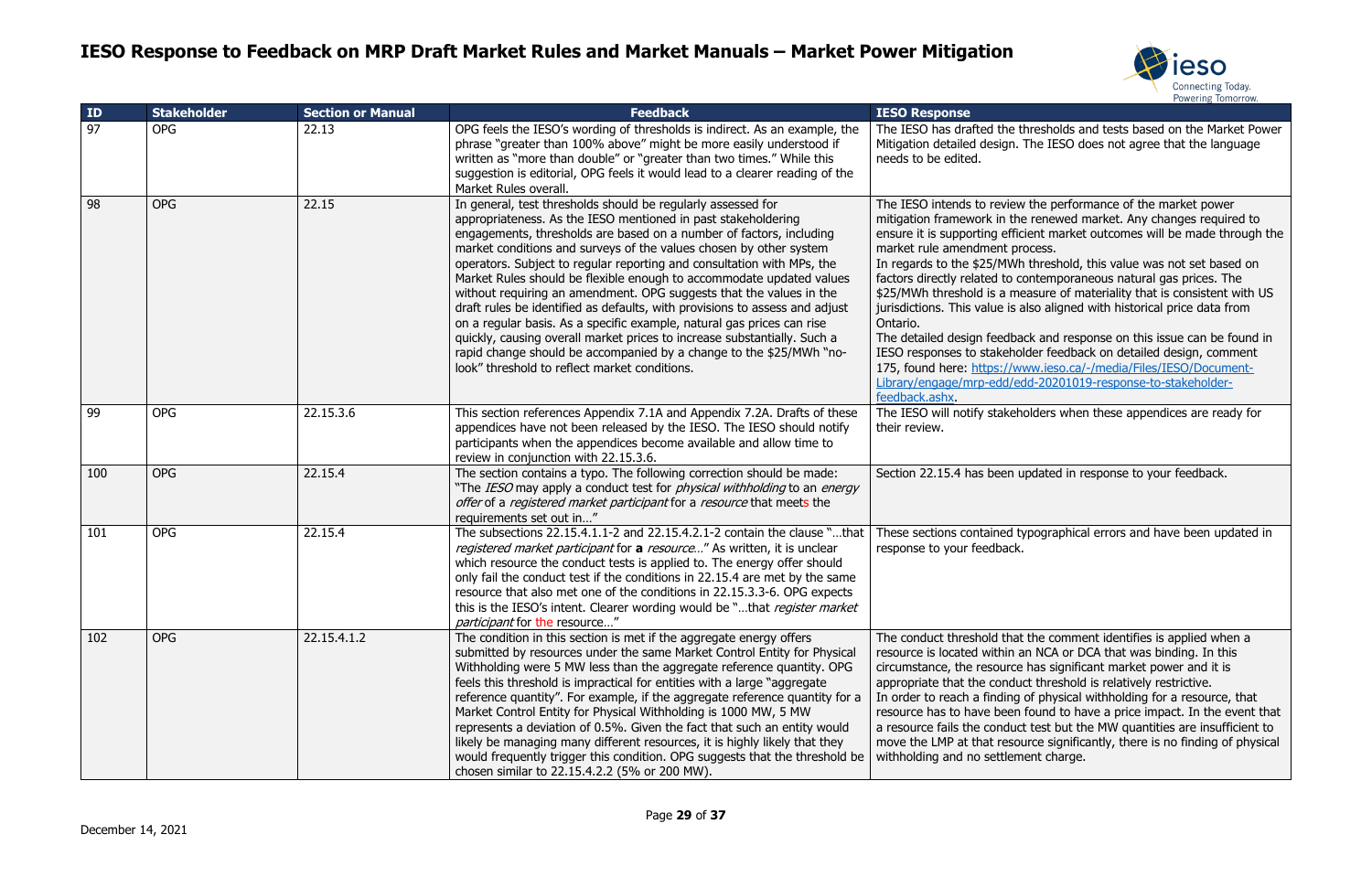



anual 14.1 permits a market participant to submit ort a request for the use of an alternate reference pants have the ability in this process to provide ney deem relevant for the IESO's consideration, ce out of service slips. This documentation may ecific conditions that were not accounted for in the erating reserve reference quantity.

Ind notice of physical withholding may result in a wing which market participants may use the notice s. Cross references are not required for the notice to apply.

en updated in response to your feedback.

section 22.16.3 is correct. When market een scheduled on a particular intertie resource in ays, their intertie reference level will be the Intertie ased on contemporaneous market conditions. identify when this is the case as they are ir dispatch data. They can prepare supporting the relevant market conditions as they see fit that LESO in accordance with section 6.3 of Market receive a first notice of physical withholding for

22.16.3, energy offers or bids in the 90 days prior be used to calculate this average. The current 16.5 cross references section 22.16.3, so no rules or market manuals are required.

odated in response to your feedback.

| ID  | <b>Stakeholder</b> | <b>Section or Manual</b> | <b>Feedback</b>                                                                                                                                                                                                                                                                                                                                                                                                                                                                                                                                                                                                                                                                                                                                                                                                                                                                                                                                                                                                                                                                                                       | <b>IESO Response</b>                                                                                                                                                                                                                                                                           |
|-----|--------------------|--------------------------|-----------------------------------------------------------------------------------------------------------------------------------------------------------------------------------------------------------------------------------------------------------------------------------------------------------------------------------------------------------------------------------------------------------------------------------------------------------------------------------------------------------------------------------------------------------------------------------------------------------------------------------------------------------------------------------------------------------------------------------------------------------------------------------------------------------------------------------------------------------------------------------------------------------------------------------------------------------------------------------------------------------------------------------------------------------------------------------------------------------------------|------------------------------------------------------------------------------------------------------------------------------------------------------------------------------------------------------------------------------------------------------------------------------------------------|
| 103 | <b>OPG</b>         | 22.15.12                 | At present, if a resource becomes unavailable to provide energy due to<br>safety, environmental or applicable law (SEAL) constraints, it can submit a<br>forced outage or de-rate slip to the market. Based on MM 14.2 section 9,<br>this slip would reduce the energy reference quantity of the resource. In<br>other instances, SEAL constraints may limit a resources ability to provide<br>OR, but not affect its ability to respond to energy dispatches. OPG argues<br>that such a scenario should reduce the OR reference quantity, otherwise<br>participants risk mitigation for physical withholding. There is currently no<br>means by which MPs can identify via an outage slip that OR is unavailable.<br>In previous stakeholder engagements participants advised the IESO that<br>some method of identifying unavailability of Operating Reserve would be<br>necessary, and the IESO expressed openness to the use of "ancillary<br>service out of service" (ASPOOS) slips. OPG suggests that this issue is still<br>outstanding and should be addressed in the MM as well as this section<br>22.15.12. | Section 5.8 of Market Ma<br>documentation to suppor<br>quantity. Market participa<br>whatever information the<br>including ancillary service<br>include any resource-spe<br>registered energy or ope                                                                                           |
| 104 | <b>OPG</b>         | 22.15.25                 | Please clarify the actions available to the MP if the IESO issues a second<br>notice of physical withholding pursuant to 22.15.25. MPs should have<br>recourse to the Notice of Disagreement process if they disagree with the<br>IESO's findings. Ideally, this right should be specified in section 22.15.                                                                                                                                                                                                                                                                                                                                                                                                                                                                                                                                                                                                                                                                                                                                                                                                          | The issuance of a second<br>settlement charge, follow<br>of disagreement process.<br>of disagreement process                                                                                                                                                                                   |
| 105 | <b>OPG</b>         | 22.16.2                  | The section states that two different sets of <i>intertie reference levels</i> are<br>produced (one for business days and one for all other times). Please<br>explain how the calculations will differ between the two sets of <i>intertie</i><br>reference levels. OPG also suggests that intertie reference levels should<br>have an hourly granularity as market dynamics change over the course of<br>a given day.                                                                                                                                                                                                                                                                                                                                                                                                                                                                                                                                                                                                                                                                                                | Section 22.16.2 has been                                                                                                                                                                                                                                                                       |
| 106 | <b>OPG</b>         | 22.16.4                  | OPG interprets this section to state that if a market participant does not<br>meet the conditions in 22.16.3, the <i>DAM energy offer intertie reference</i><br>level will be equal to the <i>intertie border price</i> for energy from the DAM.<br>Since <i>intertie border prices</i> for <i>energy</i> from the <i>DAM</i> are not available until<br>after the close of the DAM, participants will not be able to view their<br>intertie reference levels at the time of offer submission. This may lead to<br>more frequent failures of the conduct test, since participants will have no<br>means to ensure their offers fall within the conduct test thresholds. Similar<br>reasoning applies to sections 22.16.7, 22.16.10, 22.16.13, 22.16.16, and<br>22.16.19.                                                                                                                                                                                                                                                                                                                                              | OPG's understanding of s<br>participants have not bee<br>15 of the previous 90 day<br>Border Price, which is ba<br>Market participants can i<br>preparing to submit their<br>materials that describe th<br>can be provided to the II<br>Manual Part 14.1 if they<br>that intertie transaction. |
| 107 | <b>OPG</b>         | 22.16.5                  | Please confirm which energy offers would be considered in the<br>"unweighted average of the price contained in all energy offers submitted<br>by that market participant". Section 3.10.1.1 of the Detailed Design for<br>MPM states that the calculation would be based on offers submitted<br>"recently". More specific timelines should be identified in the Market Rules.<br>Similar reasoning applies to sections 22.16.8, 22.16.11, 22.16.14,<br>22.16.17, and 22.16.20.                                                                                                                                                                                                                                                                                                                                                                                                                                                                                                                                                                                                                                        | As specified in Section 22<br>to the dispatch day will b<br>language of section 22.1<br>changes to the market ru                                                                                                                                                                               |
| 108 | <b>OPG</b>         | 22.16.6                  | Section 22.16.6.3 is mislabelled as "22.16.3.3".                                                                                                                                                                                                                                                                                                                                                                                                                                                                                                                                                                                                                                                                                                                                                                                                                                                                                                                                                                                                                                                                      | This section has been up                                                                                                                                                                                                                                                                       |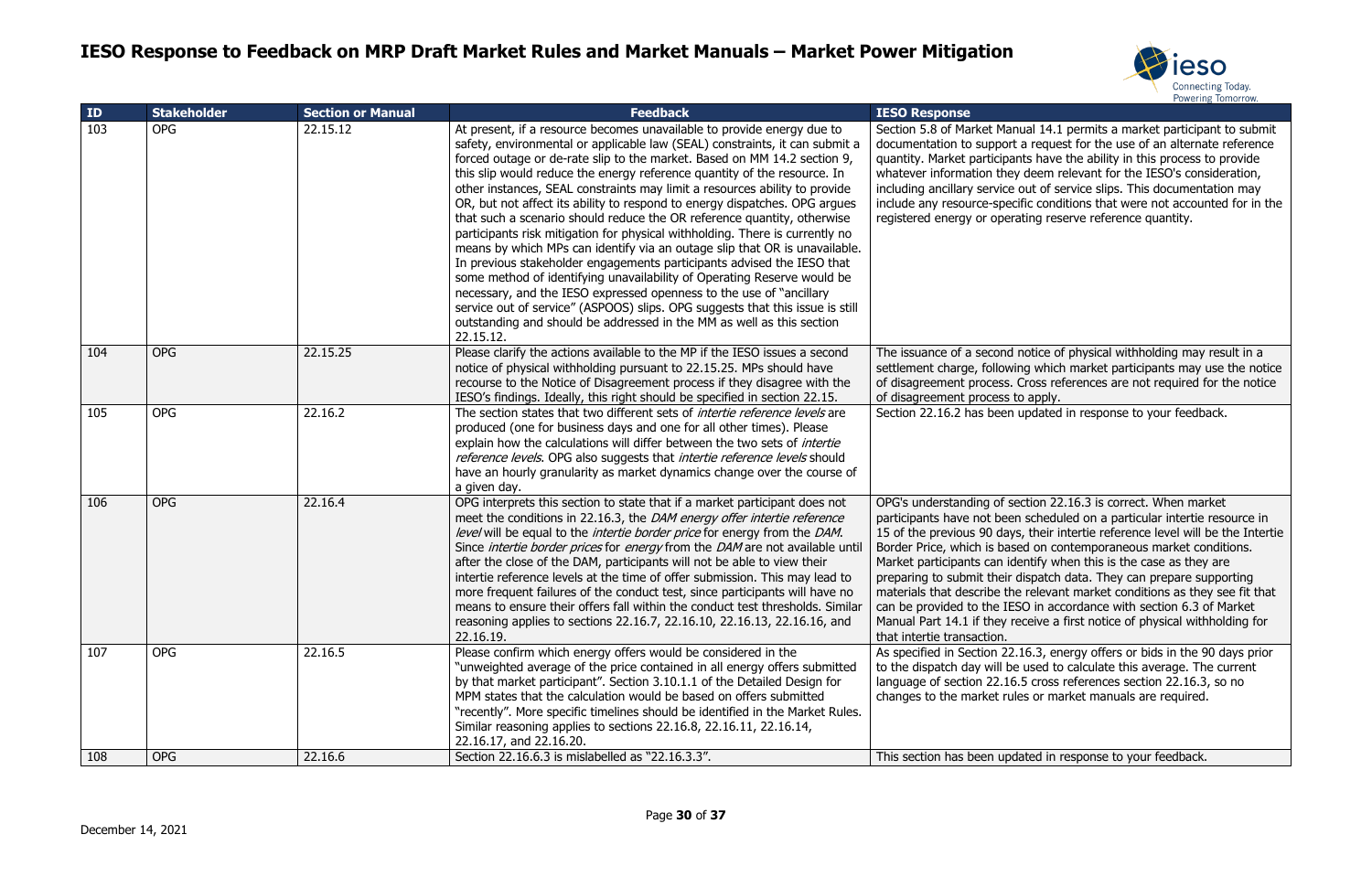



| ID  | <b>Stakeholder</b> | <b>Section or Manual</b>                                                          | <b>Feedback</b>                                                                                                                                                                                                                                                                                                                                                                                                                                                                                                                                                                                                                                                                                                                                                                                                                                                                                                                                                                                                                                                                                          | POWERING TONOTION.<br><b>IESO Response</b>                                                                                                                                                                                                   |
|-----|--------------------|-----------------------------------------------------------------------------------|----------------------------------------------------------------------------------------------------------------------------------------------------------------------------------------------------------------------------------------------------------------------------------------------------------------------------------------------------------------------------------------------------------------------------------------------------------------------------------------------------------------------------------------------------------------------------------------------------------------------------------------------------------------------------------------------------------------------------------------------------------------------------------------------------------------------------------------------------------------------------------------------------------------------------------------------------------------------------------------------------------------------------------------------------------------------------------------------------------|----------------------------------------------------------------------------------------------------------------------------------------------------------------------------------------------------------------------------------------------|
| 109 | <b>OPG</b>         | 22.16.9                                                                           | The section refers to Energy Bids and states:<br>"When determining DAM energy bid intertie reference levels for a market<br>participant for a boundary entity resource, the IESO shall consider all the<br>dispatch hours in the 90 days prior to the dispatch day when:<br>22.16.9.1 the market participant had at least 1 MW in at least 1 dispatch<br>hour scheduled at the boundary entity resource in the day-ahead<br>schedule, excluding any dispatch hours where the IESO manually set the<br>schedule for the market participant for that boundary entity resource;<br>and<br>22.16.9.3 the market participant's energy bid for the boundary entity<br>resource was priced below or equal to the intertie border price."<br>Outside of operations constrained on for reliability, it is impossible for an<br>export bid to meet both of the criteria in 22.16.9.1 and 22.16.9.3. In order<br>to be scheduled for "at least 1 MW", an export bid must be priced above<br>the intertie border price. OPG suggests removing section 22.16.9.3.<br>Similarly, section 22.16.12.3 should be removed. | Sections 22.16.9.3 and 22.16.12.3 have been updated in response to your<br>feedback.                                                                                                                                                         |
| 110 | <b>OPG</b>         | 22.17.6                                                                           | The defined term "intertie zone" should be italicized as follows:<br>The IESO may apply an impact test for <i>intertie economic withholding</i> in an<br>uncompetitive <i>intertie zone</i> to any <i>boundary entity resource</i> that fails the<br>conduct test applied pursuant to section 22.17.3."                                                                                                                                                                                                                                                                                                                                                                                                                                                                                                                                                                                                                                                                                                                                                                                                  | Section 22.17.6 has been updated in response to your feedback.                                                                                                                                                                               |
| 111 | <b>OPG</b>         | 22.17.7                                                                           | The conditions for the DAM and real-time market in this section are<br>different. For consistency, OPG proposes the following change:<br>An energy offer or energy bid submitted by a registered market participant<br>for a boundary entity resource shall fail the impact test if the boundary<br>entity resource's simulated as-offered energy LMP is the lesser of 100% or<br>\$50/MWh above the simulated intertie reference level energy LMP in the<br>DAM or the lesser of 100% or \$50/MW above the simulated intertie<br>reference level energy LMP in the real-time market.                                                                                                                                                                                                                                                                                                                                                                                                                                                                                                                    | Section 22.17.7 has been updated in response to your feedback.                                                                                                                                                                               |
| 112 | <b>OPG</b>         | 22.17.6-22.17.8                                                                   | The section does not outline the IESO's course of action should a<br>participant fail the impact test. If the IESO intends to levy a settlement<br>charge against the participant, OPG suggests the following language,<br>similar to what appears in 22.17.15:<br>"If a <i>boundary entity resource</i> fails the impact test applied pursuant<br>section 22.17.6, the IESO may apply a settlement charge for each instance<br>of intertie economic withholding in accordance with the applicable market<br>manual."                                                                                                                                                                                                                                                                                                                                                                                                                                                                                                                                                                                    | Failures of the impact test set out in section 22.17.6 are addressed in<br>sections 22.19. Section 22.19.7 permits the IESO to apply a settlement<br>charge to resources that failed the impact test applied pursuant to section<br>22.17.6. |
| 113 | <b>OPG</b>         | Global market power<br>reference intertie zone                                    | OPG suggests that a more direct definition of global market power<br>reference intertie zone should be included in Chapter 11. The current<br>definition is implicit, relying on careful reading of Chapter 7 Section 22.11<br>and applicable market manuals. These sections make use of the defined<br>terms in their exposition, leading to an unclear reading.                                                                                                                                                                                                                                                                                                                                                                                                                                                                                                                                                                                                                                                                                                                                        | This definition has been updated in response to your feedback.                                                                                                                                                                               |
| 114 | <b>OPG</b>         | <b>Market Control Entity</b><br>Market Control Entity for<br>Physical Withholding | OPG's comment on these terms is similar to its comment on <i>global market</i><br>power reference intertie zone. The current definitions are implicit, relying<br>on careful reading of Chapter 7 Section 22.9. However, this section makes<br>use of the defined terms in its exposition.                                                                                                                                                                                                                                                                                                                                                                                                                                                                                                                                                                                                                                                                                                                                                                                                               | This definition has been updated in response to your feedback.                                                                                                                                                                               |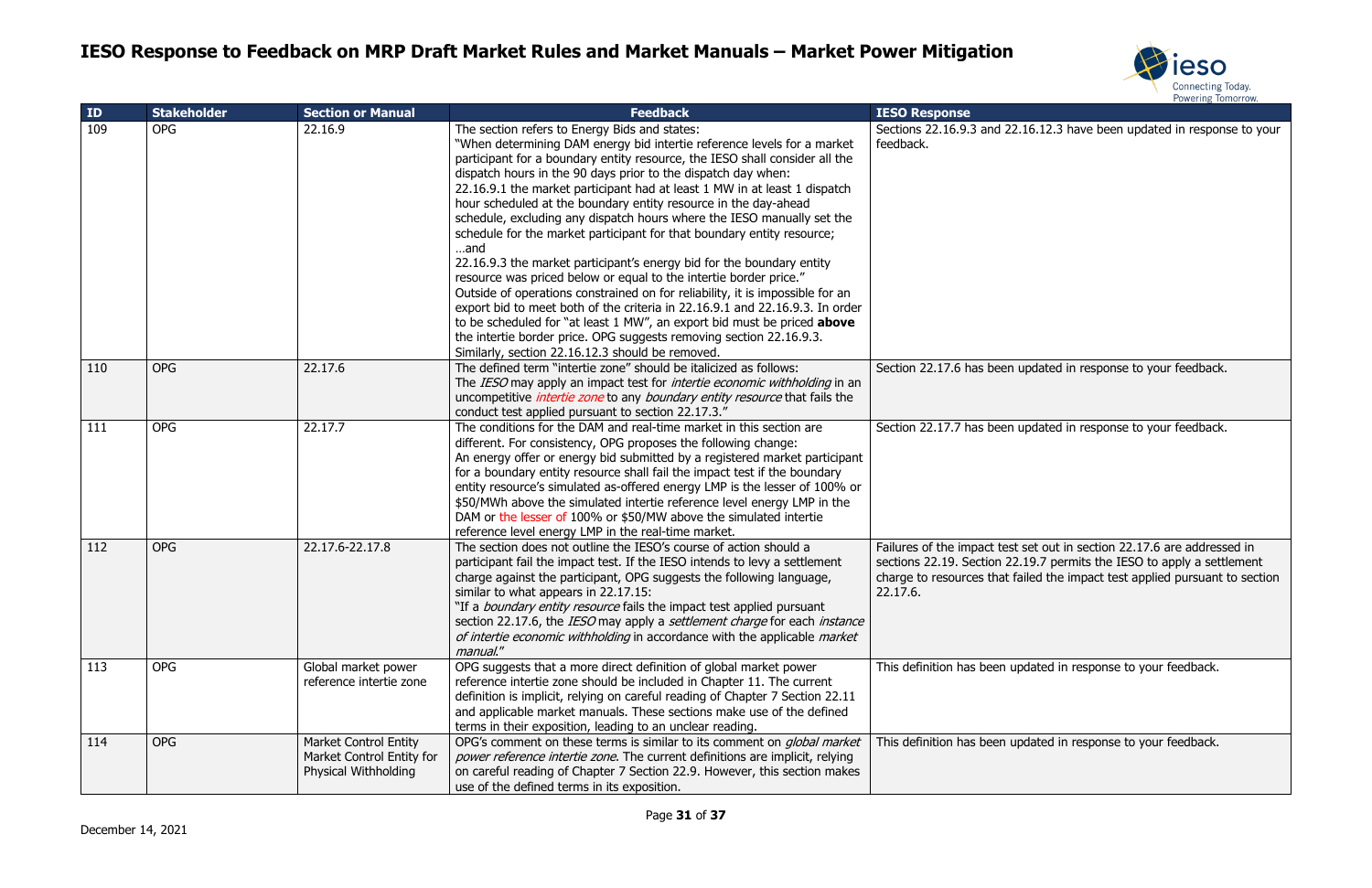



the way in which registered data will be made pants. Information about how and what registered le to market participants will be shared after the evelopment of the registration system is further

ed capabilities, the market participant will request that will be registered for a resource. This means that market full visibility into this data that they are

been updated in response to this feedback.

Manual 14.2 has been updated in response to your

installation of new facilities, upgrades of existing ioning or removal of existing facilities rather than ccur hour to hour. to large-scale capital decisions, the IESO

relatively infrequent.

Anual 14.1 has been updated in response to your

| ID  | <b>Stakeholder</b> | <b>Section or Manual</b>                                                                                             | <b>Feedback</b>                                                                                                                                                                                                                                                                                                                                                                                                                                                                                                                                                                                                                                                                                                                                                                                            | <b>IESO Response</b>                                                                                                                                                                                                                   |
|-----|--------------------|----------------------------------------------------------------------------------------------------------------------|------------------------------------------------------------------------------------------------------------------------------------------------------------------------------------------------------------------------------------------------------------------------------------------------------------------------------------------------------------------------------------------------------------------------------------------------------------------------------------------------------------------------------------------------------------------------------------------------------------------------------------------------------------------------------------------------------------------------------------------------------------------------------------------------------------|----------------------------------------------------------------------------------------------------------------------------------------------------------------------------------------------------------------------------------------|
| 115 | <b>OPG</b>         | Reference level &<br>Reference quantity                                                                              | Both reference level and reference quantity are defined as an "IESO-<br>determined formula" Throughout the Market Rules (e.g., Ch.7 22.1) the<br>IESO references "registration" of reference levels and reference quantities.<br>OPG is unfamiliar with the concept of registering a formula, as market data<br>today is registered as individual values.<br>Please explain the method by which these formulas will be stored and<br>presented to MPs. Would the inputs to the formula be registered<br>separately? As an example, the reference quantities for hydroelectric<br>resources are composed of multiple "minimum head-based capability"<br>values for each generating unit in the resource. Would the individual<br>minimum head-based capabilities be registered and visible to participants? | The IESO is developing<br>visible to market particip<br>data will be made visible<br>required incremental de<br>advanced.<br>In regards to head-base<br>the reference quantities<br>that market participants<br>providing to the IESO. |
| 116 | <b>OPG</b>         | simulated as-offered<br>energy locational<br>marginal price (LMP)<br>&<br>simulated reference<br>quantity energy LMP | These two terms have exactly the same definition:<br>"means the energy locational marginal price produced by<br>simulating the day-ahead market or real-time market, as<br>applicable"<br>OPG suggests refining the definitions based on the purpose of each term.                                                                                                                                                                                                                                                                                                                                                                                                                                                                                                                                         | These definitions have b                                                                                                                                                                                                               |
| 117 | <b>OPG</b>         | 14.1.2.2.1                                                                                                           | Section 2.2.1 explains the designation of "import constrained" for the real-<br>time market, but not for the DAM:<br>"For the real-time market, if the potential constrained area was<br>import constrained for one interval within an hour, the entire hour<br>will be considered to have been import constrained."<br>Please explain how a potential constrained area is considered import<br>constrained in the DAM.                                                                                                                                                                                                                                                                                                                                                                                    | Section 2.2.1 of Market<br>feedback.                                                                                                                                                                                                   |
| 118 | <b>OPG</b>         | 14.1.4.1                                                                                                             | The section states:<br>"The IESO may modify and evaluate the designation of global<br>market power reference intertie zones when:<br>there is a material change in the amount of electricity trade that an<br>existing intertie zone can accommodate"<br>Please explain the criteria the IESO will use to define a "material change in<br>the amount of trade an intertie zone can accommodate". With what<br>frequency does the IESO expect a given intertie zone will experience<br>"material changes"? Intertie flow limits can change substantially on an<br>hourly basis. No matter the basis of the decision, OPG suggests the IESO<br>should use language that is more objective.                                                                                                                   | These changes include i<br>facilities, or decommissio<br>changes in flows that oc<br>As these changes relate<br>anticipates them to be re                                                                                              |
| 119 | <b>OPG</b>         | 14.1.4.2                                                                                                             | OPG suggests that in addition to the information listed, the IESO should<br>also publish a short description of the criteria used each time an intertie<br>zone's designation changes. OPG suggests emulating the publication<br>requirements listed for uncompetitive interties in section 3.2. This would<br>help promote transparency in the market.                                                                                                                                                                                                                                                                                                                                                                                                                                                    | Section 4.2 of Market Ma<br>feedback.                                                                                                                                                                                                  |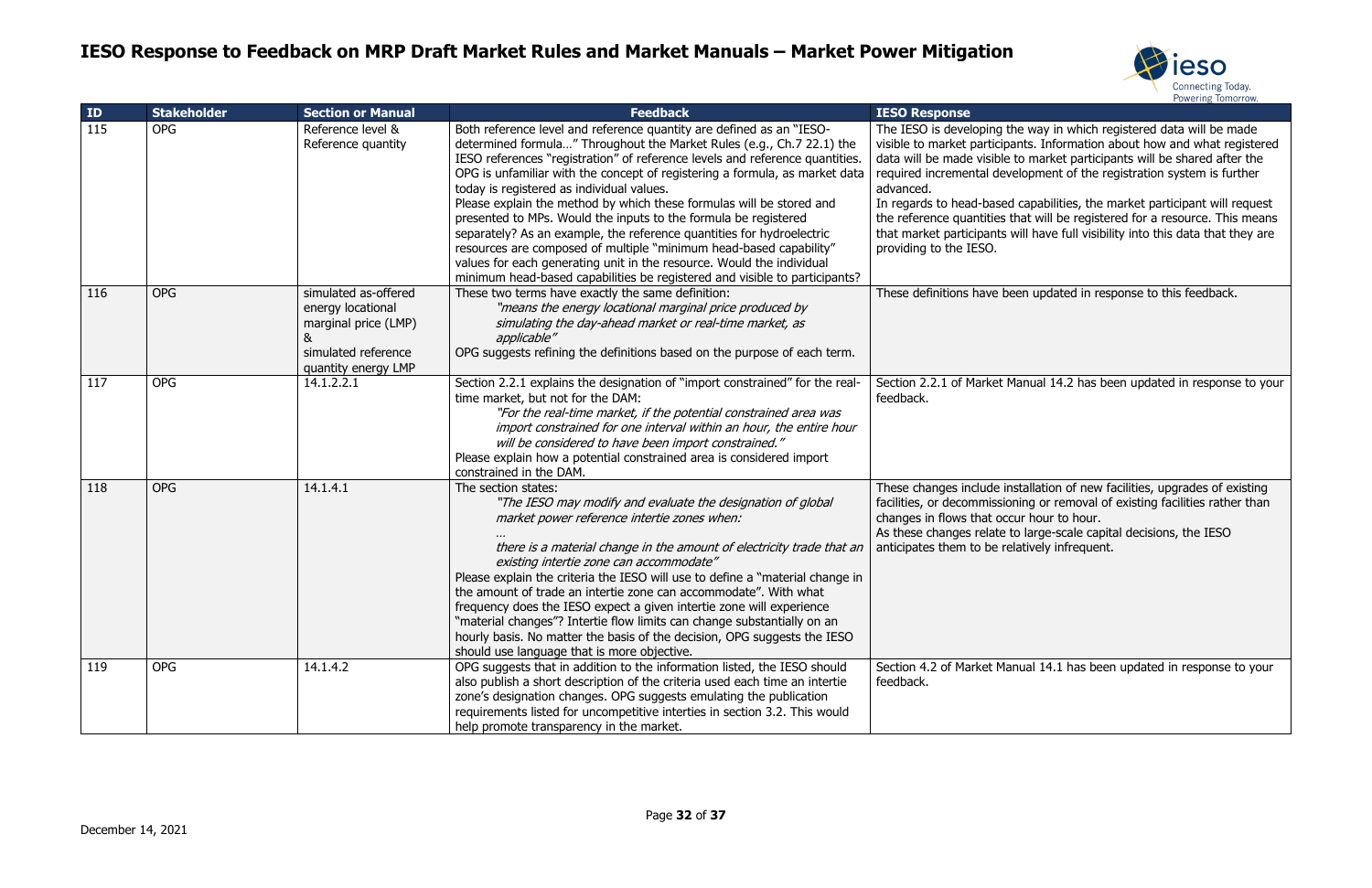

ay period: this period creates a limit, not a delay. It submitting a first notice more than 180 days . Section 22.15.20 of Chapter 7 states that market 45 days following receiving a first notice to provide on regarding a resource's reference quantity. tence multiplier, market participants will know the es for a resource for each dispatch day and will antities they submitted to the market. They also holds that are found in the market power ntegrating this information, market participants can iour to determine their risk of failing the conduct

3 of Market Manual 14.2 states "the persistence ue of 1 and increases by 1 for each additional As the persistence multiplier is based on issued ket participant will be fully aware of any previous dispatch data for a particular dispatch day. ce of issuance of first notices for physical vill retain the flexibility to issue first notices at the rather than delaying issuance to coincide with s. Such delays would slow down the process of holding and make the process less efficient.

is not part of the process itself and so was not Further, the following text appears directly below 1 of Market Manual 14.1:

continues an assessment after sending a first notice articipant the IESO will notify the market participant nation."

| ID  | <b>Stakeholder</b> | <b>Section or Manual</b> | <b>Feedback</b>                                                                                                                                                                                                                                                                                                                                                                                                                                                                                                                                                                                                                                                                                                                                                                                                                                                                                                                                                                                                                                                                                                                                                                                                                                                                                                                                           | <b>IESO Response</b>                                                                                                                                                                                                                                                                                                                                                                                                                                                                                                                                                                                             |
|-----|--------------------|--------------------------|-----------------------------------------------------------------------------------------------------------------------------------------------------------------------------------------------------------------------------------------------------------------------------------------------------------------------------------------------------------------------------------------------------------------------------------------------------------------------------------------------------------------------------------------------------------------------------------------------------------------------------------------------------------------------------------------------------------------------------------------------------------------------------------------------------------------------------------------------------------------------------------------------------------------------------------------------------------------------------------------------------------------------------------------------------------------------------------------------------------------------------------------------------------------------------------------------------------------------------------------------------------------------------------------------------------------------------------------------------------|------------------------------------------------------------------------------------------------------------------------------------------------------------------------------------------------------------------------------------------------------------------------------------------------------------------------------------------------------------------------------------------------------------------------------------------------------------------------------------------------------------------------------------------------------------------------------------------------------------------|
| 120 | <b>OPG</b>         | 14.1.5.1                 | OPG feels that the timelines as set out will not drive efficient compliance.<br>First, the delay of up to 180 days between failure of the impact test and<br>first notice to the MP does not give participants reasonable time to<br>investigate and revise any behaviour that may have triggered the test. The<br>IESO should inform participants of a potential physical withholding<br>investigation shortly after the impact test is failed (e.g., within a week or<br>month).<br>Ultimately, persistence multipliers should not apply to failures that occur<br>within the IESO's timelines to provide the first notice of physical<br>withholding (i.e., if notices are provided within 180 days, failures within<br>the same 180 days should not trigger a persistence multiplier. If the notice<br>is within one month, failures within the same month should not trigger a<br>persistence multiplier). Participants must have knowledge of the failure in<br>order to correct the behavior. Without this, participants may quickly reach<br>the maximum persistence multiplier of three, prior to ever learning that<br>they had failed the impact test.<br>OPG suggests that a reasonable approach would be for the IESO to issue<br>notices of physical withholding on a monthly basis to align with other<br>settlements reporting timelines. | In regards to the 180-da<br>prevents the IESO from<br>following a dispatch day<br>participants have up to 4<br>supplemental informatio<br>In regards to the persist<br>reference quantity value<br>also know what offer qu<br>know the conduct thresh<br>mitigation framework. In<br>assess their own behavio<br>test.<br>In addition, section 5.7.3<br>multiplier starts at a valu<br>second notice issued."<br>second notices, the marl<br>cases when submitting o<br>In regards to the cadeno<br>withholding, the IESO w<br>time that they are ready<br>other reporting timelines<br>assessing physical withh |
| 121 | <b>OPG</b>         | 14.1.5.1                 | Market Rules Ch. 7 s.22.15.22 states:<br>"If the conduct test and impact test repeated pursuant to section<br>22.15.21 are not failed when the alternative reference quantity<br>value is used, the IESO shall discontinue the assessment and notify<br>the market participant within 90 days of receiving the supporting<br>documentation."<br>This potential outcome should be highlighted in Figure 5-1. Currently, the<br>only outcome shown is "IESO to send second notice".                                                                                                                                                                                                                                                                                                                                                                                                                                                                                                                                                                                                                                                                                                                                                                                                                                                                         | Discontinuing a process<br>included in Figure 5-1. F<br>Figure 5-1, in section 5.<br>"If the IESO disc<br>to the market pa<br>of the discontinu                                                                                                                                                                                                                                                                                                                                                                                                                                                                  |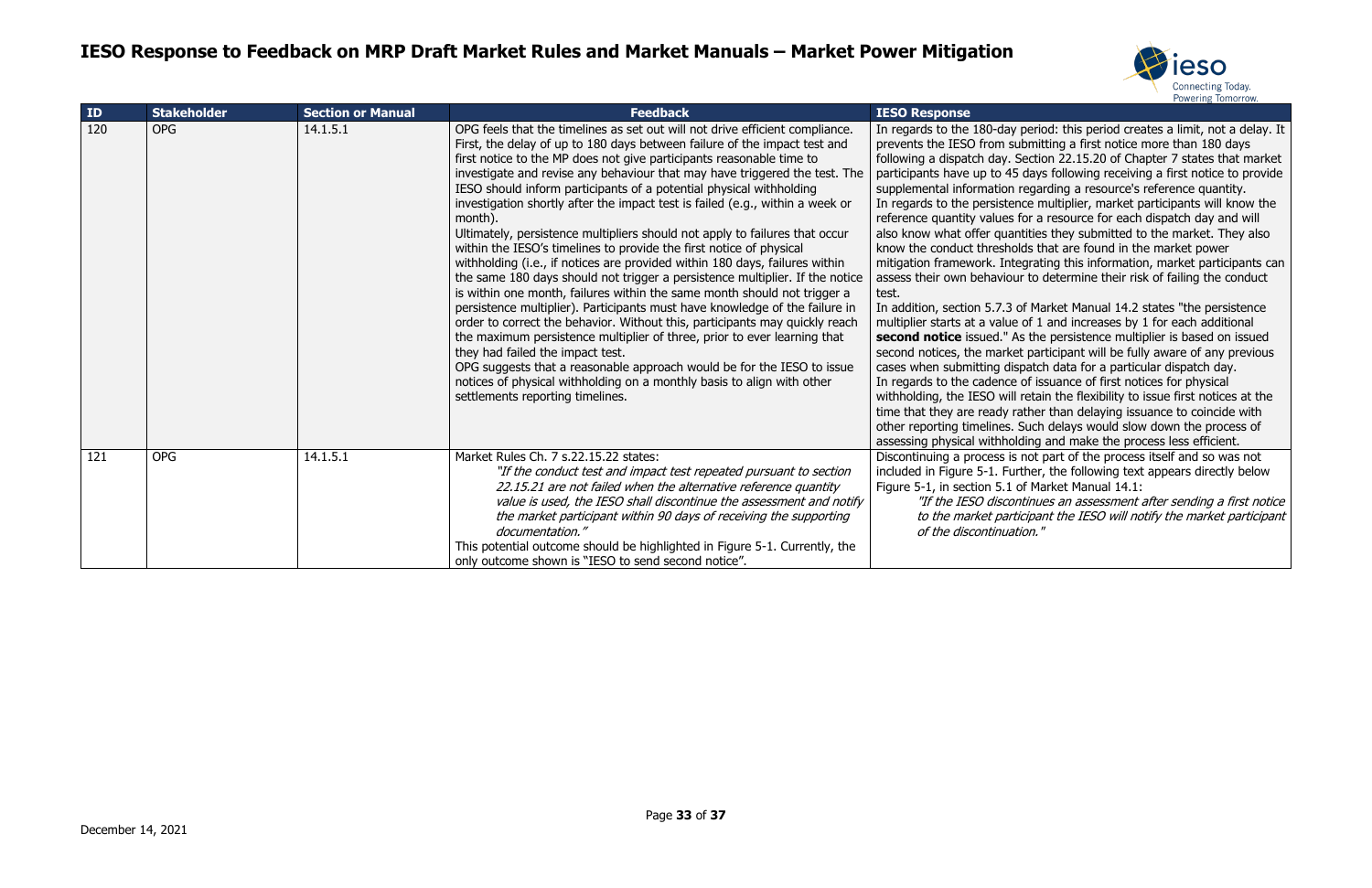

In regards to the process for informing market participants of failures of s, per section 22.15 the IESO will only issue a first olding if a market participant has met the failed the conduct test and has failed the impact tion related solely to meeting the conditions to be olding or failing the conduct test. Further will be communicated to market participants once vant business requirements has been further

mow the reference quantity values for a resource d will also know what offer quantities they . They also know the conduct thresholds that are ver mitigation framework. By integrating this icipants can assess their own behaviour to ailing the conduct test.

withholding and second notices of physical tial information and thus will only be provided to f the relevant resource. The IESO will structure these notices to ensure that it does not share inappropriately.

sections 5.7.1 and 5.7.2 of Market Manual 14.1 in

| ID  | <b>Stakeholder</b> | <b>Section or Manual</b> | Feedback                                                                                                                                                                                                                                                                                                                                                                                                                                                                                                                                                                                                                                                                                                                                                                                                                                                                         | <b>IESO Response</b>                                                                                                                                                                                                                                                                                                                                                                                                                                                                                                                                                                                                          |
|-----|--------------------|--------------------------|----------------------------------------------------------------------------------------------------------------------------------------------------------------------------------------------------------------------------------------------------------------------------------------------------------------------------------------------------------------------------------------------------------------------------------------------------------------------------------------------------------------------------------------------------------------------------------------------------------------------------------------------------------------------------------------------------------------------------------------------------------------------------------------------------------------------------------------------------------------------------------|-------------------------------------------------------------------------------------------------------------------------------------------------------------------------------------------------------------------------------------------------------------------------------------------------------------------------------------------------------------------------------------------------------------------------------------------------------------------------------------------------------------------------------------------------------------------------------------------------------------------------------|
| 122 | <b>OPG</b>         | 14.1.5.4                 | Please describe the process by which the IESO will inform MPs of a failure<br>of the conduct or impact test. Assuming the IESO's reporting provides<br>information to the MP about which offer data violated the tests, how<br>would the IESO present this data?<br>OPG recommends that in the case that the Market Control Entity for<br>physical withholding is not the same as the MP, the IESO should report<br>this information to both the MP and the Market Control Entity. However,<br>the manner and content of the reporting must respect any existing license<br>provisions that shield sensitive market data between the MP and its Market<br>Control Entity for physical withholding.<br>This is a complex topic that requires further discussion between OPG and<br>the IESO to understand the current and potentially future market power<br>mechanisms in place. | In regards to the process f<br>conduct and impact tests,<br>notice of physical withholdi<br>conditions to be tested, fail<br>test. There is no notificatio<br>tested for physical withhold<br>information on reporting w<br>development of the relevar<br>advanced.<br>Market participants will kno<br>for each dispatch day and v<br>submitted to the market. T<br>found in the market power<br>information, market partici<br>determine their risk of failir<br>First notices of physical wit<br>withholding are confidentia<br>the market participant of th<br>the form and content of the<br>confidential information ina |
| 123 | <b>OPG</b>         | 14.1.5.7.1 & 14.1.5.7.2  | The equations in these sections refer to a term "MWhs Failed." Please<br>define this term, or specify how it is calculated.                                                                                                                                                                                                                                                                                                                                                                                                                                                                                                                                                                                                                                                                                                                                                      | The IESO has amended see<br>response to this feedback.                                                                                                                                                                                                                                                                                                                                                                                                                                                                                                                                                                        |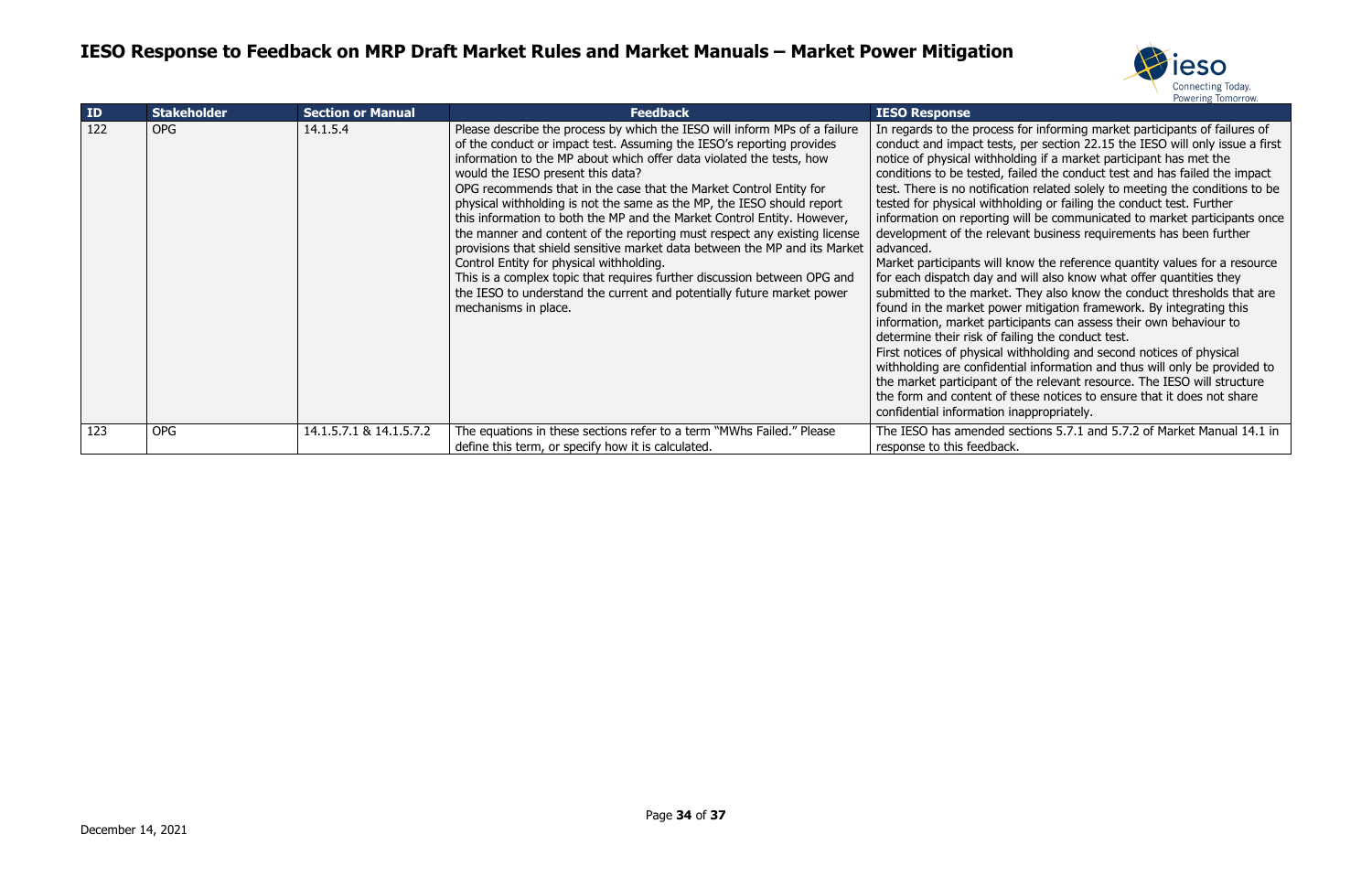

re calculated when the IESO issues a first or I withholding. The IESO applies the methodology at the time the notice is created to determine the at appears in the notice. The multiplier will be en there were no prior second notices issued in rket Manual 14.1 describes calculation of the detail, including illustrative scenarios.

e persistence multiplier excludes instances when a e resulting from an instance of physical versed as a result of a notice of disagreement." ed settlement charge for an instance of physical as a result of a notice of disagreement, a market further notice of disagreement if there are other the initial notice of disagreement rendered

process allows for a market participant to request eference quantity for a particular assessment prior ond notice. The assessment of physical withholding sultative step with the market participant, which outlined scenario occurring.

isk of this scenario occurring is mitigated via tive step in the process and that the existing and dispute resolution processes provide recourse here is no need for an additional IESO-driven to address this scenario.

ation framework already accounts for intraregards to reference levels with sufficient counts for occasions where inputs into reference n as part of reference level consultations. In olds provide additional flexibility to account for ambient conditions.

to working with OPG on this topic as part of the ions and resolving any perceived barriers or discussions.

er 7 states the form and content of the eeded to be provided to request use of the higher he IESO and the market participant. Importantly, as agency in setting this documentation.

| ID  | <b>Stakeholder</b> | <b>Section or Manual</b> | <b>Feedback</b>                                                                                                                                                                                                                                                                                                                                                                                                                                                                                                                                                                                                                                                                                                                                                                          | <b>IESO Response</b>                                                                                                                                                                                                                                                                                                                                                                                                                                                                                                                                                                                                                                                                                                                               |
|-----|--------------------|--------------------------|------------------------------------------------------------------------------------------------------------------------------------------------------------------------------------------------------------------------------------------------------------------------------------------------------------------------------------------------------------------------------------------------------------------------------------------------------------------------------------------------------------------------------------------------------------------------------------------------------------------------------------------------------------------------------------------------------------------------------------------------------------------------------------------|----------------------------------------------------------------------------------------------------------------------------------------------------------------------------------------------------------------------------------------------------------------------------------------------------------------------------------------------------------------------------------------------------------------------------------------------------------------------------------------------------------------------------------------------------------------------------------------------------------------------------------------------------------------------------------------------------------------------------------------------------|
| 124 | <b>OPG</b>         | 14.1.5.7.3               | Please clarify how persistence multipliers are updated following an MPs<br>successful appeal to the Notice of Disagreement process regarding a<br>second notice of physical withholding. OPG suggests that any accumulated<br>persistence multiplier attributable to a second notice of physical<br>withholding that was overturned through the Notice of Disagreement<br>process should be discounted. Please also clarify the process and timelines<br>whereby a persistence multiplier returns to 1.                                                                                                                                                                                                                                                                                  | Persistence multipliers ar<br>second notice of physica<br>outlined in section 5.7.3<br>persistence multiplier tha<br>calculated to equal 1 wh<br>the prior 18 months. Mar<br>persistence multiplier in<br>Section 5.7.3 states:<br>"calculation of the<br>settlement charge<br>withholding is ret<br>Where a previously issue<br>withholding is reversed a<br>participant may submit a<br>settlement charges that<br>incorrect after the fact.<br>The physical withholding<br>the use of an alternate re<br>to the issuance of a seco<br>always includes this cons<br>mitigates the risk of the<br>Given the fact that the ri<br>inclusion of the consultat<br>notice of disagreement a<br>to market participants, th<br>automatic recalculation t |
| 125 | <b>OPG</b>         | 14.2.2.1                 | The section identifies correctly that inputs for a resource may vary with<br>season. OPG notes that seasonality for a given resource can be much<br>more granular than the summer/winter regime stated in the manual. OPG<br>suggests that where a participant can document more granular seasonal<br>reference level inputs, those inputs should be accepted and used to<br>produce reference levels.                                                                                                                                                                                                                                                                                                                                                                                   | The market power mitiga<br>seasonal variability with<br>granularity. The IESO ac<br>levels vary over a seasor<br>addition, conduct thresh<br>incremental changes in a                                                                                                                                                                                                                                                                                                                                                                                                                                                                                                                                                                              |
| 126 | <b>OPG</b>         | 14.2.5                   | In general, the process to request use of a higher cost fuel does not<br>address the reality of resources for whom the higher cost fuel is the<br>primary fuel. For these resources, the less expensive fuel may be<br>unavailable by default, and only available under certain circumstances. As<br>written, the MP responsible for the resource would have to submit<br>documentation daily indicating that the lower cost fuel is unavailable. Such<br>a process would be burdensome for not only the MP, but also the IESO.<br>An alternative solution that considers the practical differences between<br>primary and secondary fuels must be codified in the rules and manuals.<br>OPG looks forward to working with the IESO to develop a functional<br>solution to this problem. | The IESO looks forward<br>reference level consultat<br>obstacles through those<br>Section 22.5.6 of Chapte<br>documentation that is ne<br>cost fuel type is set by th<br>the market participant ha                                                                                                                                                                                                                                                                                                                                                                                                                                                                                                                                                 |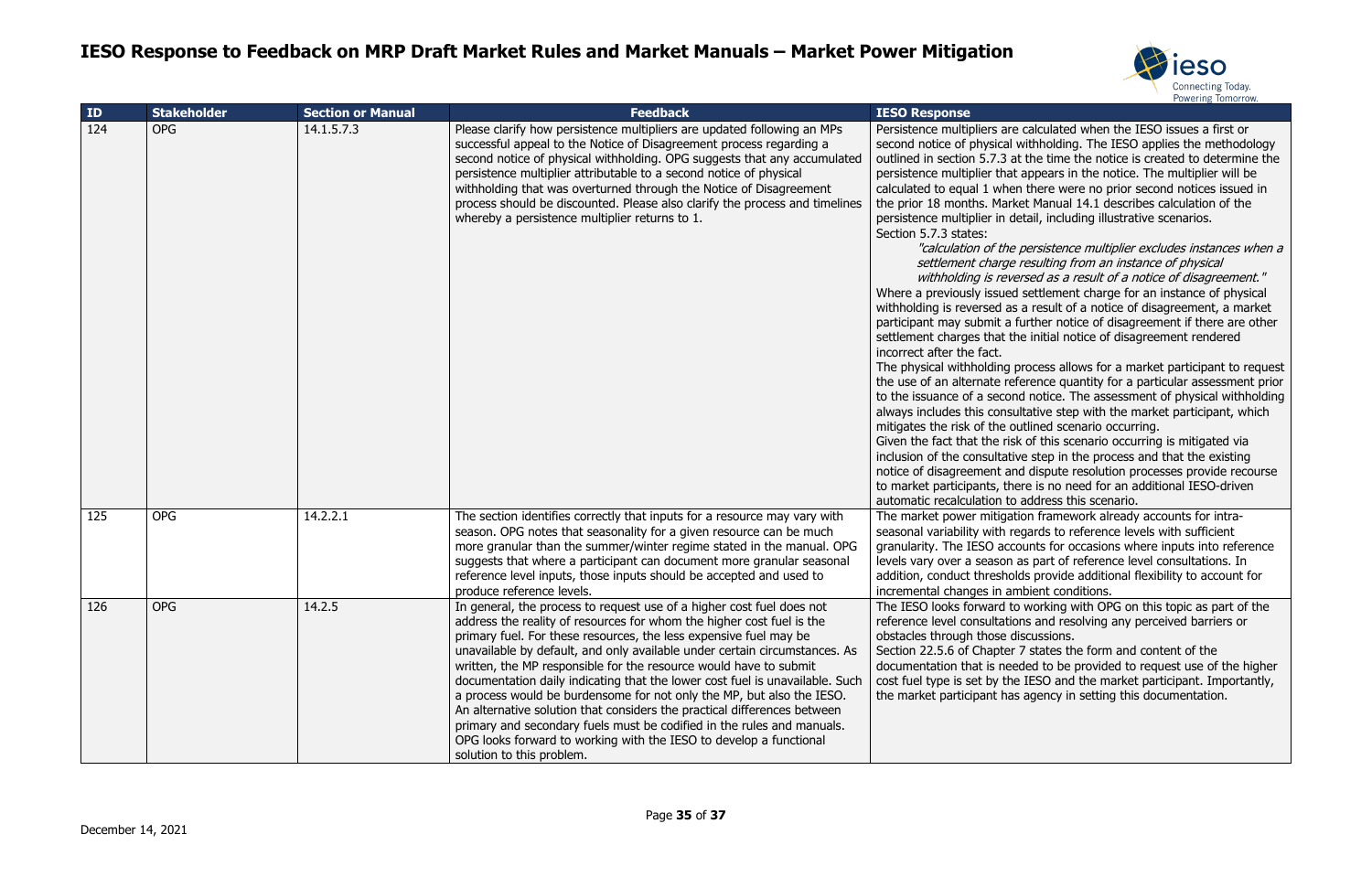

#### en updated in response to your feedback regarding

ation framework already provides market ility to include multiple dispatch hours in a single of Chapter 7 states: "A market participant may, in blicable market manual, request a temporary component for specific **dispatch hours**." A single ple dispatch hours.

for requests, section 22.5.7.2 states that requests the real-time market, no later than 150 minutes **tch hour in the request**." The single deadline in the request, but does not apply separately for

f supporting materials, a single document can ch hours in a single request where appropriate. Per er 7, the IESO reviews submitted supporting s whether the documentation demonstrates that of a resource's reference levels will not reflect the of the resource. There is no requirement that a cument be submitted for each dispatch hour in the

sponse to OPG 88.

et Manual 1.5 in the redline version provided in the batch that were the subject of this comment market power mitigation batch and were included

at the words in this section in the version presented igation changes were not updated by the market The only change shown in the redline was imum-loading point" in the first bullet in the list ormatting of the bullets.

has been superseded by the current version of nd here: [https://www.ieso.ca/-](https://www.ieso.ca/-/media/Files/IESO/Document-Library/Market-Rules-and-Manuals-Library/market-manuals/connecting/market-registration.ashx)

Iment-Library/Market-Rules-and-Manuals-/connecting/market-registration.ashx

subject of this comment was modified in the et Manual 1.5 and does not contain a section

| ID  | <b>Stakeholder</b> | <b>Section or Manual</b>         | <b>Feedback</b>                                                                                                                                                                                                                                                                                                                                                                                                                                                                                                                                                                                                                                                                                                                                                                                                                                                                                                                                                                                                                                                                                                                                                                                                                                                                                     | <b>IESO Response</b>                                                                                                                                                                                                                                                                                                                                                                                                                                                                                                                                                        |
|-----|--------------------|----------------------------------|-----------------------------------------------------------------------------------------------------------------------------------------------------------------------------------------------------------------------------------------------------------------------------------------------------------------------------------------------------------------------------------------------------------------------------------------------------------------------------------------------------------------------------------------------------------------------------------------------------------------------------------------------------------------------------------------------------------------------------------------------------------------------------------------------------------------------------------------------------------------------------------------------------------------------------------------------------------------------------------------------------------------------------------------------------------------------------------------------------------------------------------------------------------------------------------------------------------------------------------------------------------------------------------------------------|-----------------------------------------------------------------------------------------------------------------------------------------------------------------------------------------------------------------------------------------------------------------------------------------------------------------------------------------------------------------------------------------------------------------------------------------------------------------------------------------------------------------------------------------------------------------------------|
| 127 | <b>OPG</b>         | 14.2.5.1; 22.5.7.2               | The proposed "real-time market reference level change request window"<br>does not align with the timelines described in Ch. 7 Section 22.5.7.2, and<br>will cause additional administrative burden for MPs and the IESO. Ch.7<br>s.22.5.7.2 states that requests to use either a different fuel cost or the<br>higher cost fuel must be submitted:<br>"for the real-time market, no later than 130 minutes before the<br>first dispatch hour in the request."<br>Importantly, this requirement does not specify a "request window" as is<br>highlighted in Figure 5-2, but rather a single deadline. Figure 5-2 implies<br>that participants cannot make requests before the opening of the "request"<br>window" and therefore must make individual requests (each of which must<br>be received and assessed by the IESO) for each hour that the higher fuel<br>cost component is required. Such an approach is impractical for resources'<br>whose fuel availability does not change hourly. Participants should be able<br>to identify in advance the periods where the lower cost fuel is unavailable,<br>as implied by Ch.7 s.22.5.7.2. Such documentation should be accepted for<br>both DAM and real-time market reference levels as far in advance as the<br>market participant can justify. | Section 22.5.7.2 has bee<br>timeline alignment.<br>The market power mitig.<br>participants with the abi<br>request. Section 22.5.5<br>accordance with the app<br>revision to the fuel cost<br>request can cover multip<br>In regards to deadlines t<br>must be submitted "for t<br>before the first dispat<br>applies to the first hour<br>each dispatch hour.<br>Regarding acceptance of<br>support multiple dispatcl<br>section 22.5.9 of Chapte<br>documentation to assess<br>the fuel cost component<br>short-run marginal costs<br>separate supporting doc<br>request. |
| 128 | <b>OPG</b>         | 14.2.5.1                         | Similar to OPG's comment on Ch.7 s.22.5.11, participants should have five<br>business days to produce the requested documentation. MM 14.2 s.5.5<br>allows the IESO five business days to review submitted supporting<br>documentation. The more generous timeline afforded to the IESO should<br>be provided to MPs.                                                                                                                                                                                                                                                                                                                                                                                                                                                                                                                                                                                                                                                                                                                                                                                                                                                                                                                                                                               | Please see the IESO's re                                                                                                                                                                                                                                                                                                                                                                                                                                                                                                                                                    |
| 129 | <b>OPG</b>         | Market Manual 1.5, s.<br>3.3.5.2 | The manual defines the Maximum Generator Capacity (MGC) as follows:<br>"MGC is the pseudo-unit maximum generator capacity as<br>determined by the IESO".<br>The above statement is true where there is one generator in a resource.<br>However, this statement is incorrect where there are multiple generators<br>connected to one resource.<br>In the case of multiple generators connected to one resource, each<br>generator has its own Maximum Active Power Capability value that is<br>aggregated to create the MGC number for the resource in IESO<br>registration. OPG suggests that MGC should be defined at the resource<br>level, rather than generator level.                                                                                                                                                                                                                                                                                                                                                                                                                                                                                                                                                                                                                          | These changes to Marke<br>market power mitigation<br>were not related to the i<br>in error.<br>The IESO also notes tha<br>in the market power mit<br>power mitigation batch.<br>italicizing the term "mini<br>and a slight change to fo<br>In addition, this content<br>Market Manual 1.5, foun<br>/media/Files/IESO/Docul<br>Library/market-manuals<br>The content that is the s<br>current version of Marke<br>3.3.5.2.                                                                                                                                                   |